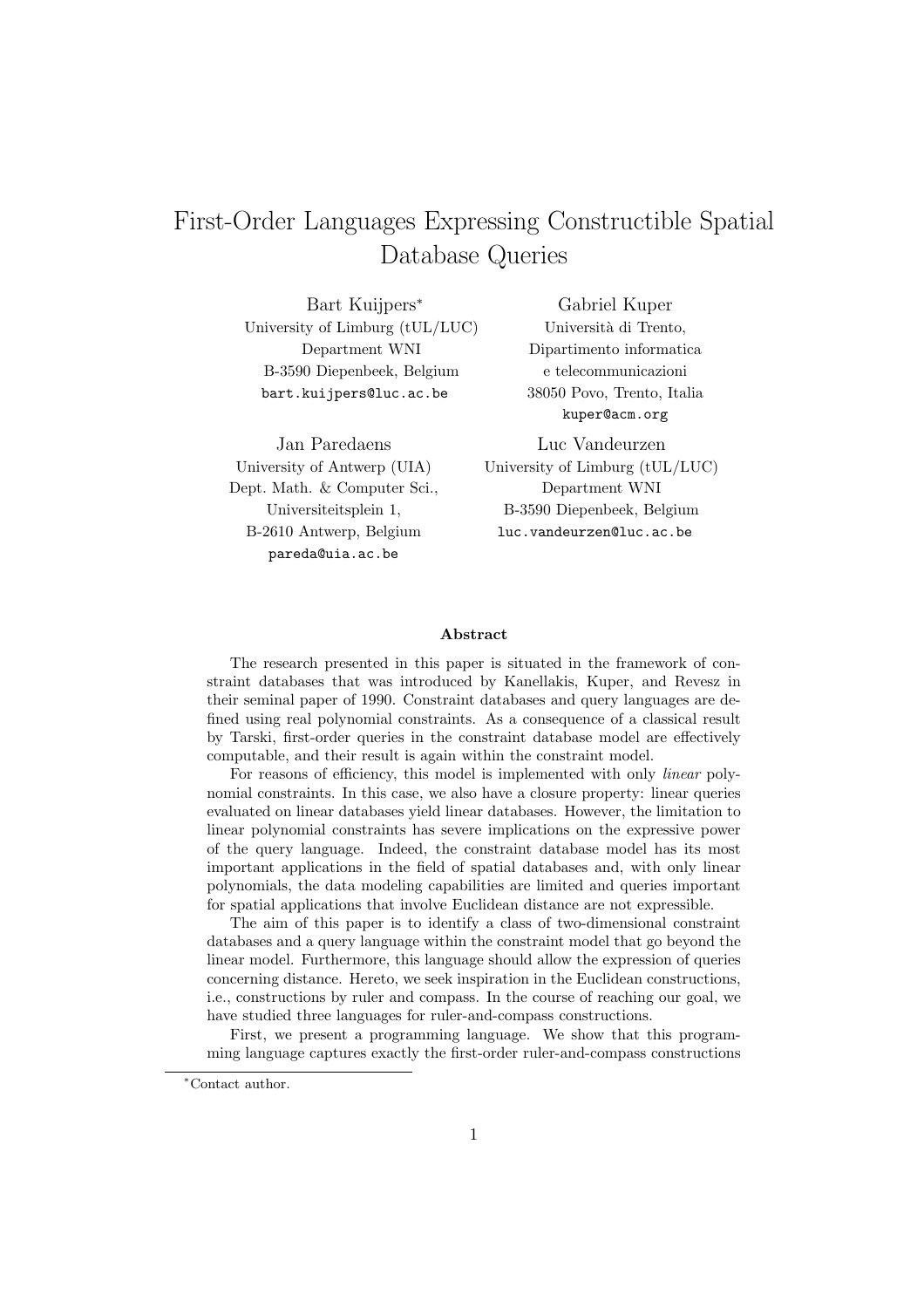that are also expressible in the first-order constraint language with arbitrary polynomial constraints. If our programming language is extended with a **while** operator, we obtain a language that is complete for all ruler-and-compass constructions in the plane, using techniques of Engeler.

Secondly, we transform this programming language into a query language for finite point databases. We show that, on finite point databases, the full expressive power of this query language is that of the first-order language with arbitrary polynomial constraints. It is therefore too powerful for our purposes. We then consider a safe fragment of this language. Safe queries have the property that they map finite point relations to finite point relations that are constructible from the former using ruler and compass.

This safe fragment is the key ingredient in the formulation of our main result. We prove a closure property for the class of constraint databases consisting of those planar figures that can be described by means of linear constraints and those quadratic polynomials that describe circles. We call this class of databases the semi-circular databases. We define a query language on the class of semi-circular databases based on the notion of safe queries. When we restrict our attention to finite databases, this language captures exactly the ruler-andcompass constructions.

Finally, we compare the expressive power of this new query language with the expressive power of the first-order language with linear constraints on linear databases on the one hand and with the expressive power of the first-order language with polynomial constraints on semi-circular databases on the other hand.

# **1 Introduction and motivation**

Kanellakis, Kuper, and Revesz [27] introduced the framework of *constraint databases* which provides a rather general model for spatial databases [29] (for an overview of results in the area of constraint databases we refer to a recent survey book [30]). Spatial database systems [1, 6, 10, 21, 22, 34] are concerned with the representation and manipulation of data that have a geometrical or topological interpretation. In the context of the constraint model, a spatial database, although conceptually viewed as a possibly infinite set of points in the real space, is represented as a finite union of systems of polynomial equations and inequalities. For example, the spatial database consisting of the set of points on the northern hemisphere together with the points on the equator of the unit sphere in the three-dimensional space  $\mathbb{R}^3$  can be represented by the formula  $x^2 + y^2 + z^2 = 1 \wedge z \ge 0$ . The set  $\{(x, y) \mid (y - x^2)(x^2 - y + 1/2) > 0\}$ of points in the real plane lying strictly above the parabola  $y = x^2$  and strictly below the parabola  $y = x^2 + 1/2$  is an example of a two-dimensional database in the constraint model. In mathematical terms, these sets are called *semi-algebraic*. For an overview of their properties, we refer to [5].

Several languages to query databases in the constraint model have been proposed and studied. A simple query language is obtained by extending the relational calculus with polynomial inequalities [29]. This language is usually referred to as  $FO + \text{poly}$ . The query deciding whether the two-dimensional database  $S$  is a straight line, for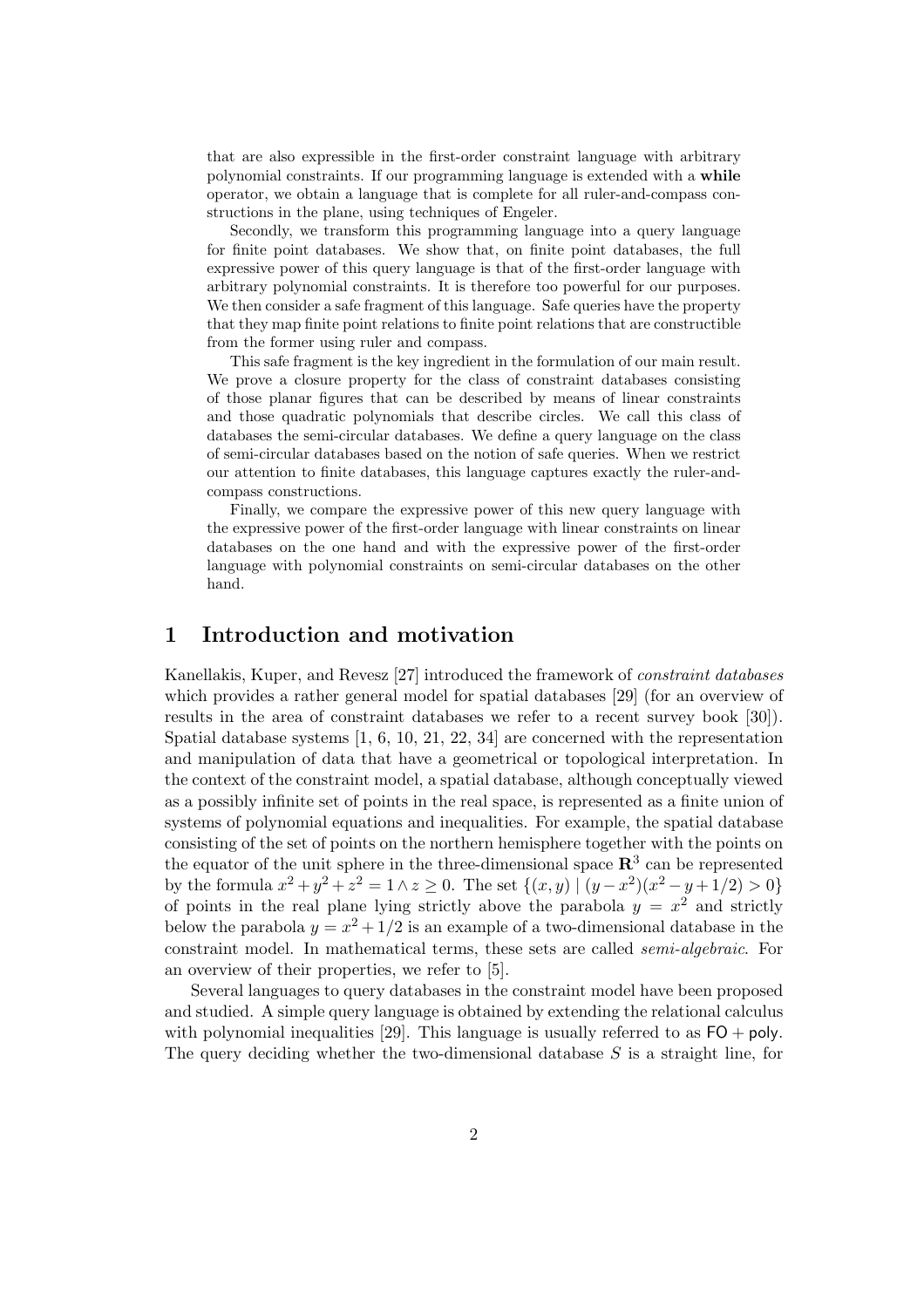instance, can be expressed in this language by the sentence

$$
(\exists a)(\exists b)(\exists c)(\neg(a=0 \land b=0) \land ((\forall x)(\forall y)(S(x,y) \leftrightarrow ax+by+c=0))).
$$

Although variables in such expressions range over the real numbers, queries expressed in this calculus can still be computed effectively, and we have the closure property that says that an  $FO + poly$  query, when evaluated on a spatial database in the constraint model, yields a spatial database in the constraint model. These properties are direct consequences of the quantifier elimination procedure for the first-order theory of real closed fields that was given by Tarski [35].

This quantifier elimination procedure is computationally very expensive, however (for an algorithmic description of quantifier elimination and an analysis of its complexity, we refer to [7, 8, 32]). The implementation of a query evaluation procedure based on quantifier elimination, for which the best algorithm is exponential in the number of quantified variables that are to be eliminated, therefore seems infeasible for real spatial database applications (we discuss this further below). In existing implementations of the constraint model (see the work of Grumbach et al. [15, 16, 18]), the constraints are restricted to *linear* polynomial constraints. The sets definable in this restricted model are called *semi-linear*. It is argued that linear polynomial constraints provide a sufficiently general framework for spatial database applications [18, 36]. Indeed, in geographical information systems, which is one of the main application areas for spatial databases, linear approximations are used to model geometrical objects (for an overview of this field since the early 90's we refer to [1, 6, 10, 21, 22, 34]).

When we extend the relational calculus with linear polynomial inequalities, we obtain an effective language with the closure property as above, but this time with respect to linear databases. We refer to this language as  $FO + lin$ , and, so we have the property that an  $FO + \text{lin}$  query evaluated on a linear constraint database yields a linear constraint database.

We return to the complexity of query evaluation by quantifier elimination. Although both for  $FO + poly$  and  $FO + lin$  the cost of quantifier elimination grows exponentially with the number of quantified variables that have to be eliminated, an argument in favor of the language  $FO + lin$  is that there exists a conceptually "easier" way to eliminate quantifiers for this language which makes an effective implementation feasible (see e.g. [15, 16, 18]). This easier algorithm is usually referred to as Fourier's method (see, e.g., [26, 28]). As mentioned, it is not more efficient than the elimination procedure for  $FO + poly$ . There is however a slight gain in data complexity: Grumbach et al. have shown that the data complexity for  $FO + lin$  is  $NC<sup>1</sup>$  while it is NC for  $FO + poly$  [19]. Another, more significant, advantage of the linear model is the existence of numerous efficient algorithms for geometrical operations [31].

These complexity issues are not our main concern, however. There are a number of serious disadvantages to the restriction to linear polynomial constraints, which mainly concern the limited expressive power of the query language  $FO + lin$ . The expressive power of the language  $FO + \text{lin}$  has been extensively studied (see, e.g.,  $[2, 3, 17, 20, 36, 37]$  and references therein). Among the limitations of  $FO + lin$ , one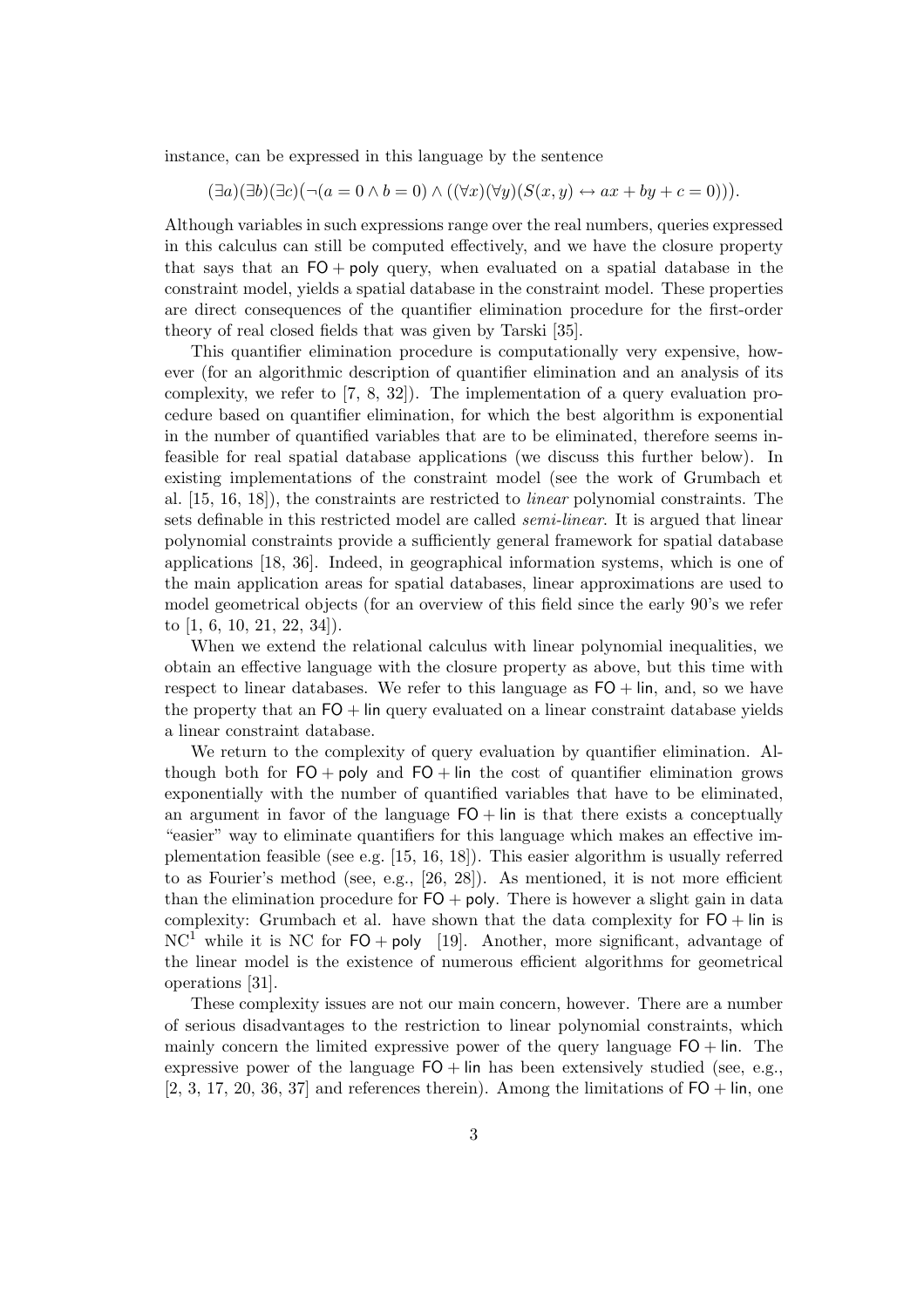of the most important is that the language is incapable of expressing queries that involve Euclidean distance, betweenness and collinearity. A query like "Return all cities in Belgium that are further than 100 km away from Brussels" is, however, a query that is of importance in spatial database applications.

The aim of this paper is to overcome these limitations of the linear model and its query language  $FO +$  lin for two-dimensional spatial databases in the constraint model.

We note that languages whose expressive power on semi-linear databases is strictly between that of  $FO + \text{lin}$  and  $FO + \text{poly}$  have already been studied. Gyssens, Vandeurzen, and Van Gucht [36, 37] have shown that, even though FO + lin extended with a primitive for collinearity yields a language with the complete expressive power of  $FO + poly$ , a "careful" extension with a collinearity operator yields a language whose expressive power is strictly between that of  $FO + \text{lin}$  and that of  $FO + \text{poly}$ on semi-linear databases. But even this extension does not allow the expression of queries involving distance, however.

We will define a query language SafeEuQL↑ and a class of two-dimensional constraint databases on which this language is closed. We call these databases *semicircular*. The language SafeEuQL↑ allows the expression of queries concerning distance, betweenness, and collinearity. The class of semi-circular databases obviously is a strict superclass of the class of linear databases, since  $\mathsf{SafeEuQL}^{\uparrow}$  allows for the definition of data by means of distance. Semi-circular databases are describable by means of polynomial equalities and inequalities that involve linear polynomials and polynomials that define circles. The language SafeEuQL↑ is strictly more powerful on linear databases than  $FO + \text{lin}$  and on semi-circular databases strictly less powerful than  $FO + poly$ .

The main goal of this paper is to define and describe a query language SafeEuQL<sup>†</sup> with the above stated properties.

To accomplish this goal, we have turned, for inspiration, to the *Euclidean constructions*, i.e., the constructions by ruler and compass that we know from highschool geometry. These constructions were first described in the 4th century B.C. by Euclid of Alexandria in the thirteen books of his *Elements* [13, 24]. Of the 465 propositions to be found in these volumes only 60 are concerned with ruler-andcompass constructions. Most of these constructions belong to the mathematical folklore and are known to all of us. "Construct the perpendicular from a given point on a given line" or "construct a regular pentagon" are well-known examples. Since the 19th century, we also know that a certain number of constructions are *not* performable by ruler and compass, e.g., the trisection of an arbitrary angle or the squaring of the circle are impossible. For a 20th century description of these constructions and of the main results concerning them, we refer to [25].

In the course of reaching our goal, we have defined and studied three languages for ruler-and-compass constructions.

Firstly, we introduce a programming language that describes Euclidean constructions. We will refer to this procedural language as EuPL (short for Euclidean Programming Language). Engeler [11, 12] has studied a similar programming language in the 60's. Engeler's language, however, contains a while-loop and therefore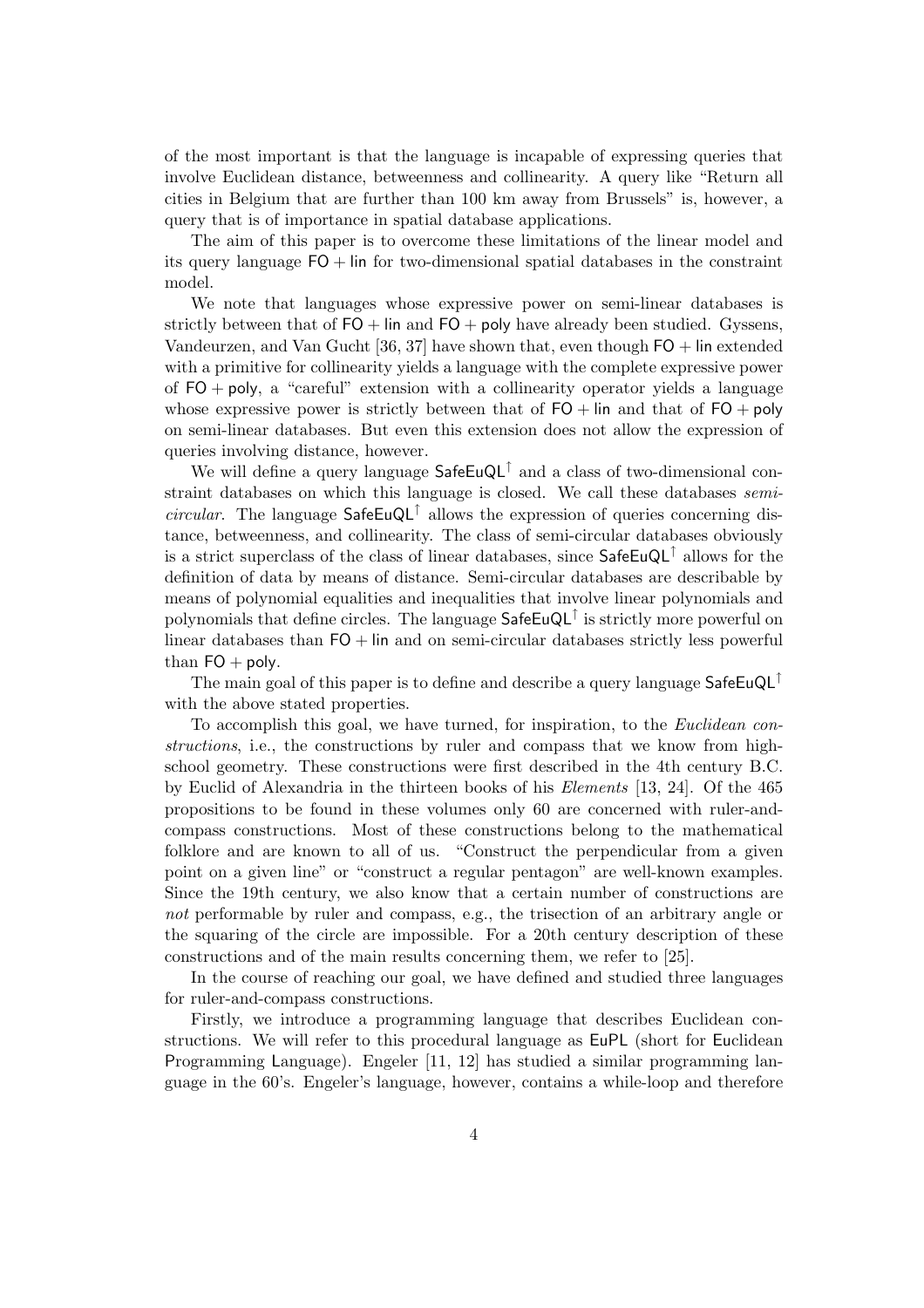goes beyond first-order logic-based languages. His language also differs from our language in that EuPL also contains a choice-statement. This statement corresponds to choosing arbitrary points, that satisfy some conditions, in the plane, something that is often done in constructions with ruler and compass on paper. We claim that EuPL captures exactly the planar geometrical constructions, i.e., the first-order expressible ruler-and-compass constructions. We show that the choice-statement, at least for deterministic programs, can be omitted. We also prove a number of useful decidability properties of EuPL programs: equivalence and satisfiability of EuPL programs are decidable; it is decidable whether a program is deterministic.

Secondly, we transform the programming language EuPL into a query language for finite point databases, called EuQL (short for Euclidean Query Language). This calculus can express non-constructible queries. In fact, we show that the expressive power of EuQL is the same as that of  $FO + poly$  on finite point databases. It is therefore too powerful for our purposes.

We then study a *safe* fragment of EuQL, in which all queries are constructible. In particular, a SafeEuQL query returns constructible finite point relations from given finite point relations.

SafeEuQL is the key ingredient in our query language SafeEuQL<sup>↑</sup> for semi-circular databases. Since SafeEuQL works on finite point databases, we interpret these queries to work on intensional representations of semi-circular databases. We then give  $FO + poly-definable$  mappings from one representation to the other. Using these mappings, we can "lift" SafeEuQL to a query language on semi-circular databases. This "lifting"-technique has also been used by Benedikt and Libkin [4] and Vandeurzen, Gyssens and Van Gucht [23].

We compare the expressive power of  $\mathsf{SafeEuQL}^{\uparrow}$  with the expressive power of  $FO + poly$  on semi-circular databases. Next, we show that on semi-linear databases  $FO + poly$  is more expressive than  $\mathsf{SafeEuQL}^{\uparrow}$  (the trisection of an angle is an example of a query that can be expressed in  $FO + poly$  but not in  $SafeEuQL^{\uparrow}$ ). Finally, we compare the expressive power of  $\mathsf{SafeEuQL}^{\uparrow}$  and  $\mathsf{FO} + \mathsf{lin}$  on semi-linear databases.

**Overview of the query languages.** The following scheme gives an overview of the different languages. Horizontal arrow simply indicate that a language is closed on certain classes of databases. A subscheme of the form

$$
A \xrightarrow{\mathcal{L}_1} A \xrightarrow{\uparrow \subsetneq} A
$$

means that on databases in the class A, the language  $\mathcal{L}_1$  is more expressive than the language  $\mathcal{L}_2$ .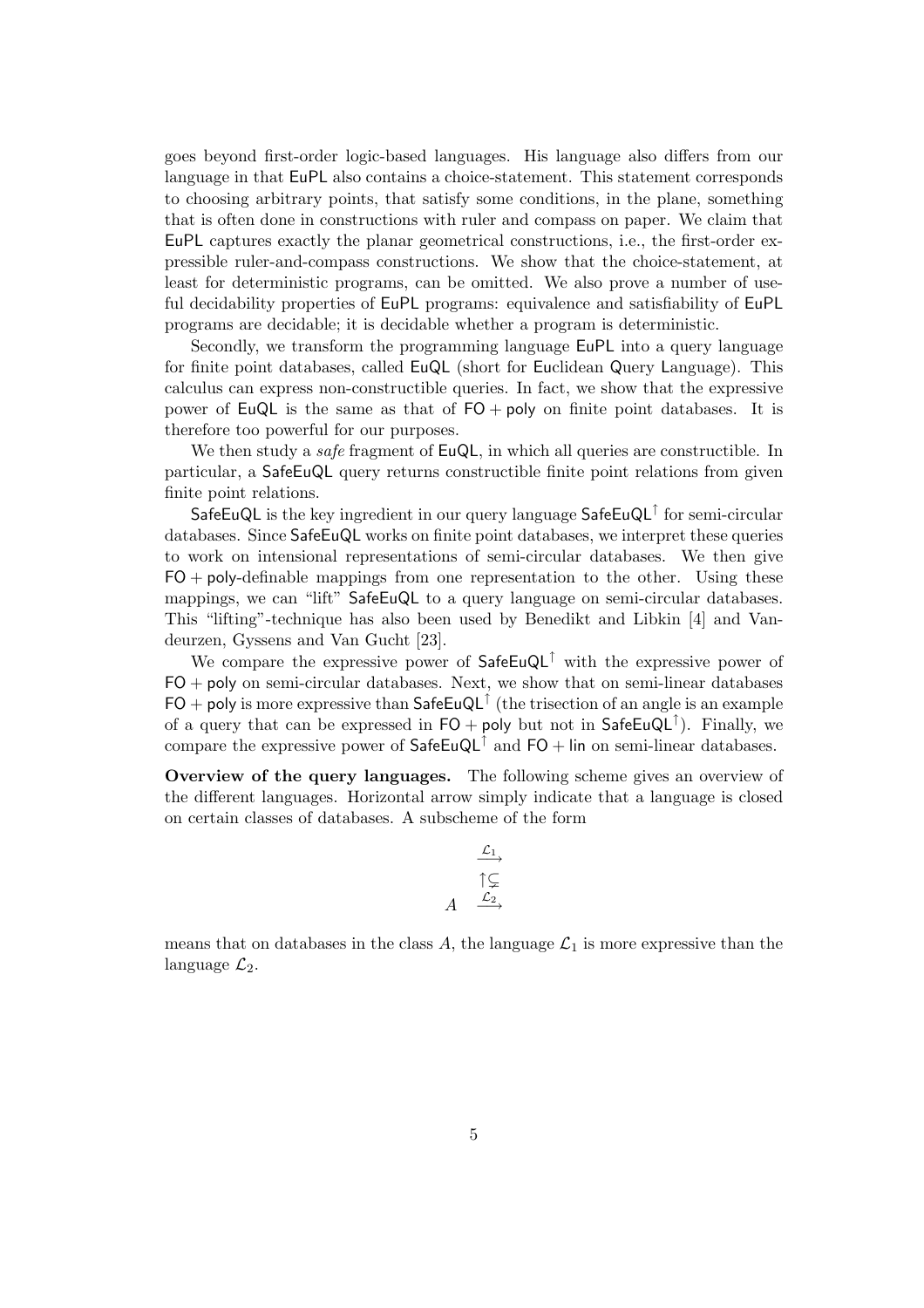| {semi-algebraic databases} | $FO+poly$<br>Ĩ⊊       | {semi-algebraic databases} |
|----------------------------|-----------------------|----------------------------|
| {semi-circular databases}  | $SafeEuQL^{\uparrow}$ | {semi-circular databases}  |
| {semi-linear databases}    | ↑⊊<br>$FO+lin$<br>ĨÇ  | {semi-linear databases}    |
| {finite point databases}   | EuQL, SafeEuQL        | {finite point databases}   |

Remark that the second horizontal arrow actually means that  $\mathsf{SafeEuQL}^{\uparrow}$  works on finite point-representations of semi-circular databases and that it is closed on this class of objects.

**Organization of the paper.** In the next section, we define FO + poly and FO + lin as data modeling tools and query languages. In Section 3, we introduce the class of the semi-circular databases and describe a complete and lossless representation of them by means of finite point databases. We devote the next three sections to the study of the three languages for ruler-and-compass constructions: EuPL, EuQL, and SafeEuQL. The query language for semi-circular databases is given in Section 7, where we show that it is closed, and compare its expressive power with those of  $FO$  + lin on semi-linear databases and  $FO$  + poly on semi-circular databases.

# **2 Constraint-based database models**

In this section, we provide the necessary background for the polynomial and linear constraint database models. We explain the notions of query in the context of these database models, and formally define two natural query languages, FO + poly and  $FO + lin$ , for the polynomial and the linear database model, respectively. Since the linear database model is a sub-model of the polynomial database model, we start with the latter.

We denote the set of the real numbers by **R**.

## **2.1 The polynomial database model**

First, we define a *polynomial formula* as a well-formed first-order logic formula in the theory of the real numbers (i.e., over  $(+, \times, <, 0, 1)$ ). In other words, a polynomial formula is built with the logical connectives  $\wedge$ ,  $\vee$ , and  $\neg$  and the quantifiers  $\exists$  and ∀ from atomic formulas of the form  $p(x_1,...,x_n) > 0$ , where  $p(x_1,...,x_n)$  is a polynomial with real algebraic coefficients and real variables  $x_1, \ldots, x_n$ .

Every polynomial formula  $\varphi(x_1,\ldots,x_n)$  with n free variables  $x_1,\ldots,x_n$  defines a point set

$$
\{(x_1,\ldots,x_n)\in \mathbf{R}^n\mid \varphi(x_1,\ldots,x_n)\}\
$$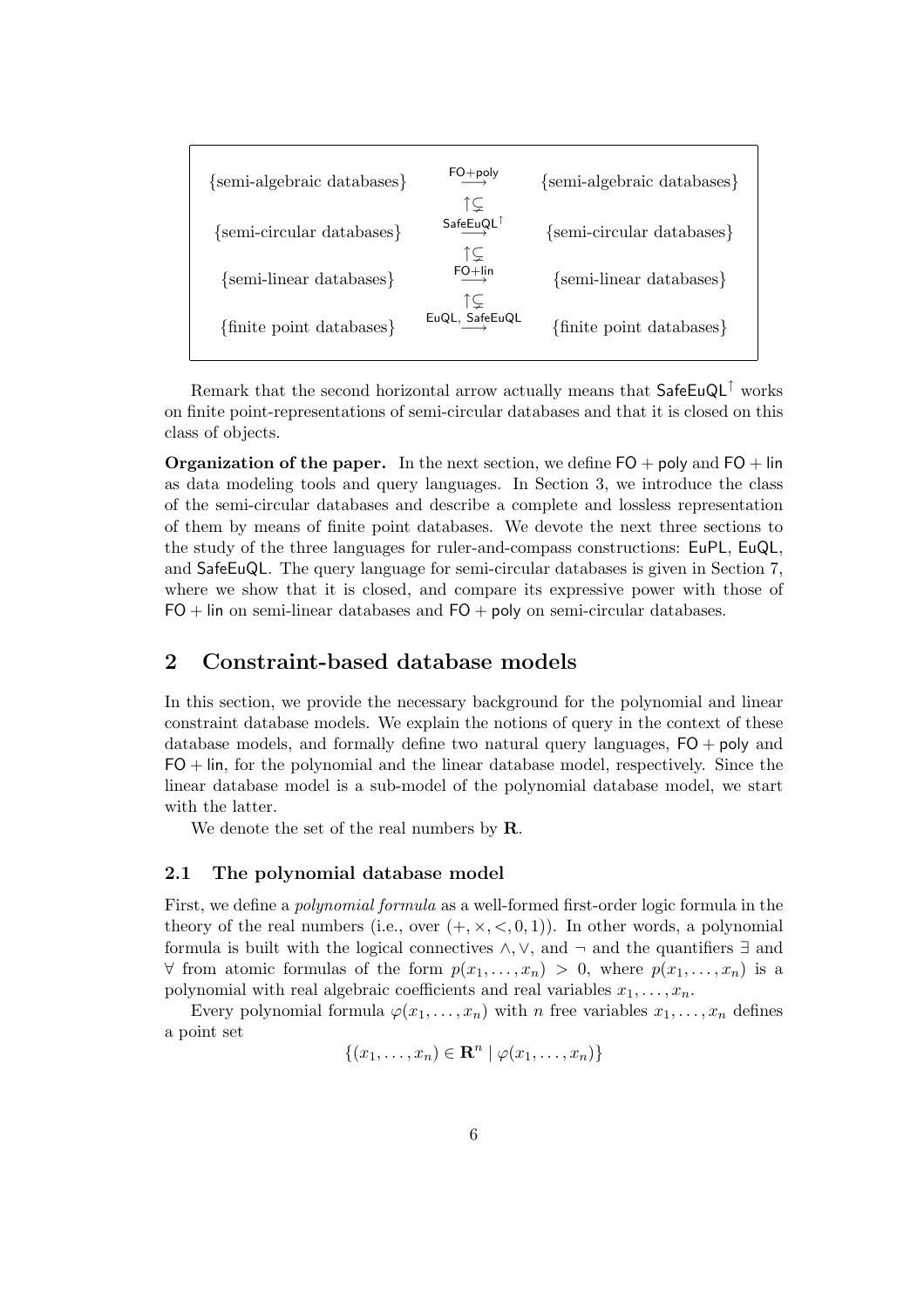

Figure 1: Example of a semi-algebraic relation.

in the *n*-dimensional Euclidean space  $\mathbb{R}^n$  in the standard manner. Point sets defined by a polynomial formula are called *semi-algebraic sets*. We will also refer to them as *semi-algebraic relations*, since they can be seen as n-ary relations over the real numbers.

We remark that, by the quantifier-elimination theorem of Tarski [35], it is always possible to represent a semi-algebraic set by a quantifier-free formula. The same theorem also guarantees the decidability of the equivalence of two polynomial formulas.

A *polynomial database* is a finite set of *semi-algebraic relations*. Relations and databases can be represented finitely in this model by means of the corresponding polynomial formulas.

**Example 2.1** Figure 1 shows an example of a binary semi-algebraic relation which is represented by the formula

$$
x^{2}/25 + y^{2}/16 \le 1 \wedge x^{2} + 4x + y^{2} - 2y \ge -4
$$
  
 
$$
\wedge x^{2} - 4x + y^{2} - 2y \ge -4 \wedge (x^{2} + y^{2} - 2y \ne 8 \vee y > -1).
$$

A query in the polynomial database model is defined as a mapping of m-tuples of semi-algebraic relations to a semi-algebraic relation, which

- (i) must be computable; and,
- (ii) must satisfy certain genericity conditions which are discussed at length by Paredaens, Van den Bussche, and Van Gucht [29].

The most natural query language for the polynomial data model is the relational calculus augmented with polynomial equalities and inequalities, i.e., the first-order language which contains as atomic formulas polynomial inequalities and formulas of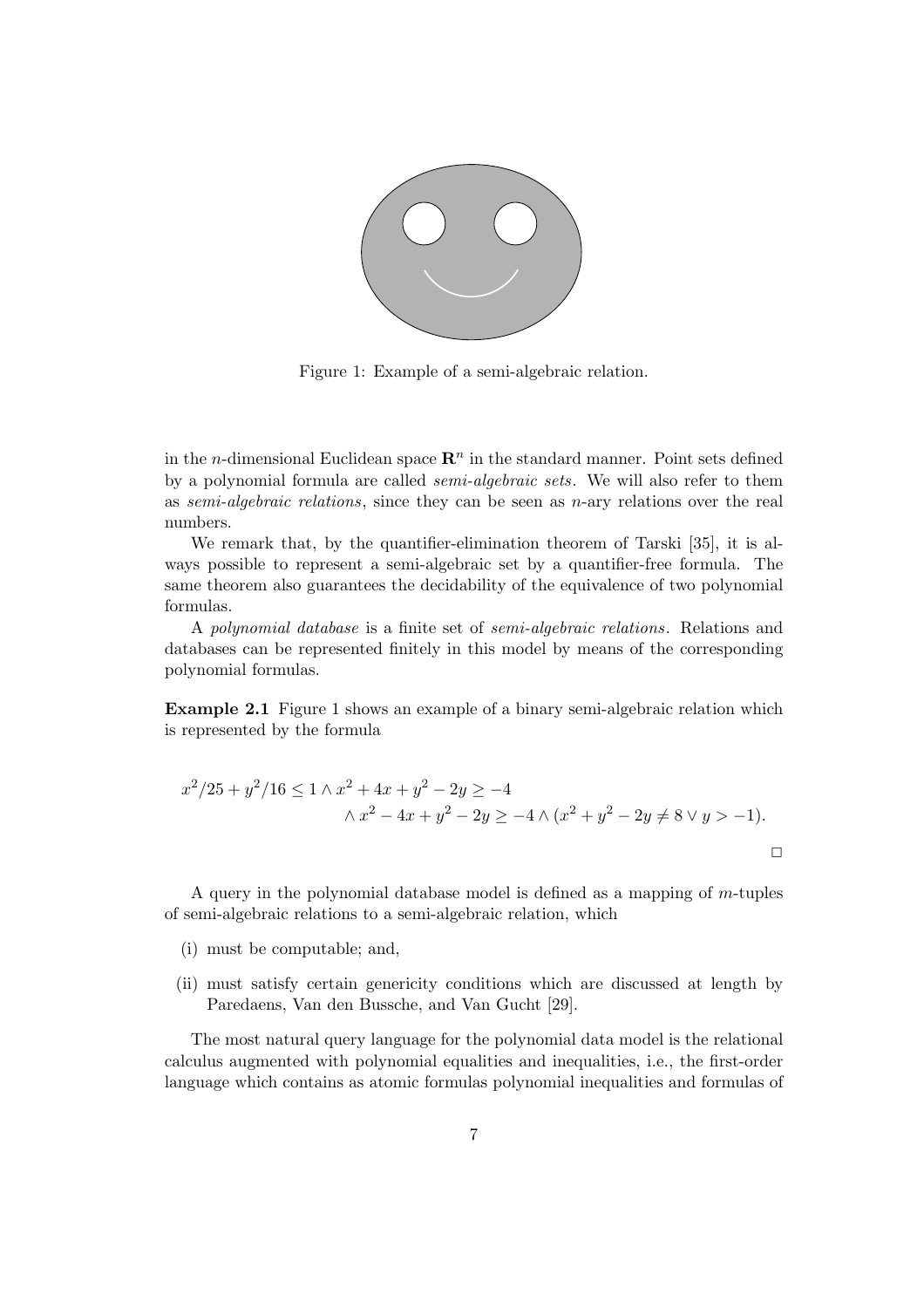the form  $R_i(y_1,\ldots,y_n)$ , where  $R_i$   $(i = 1,\ldots,m)$  are semi-algebraic relation names for the input parameters of the query, and  $y_1, \ldots, y_n$  are real variables. In the literature, this query language is commonly referred to as  $FO + poly$  [30].

**Example 2.2** The  $FO + poly$  formula

 $R(x, y) \wedge (\forall \varepsilon)(\varepsilon \leq 0 \vee (\exists v)(\exists w)(\neg R(v, w) \wedge (x - v)^2 + (y - w)^2 < \varepsilon))$ 

has x and y as free variables. For a given binary semi-algebraic relation  $R$ , it computes the set of points with coordinates  $(x, y)$  that belong to the intersection of R and its topological border.

Tarski's quantifier-elimination procedure ensures that every FO + poly query is effectively computable and yields a polynomial database as result [27].

#### **2.2 The linear database model**

Polynomial formulas built from atomic formulas that contain only linear polynomials with real algebraic coefficients are called *linear formulas*. Point sets defined by linear formulas are called *semi-linear sets* or *semi-linear relations*.

We remark that there is also a quantifier-elimination property for the linear model: any linear formula that contains quantifiers, can be converted to an equivalent quantifier-free linear formula. There is a conceptually easy algorithm, usually referred to as Fourier's method, to eliminate quantifiers in the linear model (this method is described in [26, 28]).

A *linear database* is a finite set of *semi-linear relations*. Relations and databases can be represented finitely in this model by means of the corresponding linear formulas.

**Example 2.3** The binary semi-linear relation depicted in Figure 2 is described by the formula

$$
x-3 \le 0 \quad \wedge x+3 \ge 0 \wedge y-3 \le 0 \wedge y+3 \ge 0
$$
  
\n
$$
\wedge \neg(x-2 \le 0 \wedge x-1 \ge 0 \wedge y-2 \le 0 \wedge y-1 \ge 0)
$$
  
\n
$$
\wedge \neg(x+1 \le 0 \wedge x+2 \ge 0 \wedge y-2 \le 0 \wedge y-1 \ge 0)
$$
  
\n
$$
\wedge \neg(x \ge -2 \wedge x \le 0 \wedge 2y+x+4=0)
$$
  
\n
$$
\wedge \neg(x \ge 0 \wedge x \le 2 \wedge y-x+4=0).
$$

 $\Box$ 

As in the polynomial model, queries in the linear model are defined as mappings from m-tuples of semi-linear relations to a semi-linear relation. A very appealing query language for the semi-linear data model, called  $FO + lin$ , is obtained by restricting the polynomial formulas in  $FO + poly$  to contain only linear polynomials. Using algebraic computation techniques for the elimination of variables, one can see that the result of every  $FO +$  lin query is a semi-linear relation [26, 28, 30].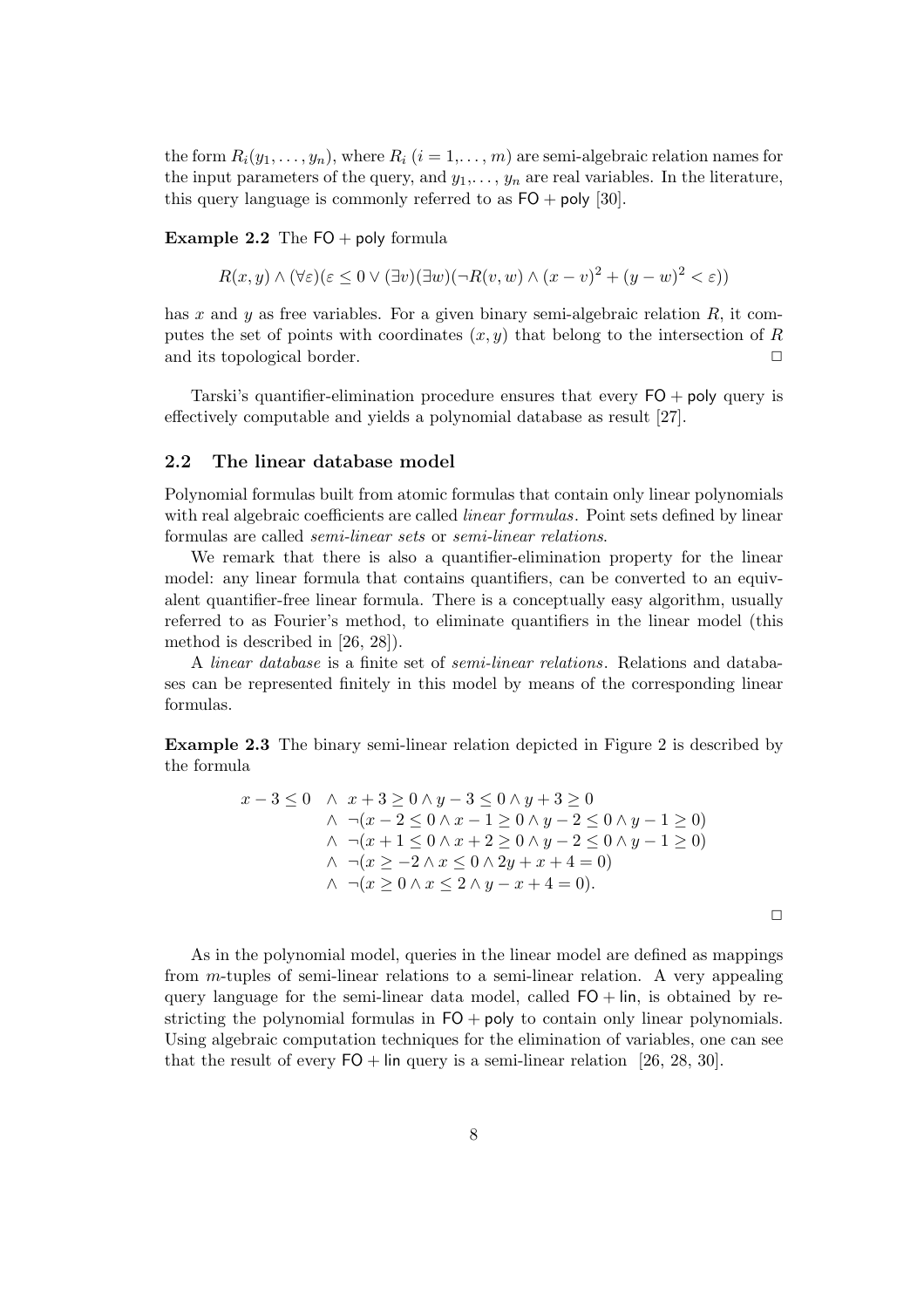

Figure 2: Example of a semi-linear relation.

**Example 2.4** The  $FO + lin$  formula

 $R(x, y) \wedge (\forall \varepsilon)(\varepsilon \leq 0 \vee (\exists v)(\exists w)(\neg R(v, w) \wedge x - \varepsilon \leq v \leq x + \varepsilon \wedge y - \varepsilon \leq w \leq y + \varepsilon))$ 

has two free variables:  $x$  and  $y$ . For a given binary semi-linear relation  $R$ , it computes the set of points with coordinates  $(x, y)$  that belong to the intersection of R and its topological border. In fact, this formula is equivalent to the one in Example 2.2, even though it makes use of a different metric to compute the topological border. It should be clear that not every  $FO + \text{poly}$  formula has an equivalent  $FO + \text{lin}$  formula.  $\Box$ 

# **3 Semi-circular relations**

We now describe a class of planar relations in the constraint model that can be described by linear polynomials and those quadratic polynomials that describe circles. We also give a way to encode these relations as finite relations of points. This encoding is *complete* and *lossless*. This representation will be used later on.

**Definition 3.1** We call a subset of **R**<sup>2</sup> an *semi-circular set* or *semi-circular relation* if and only if it can be defined as a Boolean combination of sets of the form

$$
\{(x,y) \mid ax + by + c \theta \ 0\},\
$$

or

$$
\{(x,y) \mid (x-a)^2 + (y-b)^2 \theta c^2\},\
$$

with a, b, and c real algebraic numbers, and  $\theta \in \{\geq,>\}$ .

As far as planar figures are concerned, the class of semi-circular relations clearly contains the class of semi-linear relations.

**Example 3.1** Figure 3 (a) shows an example of a semi-circular relation. It is the set

$$
\{(x,y) \mid x^2 + y^2 \le 1 \lor (y = 0 \land 1 \le x < 2) \lor (x > 2 \land \neg y = 0)\}.
$$

 $\Box$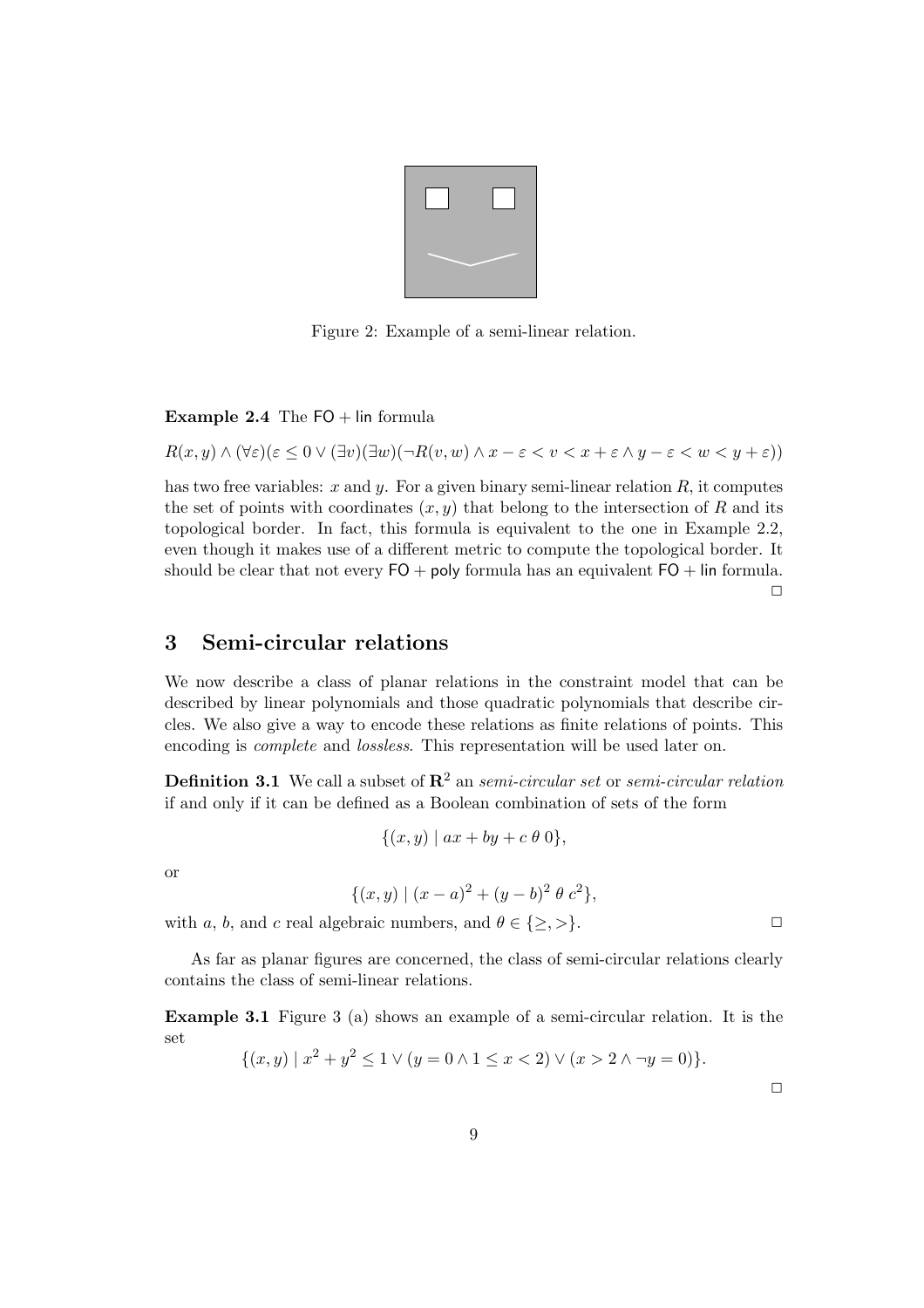

Figure 3: A semi-circular relation (a) and its carrier (b).

Given such an semi-circular database, we can then consider the figure consisting of all sets  $\{(x, y) | p(x, y) = 0\}$  for each polynomial  $p(x, y)$  in the definition of the semi-circular relation.

For the semi-circular relation of Figure 3 (a), these sets are shown in part (b) of Figure 3 and they are defined by the equations  $x^2 + y^2 - 1 = 0$ ,  $y = 0$ ,  $x - 1 = 0$ , and x−2 = 0. We refer to these lines and circles as *a carrier* of the semi-circular relation (or as *the carrier* of a particular representation of the semi-circular relation). The carrier in Figure 3 (b) partitions the plane  $\mathbb{R}^2$  into 21 classes, each of which belongs entirely to the semi-circular relation or to its complement. In general, these partition classes can be disconnected. Representatives  $p_1, \ldots, p_{21}$  of each of these classes are shown in Figure 3 (b). We can therefore represent a semi-circular relation  $R$  by a finite point database<sup>1</sup> that consists of three relations,  $L$ ,  $P$  and  $C$ , as follows:

- $L$  contains, for each line in the carrier of  $R$ , a pair of its points;
- $\bullet$  C contains, for each circle in the carrier of R, its center and one of its points;
- $\bullet$  P contains a representative of each class in the partition induced by the carrier of R, that belongs to R.

 $L$  and  $C$  are binary relations of points in the plane.  $P$  is a unary relation of points.

We will refer to such a finite representation of a semi-circular relation as an *intensional LPC-representation.* Clearly, a semi-circular relation can have more than one intensional  $LPC$ -representation (in particular because it can have more than one constraint formula describing it).

For the semi-circular database of Figure 3 (a) we get the following finite representation: L consists of the tuples  $(p_7, p_8)$ ,  $(p_{11}, p_{12})$ , and  $(p_{16}, p_{17})$ ; C consists of one single tuple  $(p_3, p_5)$ ; and P consists of the points  $p_9$ ,  $p_{10}$ ,  $p_2$ ,  $p_3$ ,  $p_4$ ,  $p_5$ ,  $p_{12}$ ,  $p_7$ ,  $p_{19}$ , and  $p_{21}$ .

 $1$ <sup>1</sup>These points can be represented explicitly by their real algebraic coordinates, or implicitly by a real polynomial formula. Equality of such points can therefore be decided by Tarski's theorem [35].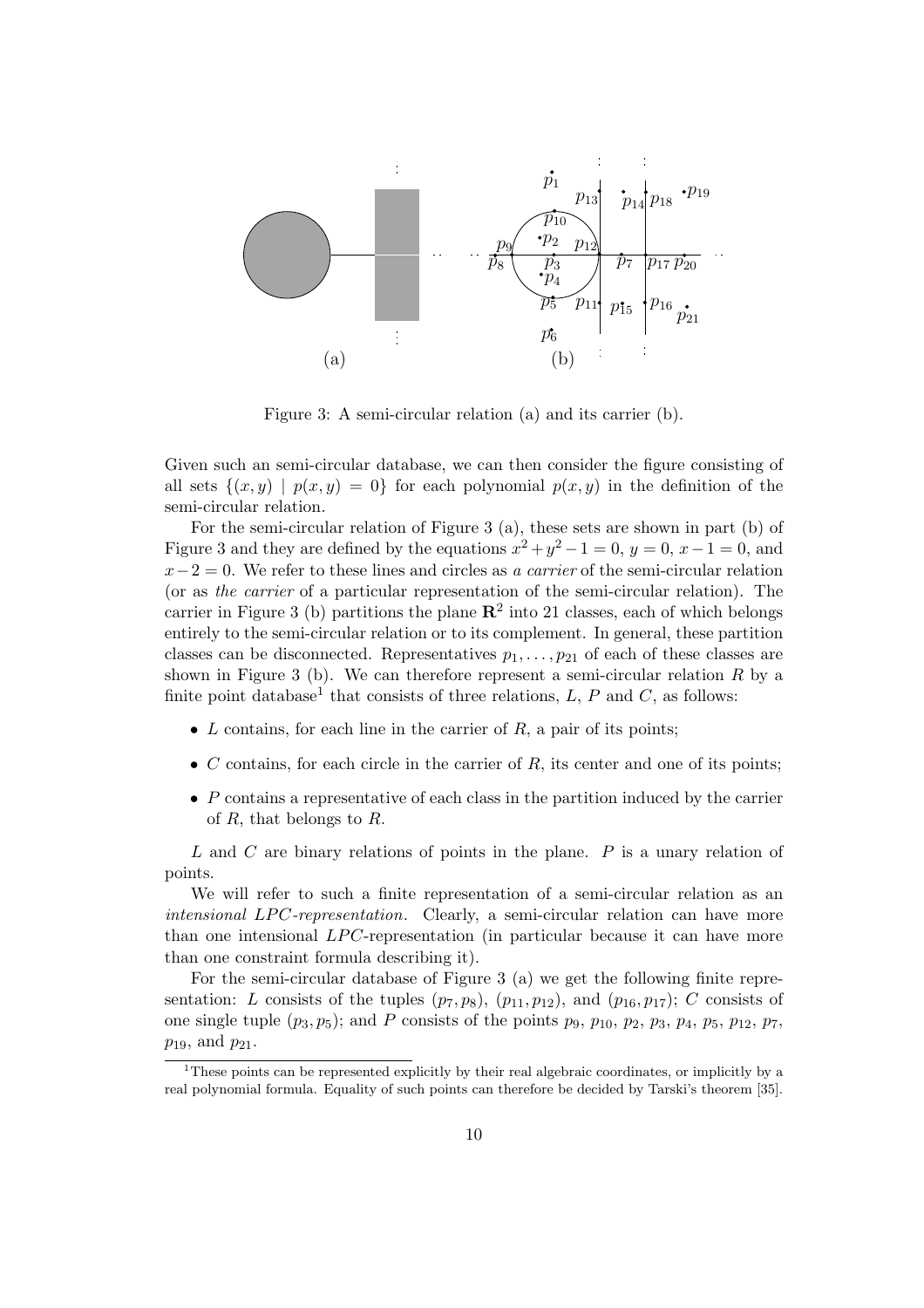We remark that an intensional  $LPC$ -representation of a semi-circular relation is lossless in the sense that it contains enough information to reconstruct the semicircular relation it represents. In Section 7, we show how to compute in  $FO + poly$ the  $LPC$ -representation of a semi-circular relation.

Finally, we give the following property.

**Proposition 3.1** *It is decidable whether two LPC-representations of semi-circular relations represent the same semi-circular relation.*

**Proof 3.1** Given an LPC-representation of a semi-circular relation, polynomial constraint formulas can be constructed for the lines and circles that are represented in the relation L and C (i.e., given a constraint representations for the points in the finite relations  $L$  and  $C$ , (linear, respectively quadratic) constraint representations of the lines and circles they represent can be constructed). A combination of all possible sign conditions ( $= 0, < 0, > 0$ ) on these equations gives rise to the partition of the plane induced by the lines and circles represented by the relations L and C. Using the relation  $P$ , it can be determined which parts of the partition belong to the semi-circular relation. In this way a constraint formula of a semi-circular relation can be computed from one of its  $LPC$ -representations.

So, given two LPC-representations of semi-circular relations, we can decide whether they represent the same set by first computing their constraint formulas (as described above) and next deciding whether these formulas represent the same set in  $\mathbb{R}^2$ . The latter can be decided using Tarski's decision procedure for the reals  $[35]$ .

## **4 The language** EuPL

We first define a programming language EuPL, for expressing Euclidean constructions. This language is modeled after the language of Engeler [11], with two key differences. The language of Engeler uses iteration, and as we are interested in firstorder database query languages, we explore the consequences of defining a Euclidean programming language without iteration. An additional feature of EuPL is that it includes a non-deterministic choice operator. We decided to include this operator as it is used frequently in the Euclidean constructions that we want to model. However, we shall show that this choice operator is redundant, as it can be simulated by other operations under certain assumptions.

EuPL has one basic type  $\langle \text{var} \rangle$  which ranges over points in the Euclidean plane. We use  $p, q, \ldots$  to denote variables. There is no basic notion of lines and circles: instead, lines are represented by pairs of points  $(p_1, p_2)$ , and circles by triples  $(p_1, p_2, p_3)$ , where  $(p_1, p_2)$  represents the line through the points  $p_1$  and  $p_2$  (assuming  $p_1$  and  $p_2$  are distinct) and  $(p_1, p_2, p_3)$  (assuming  $p_2$  and  $p_3$  are distinct) represents the circle with center  $p_1$  and radius equal to  $d(p_2, p_3)$ , the distance between  $p_2$  and  $p_3$ . (We could also represent circles by pairs  $(p_1, p_2)$ , where  $p_1$  is the center and  $p_2$  a point on the circle. Our choice is arbitrary, but makes some of the examples simpler.)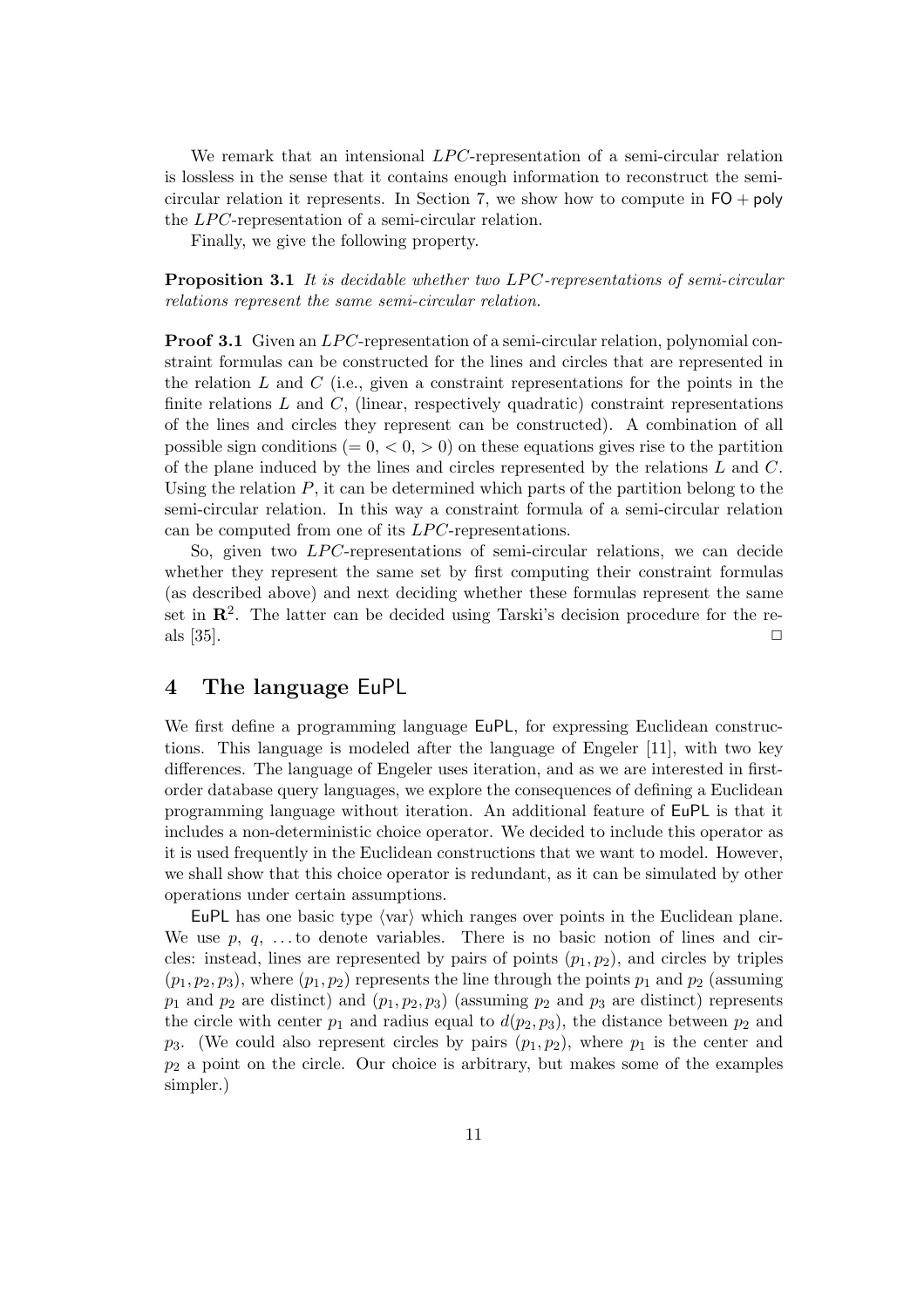Our language corresponds to one view of Euclidean constructions, as it is known that all ruler and compass constructions can be carried out on lines and circles that are represented by points (see [14] for details). The main reason for using a point representation in EuPL is to make the language similar to the database languages that are introduced in the next section, where such an encoding is necessary. We could, however, have defined a language similar to EuPL in which lines and circles are primitive notions, and all the results in the current section, with the exception of Theorem 4.5, would still hold.

The basic predicates in EuPL are:

- 1. **defined** $(p)$
- 2.  $p_1 = p_2$
- 3. (a)  $p_1$  **is on line**  $(p_2, p_3)$ 
	- (b)  $p_1$  **is on circle**  $(p_2, p_3, p_4)$
	- (c)  $p_1$  **is in circle**  $(p_2, p_3, p_4)$
	- (d)  $p_1$  is on the same side as  $p_2$  of line  $(p_3, p_4)$
- 4. (a) **l-order**  $(p_1, p_2, p_3)$ 
	- (b) **c-order**  $(p_1, p_2, p_3, p_4)$

The first condition means that the variable p represents a point. Such a test is needed, as a variable may be undefined if it is the result of an intersection of two disjoint objects (parallel lines, for example).

Under the above encoding of lines and circles, the meaning of the predicates in (3a–d) should be clear. The predicates in (4a, 4b) are order relations. The predicate **l-order**  $(p_1, p_2, p_3)$  (line-order) means that  $p_1, p_2$  and  $p_3$  are on the same line, and that  $p_2$  is between  $p_1$  and  $p_3$ . **c-order**  $(p_1, p_2, p_3, p_4)$  (circle-order) means that  $p_1$ ,  $p_2$ ,  $p_3$  and  $p_4$  are all on the same circle, in this order, either in the clockwise or in the counter-clockwise direction (see Figure 4). Note that whenever pairs (respectively triples) of points do not define lines (respectively circles), the corresponding predicates are false.

The basic operations in EuPL to compute intersections of objects correspond to the combinations line/line, line/circle and circle/circle.

- 1.  $q := 1$ -**l**-crossing  $(p_1, p_2, p_3, p_4);$
- 2.  $q_1, q_2 := \textbf{1-c-crossing } (p_1, p_2, p_3, p_4, p_5);$
- 3.  $q_1, q_2 := \textbf{c-crossing } (p_1, p_2, p_3, p_4, p_5, p_6).$

The semantics of these operators in most cases should be clear, except that the choice of which intersection point to assign to  $q_1$  and which to  $q_2$  is arbitrary.<sup>2</sup> In the case of the intersection of two parallel lines (identical or not),  $q$  is undefined. Likewise

<sup>&</sup>lt;sup>2</sup>This actually introduces an additional non-determinism into the language. This can be handled by straightforward modifications of the proofs that follow, and will be ignored from now on.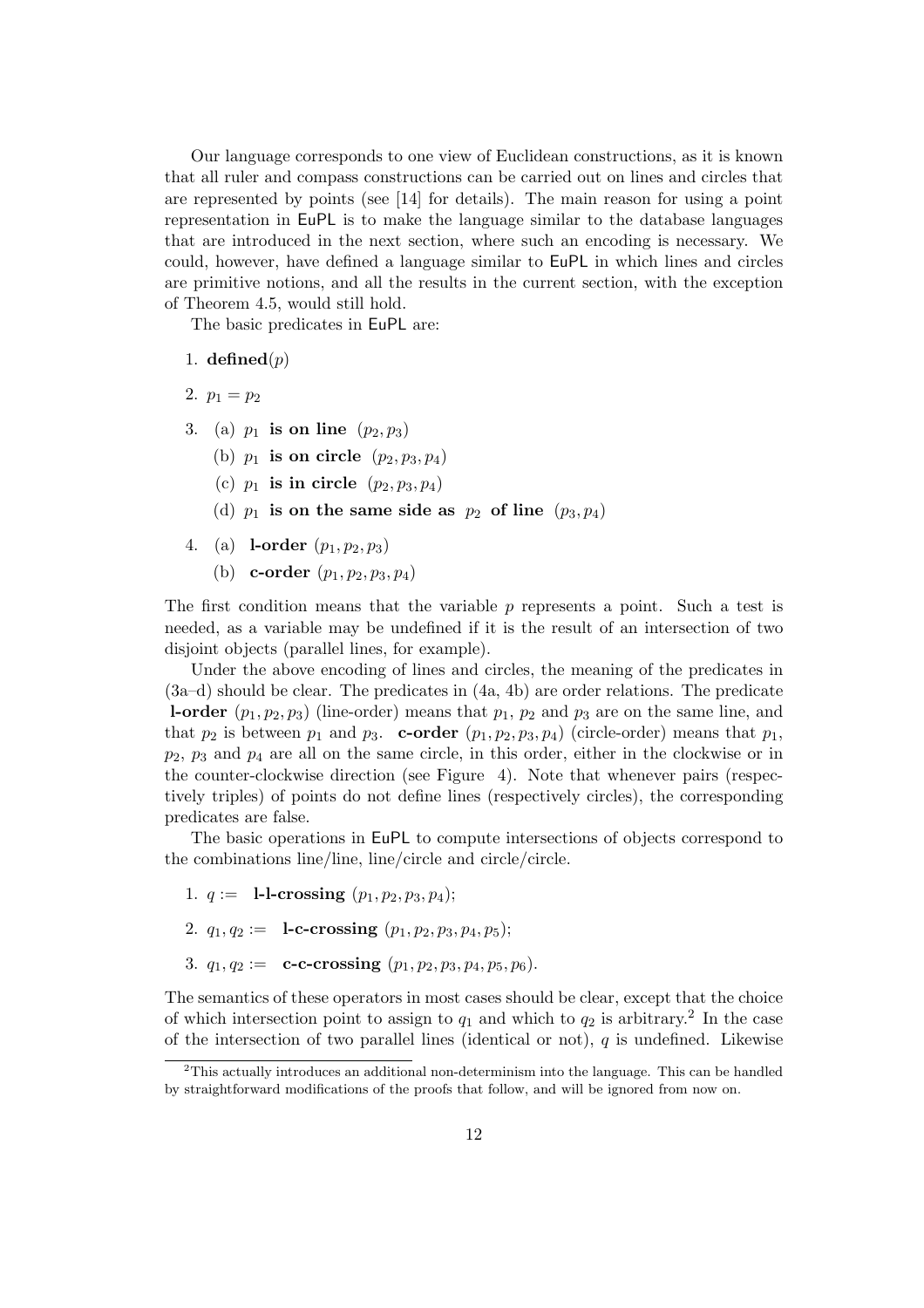

Figure 4: The two orientations for **c-order**  $(p_1, p_2, p_3, p_4)$ .

for the intersection of two disjoint circles, or a disjoint circle and line. In the case of a line tangent to a circle or two circles that meet in a single point, we have  $q_1 = q_2$ .

The choice operator, whose syntax is

#### **choose**  $p$  **such that**  $\langle$  condition $\rangle$

assigns to  $p$ , in a non-deterministic manner, a point  $p$  that satisfies the given condition. When  $\langle$ condition $\rangle$  is unsatisfiable, p is undefined.

A formal specification of the language appears in the Appendix. The basic notion is that of a *multifunction* which has n input variables and m output variables, which represent points in the plane. Each multifunction is defined by a sequence of assignment statements and conditional statements, without looping. It's result is returned by a **result** statement.

We illustrate the language by several examples, showing how to express several Euclidean constructions in EuPL.

**Example 4.1** Given a line  $(p_1, p_2)$  and a point p not on the line, construct the perpendicular  $(p, p')$  to the given line from p (see Figure 5).

```
multifunction \text{perp}(p, p_1, p_2) = (p');
begin
choose q such that not (q is on the same side as p of line (p_1, p_2));
   r, s := \textbf{l-c-crossing } (p_1, p_2, p, p, q);p_3, p_4 := {\bf c-crossing} (r, r, p, s, s, p);p' := \textbf{l-l-crossing } (p_1, p_2, p_3, p_4);result (p');
end ✷
```
The second example is introduced for the sake of later proofs. In this example, we show how to construct an arbitrary point on an ellipse. Given collinear points  $a$ , b, p and q, we construct, for each r between a and b, points  $r'$  and  $r''$  "corresponding" to r such that (a) r' and r'' are on the ellipse through a and b with foci p and q and (b) as  $r$  ranges from  $a$  to  $b$  all the points on this ellipse are constructed. Note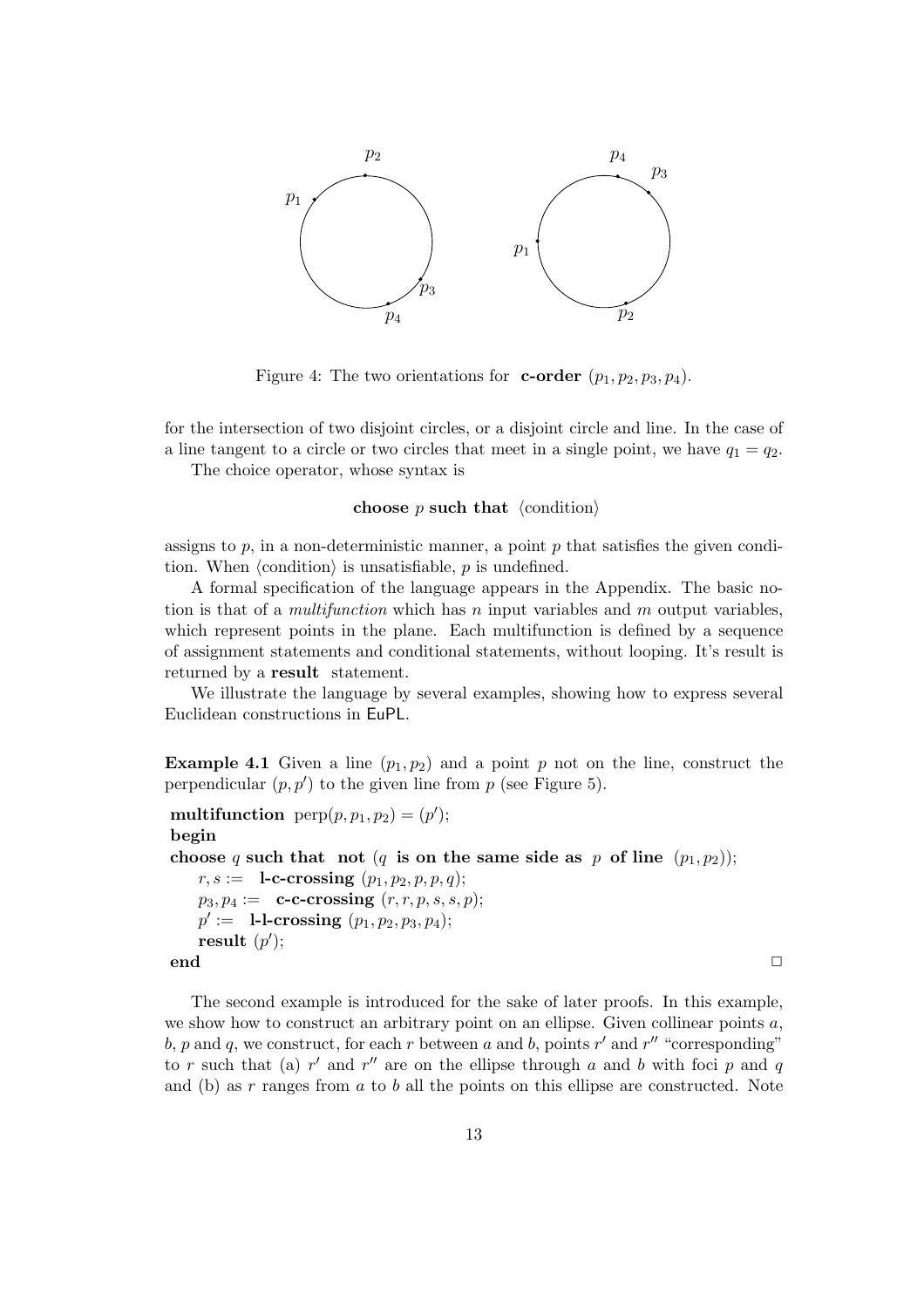

Figure 5: Construction of the perpendicular.

that the ellipse itself is not constructible with ruler and compass and therefore, by Theorem 4.2, cannot be defined by a EuPL program.



Figure 6: Construction of a point on an ellipse.

**Example 4.2** Given the collinear points a, b, p, and q, with  $d(a, p) = d(b, q)$ , p between a and q, and q between p and b,  $r'$  is constructed as follows (see Figure 6):

**multifunction** put-ellipse $(a, b, p, q) = (r')$ ; **begin choose** r **such that l-order**  $(a, r, b)$ ;  $r', r' := \textbf{c-c-crossing } (p, a, r, q, b, r);$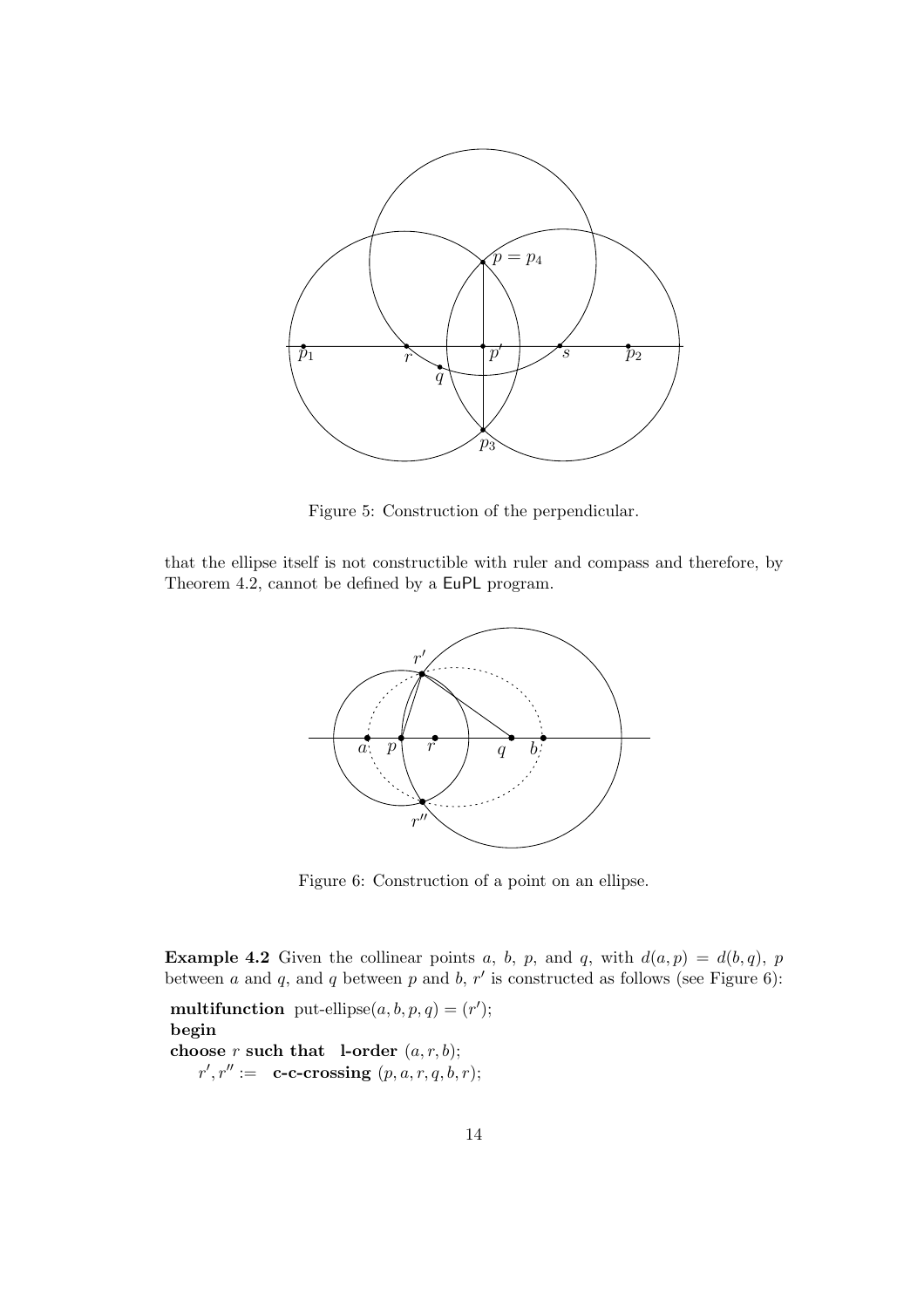```
result (r');
```
**end**

The point r' is on the ellipse with foci p and q and major axis  $d(a, b)$  since  $d(p, r') + d(q, r') = d(a, r) + d(r, b) = d(p, a) + d(q, a) = d(p, b) + d(q, b).$ 

## **4.1 Representation Independence**

As we pointed out above, EuPL is at least as powerful as a language that had lines and circles as primitives would be. But EuPL actually turns out to more powerful than desired. For example, if we are given a line represented by points  $(p_1, p_2)$ , we could write a EuPL program that simply returns  $p_1$ . Such a program has no natural geometric interpretation.

The following problem therefore arises. Given a EuPL program, does the result depend on the representation of the input lines and circles or not? The inputs and outputs of a EuPL program are just points, with no indication as to what they "really" represent. We therefore have to first impose an interpretation on these points, i.e., specify which of these points represent lines or circles.

For example, given a program with inputs  $(p_1, p_2, p_3, p_4, p_5)$  and outputs  $(q_1, q_2)$ , we could interpret  $(p_1, p_2)$  as a line,  $(p_3, p_4, p_5)$  as a circle, and  $(q_1, q_2)$  as a line. Other interpretations of the inputs and outputs of the program are also possible: given a specific interpretation we shall refer to P as an *interpreted* EuPL program.

The formal definition of an interpreted program is very simple. As objects (points/lines/circles) are represented by  $1/2/3$  points respectively, two equivalence relations are all we need.

**Definition 4.1** An *interpretation* of a EuPL program P is a pair of equivalence relations  $E_i$  and  $E_o$  on the input, respectively output variables of  $P$ , such that each equivalence class has between 1 and 3 elements.  $\Box$ 

**Remark:** Note that all of the language primitives are well defined, regardless of the interpretations of the variables. For example q **is in circle**  $(p_1, p_2, p_3)$  is well-defined even if  $(p_1, p_2)$  represents a line and  $(p_3, q)$  another line (though in such a case the program is unlikely to have an intuitive result, or be representation independent). We therefore do not have to address the issue of an interpretation of the internal variables of a program.

We now come to the issue of whether a  $\text{EuPL program } P$  is representation dependent or not. It turns out that, given an interpretation of P, this question is decidable.

**Theorem 4.1** *It is decidable whether the result of an interpreted* EuPL *program depends on the representation of its inputs or not.*

**Proof:** Let P be a EuPL multifunction, with inputs  $\vec{\mathbf{p}} = (p_1, \ldots, p_n)$  and outputs  $\vec{\mathbf{q}} = (q_1,\ldots,q_m)$ . We shall write  $(p^x, p^y)$  for the x- and y- coordinates of a point p, and shall also write expressions such as  $tp = q$  and  $d(p, q) = t$  for  $(tp^x = q^x \wedge tp^y = q^y)$ and  $(p^x)^2 + (p^y)^2 = t^2$ , respectively.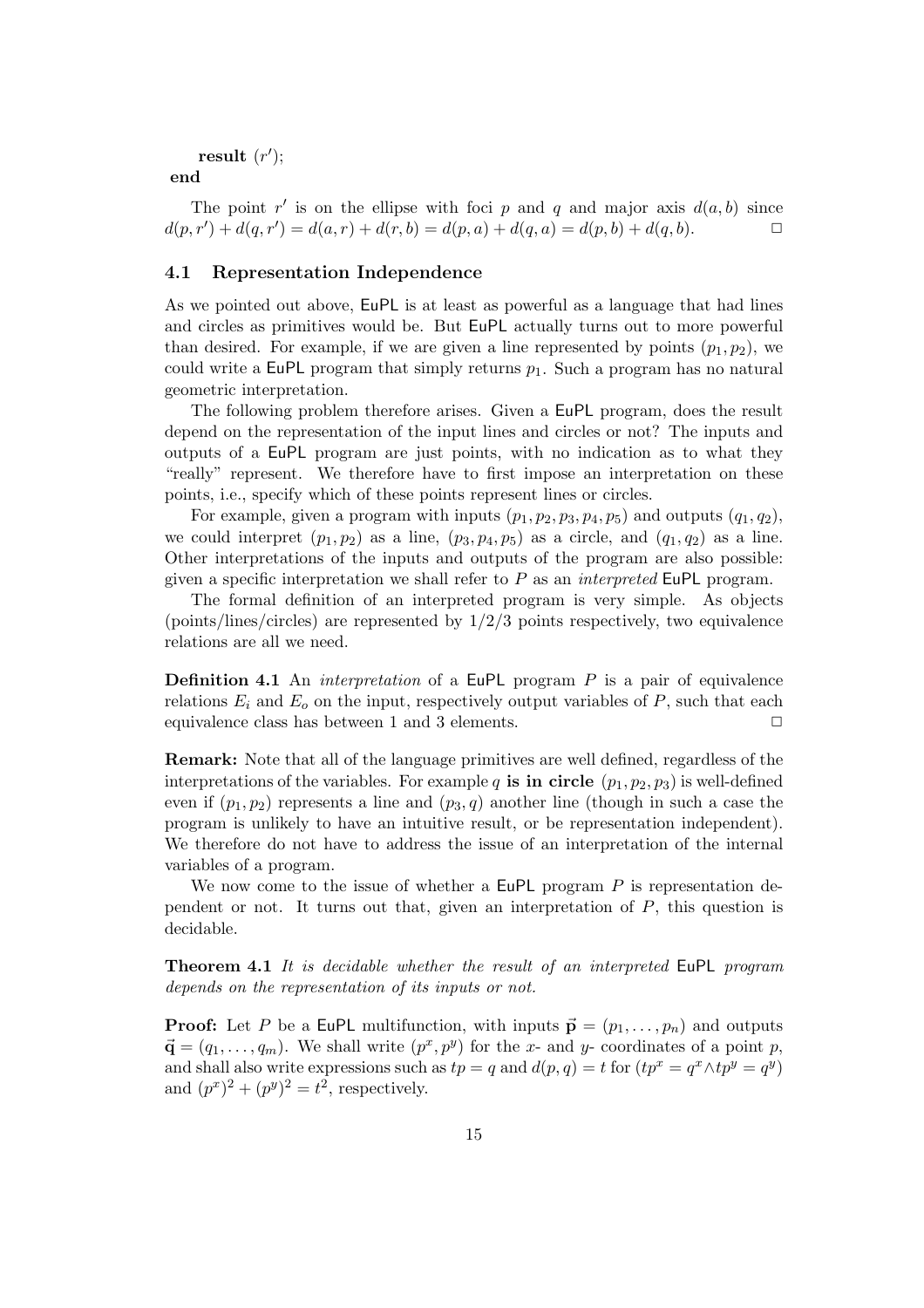We define two formulas  $\phi_P(\vec{p}, \vec{q}, \vec{r})$ , and  $\psi_P(\vec{p}, \vec{q}, \vec{r})$  over the theory of real closed fields, where **r** is the list of internal variables in P. Intuitively,  $\phi_P$  describes how **q** depends on **p**, given **r** as the results of the choice operations, while  $\psi_P$  describes the conditions that **r** and **q** must satisfy. In the following  $\psi_S$  will be taken to be a tautology, unless stated otherwise. Note that the separation into  $\phi$  and  $\psi$  is not really needed for the current theorem, but will be used in Theorem 4.3 below. Basically, for each intersection operation we add a conjunct saying when the corresponding objects are already defined and have an intersection, and for each choice operation we add a conjunct saying that the condition is satisfiable.

The construction of  $\phi$  and  $\psi$  is by induction using the rules defining P. We omit some of the straightforward cases.

1. When P is the sequence of statements  $S_1; S_2; \ldots; S_k$ ,  $\phi_P$  is defined as

$$
\phi_{S_1} \wedge \cdots \wedge \phi_{S_k}
$$

and  $\psi_P$  is

$$
\psi_{S_1} \wedge \cdots \wedge \psi_{S_k}.
$$

- 2. Assignment statements<sup>3</sup>
	- (a) When S is  $q := 1$ -**l**-crossing  $(p_1, p_2, p_3, p_4)$ ,  $\phi_S$  is

$$
(\exists!t, t')(q = tp_1 + (1-t)p_2 \land q = t'p_3 + (1-t')p_4)
$$

(Note that when  $q$  is undefined, this formula will be unsatisfiable).

(b) When S is  $q, q' := 1$ -c-crossing  $(p_1, p_2, p_3, p_4, p_5)$ , let  $\psi_S(q, p_1, p_2, p_3, p_4, p_5)$  $p<sub>5</sub>$ ) define q as one of the intersection points on the circle and the line, i.e.,

$$
(\exists t)(q = tp_1 + (1-t)p_2 \land d(q, p_3) = d(p_4, p_5))
$$

Then  $\phi_S$  is

$$
\psi_S(q, p_1, p_2, p_3, p_4, p_5) \land \psi_S(q', p_1, p_2, p_3, p_4, p_5) \land (q \neq q' \lor (q = q' \land \neg(\exists q'')(\psi_S(q'', p_1, p_2, p_3, p_4, p_5) \land q'' \neq q)))
$$

i.e., q and  $q'$  are distinct intersection points, if such exist, and both are equal to the unique intersection point, if only one exists.

- (c) The case when S is  $q, q' := \mathbf{c-c}$ -crossing  $(p_1, p_2, p_3, p_4, p_5, p_6)$  is similar.
- 3. When  $S$  is the conditional

**if** C **then**  $S_1$  **else**  $S_2$  **end** 

then  $\phi_S$  is

 $\phi_C \rightarrow \phi_{S_1} \land \phi$  not  $\phi \rightarrow \phi_{S_2}$ 

and  $\psi_S$  is

$$
\phi_C \to \psi_{S_1} \land \phi \text{ not } C \to \psi_{S_2}
$$

<sup>&</sup>lt;sup>3</sup>As a first step in the proof, variables are renamed, such that they are not assigned more than once a value in a EuPL program.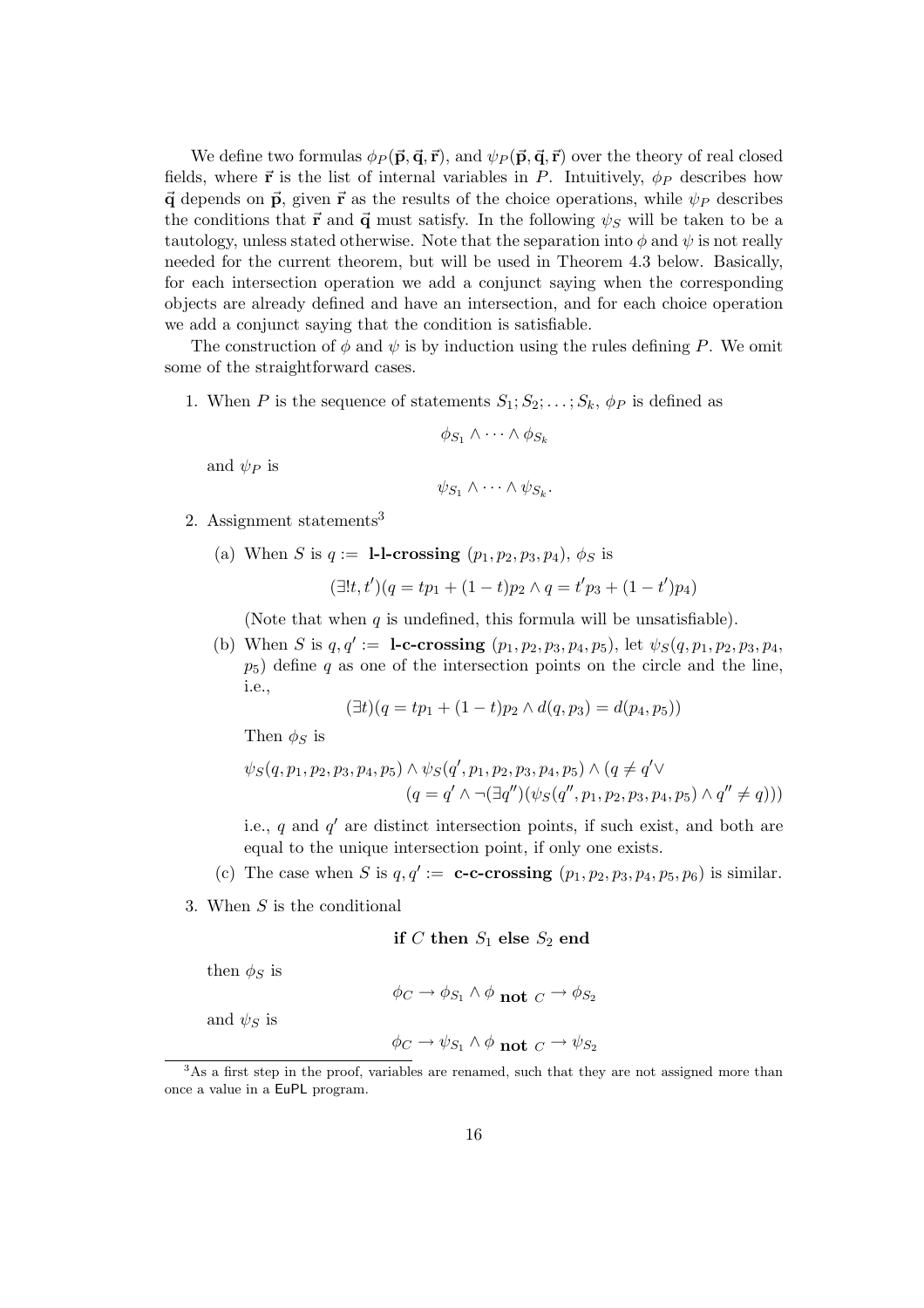4. When S is the choice statement

#### **choose** v **such that** C

 $\phi_S$  is a tautology whereas  $\psi_S$  is equal to  $\phi_C$ .

- 5. Conditionals. Most of the conditionals, such as  $p_1$  **is on line**  $(p_2, p_3)$  are handled in a similar way to assignments. The most complicated one is when C is **c-order**  $(p_1, p_2, p_3, p_4)$ . Here  $\phi_C$  first computes the center of the circle through  $p_1$ ,  $p_2$  and  $p_3$ , and tests whether  $p_4$  is on this circle. If so, **c-order**  $(p_1, p_2, p_3, p_4)$  is true when  $p_2$  and  $p_4$  are not on the same side of the line through  $p_1$  and  $p_3$ .
- 6. When C is **defined**  $(\langle \text{var} \rangle), \phi_C$  is defined as the appropriate Boolean.

Assume now that  $\vec{p}$  and  $\vec{p}'$  are two inputs to P, that are equivalent with respect to the given interpretation. Let  $\vec{q}$  and  $\vec{q}'$  be the outputs of P on these inputs. From the definition of  $\phi_P$  and of the semantics of P, it follows that  $(\exists \vec{r})(\phi_P(\vec{p}, \vec{q}, \vec{r}) \land$  $\psi_P(\vec{\mathbf{p}}, \vec{\mathbf{q}}, \vec{\mathbf{r}})$ ) and  $(\exists \vec{\mathbf{r}}')(\phi_P(\vec{\mathbf{p}}', \vec{\mathbf{q}}', \vec{\mathbf{r}}')) \wedge \psi_P(\vec{\mathbf{p}}', \vec{\mathbf{q}}', \vec{\mathbf{r}}'))$  hold.

Given the interpretation  $(E_i, E_o)$  we write formulas  $\xi_i(\vec{p}, \vec{p}')$  and  $\xi_o(\vec{q}, \vec{q}')$  that specify when the inputs and outputs are equivalent. For example, if  $\{p_1, p_2\}$  is an equivalence class in  $E_i$  then

$$
\phi_{p'_1}
$$
 is on line  $(p_1, p_2) \wedge \phi_{p'_2}$  is on line  $(p_1, p_2) \wedge p'_1 = p'_2$ 

is a conjunct in  $\xi_i$ , whereas if  $\{q_1, q_2, q_3\}$  is in  $E_o$ , then

$$
q'_1 = q_1 \wedge d(q'_2, q'_3) = d(q_2, q_3)
$$

is a conjunct in  $\xi_o$ .

The result of  $P$  is then independent of the representation if and only if the following formula is valid

$$
(\exists \vec{r})((\xi_i(\vec{p}, \vec{p}') \land \phi_P(\vec{p}, \vec{q}, \vec{r}) \land \psi_P(\vec{p}, \vec{q}, \vec{r}) \land \phi_P(\vec{p}', \vec{q}', \vec{r})) \rightarrow \xi_o(\vec{q}, \vec{q}').
$$
  
\n
$$
\phi_P(\vec{p}', \vec{q}', \vec{r}) \land \psi_P(\vec{p}', \vec{q}', \vec{r}')) \rightarrow \xi_o(\vec{q}, \vec{q}')).
$$

As this is a first-order formula over the theory of real closed fields, the result follows from Tarski's theorem.

Note that there were two different ways we could have interpreted the choice operator in the above theorem. Either, for equivalent inputs, we make the same choices, obtaining equivalent outputs, or we make different choices for both inputs, resulting in equivalent outputs. We have chosen the first approach above, but modifying the proof to use the latter approach is trivial. As we shall see later, "good" programs should be choice-independent anyway, so the distinction does not really matter.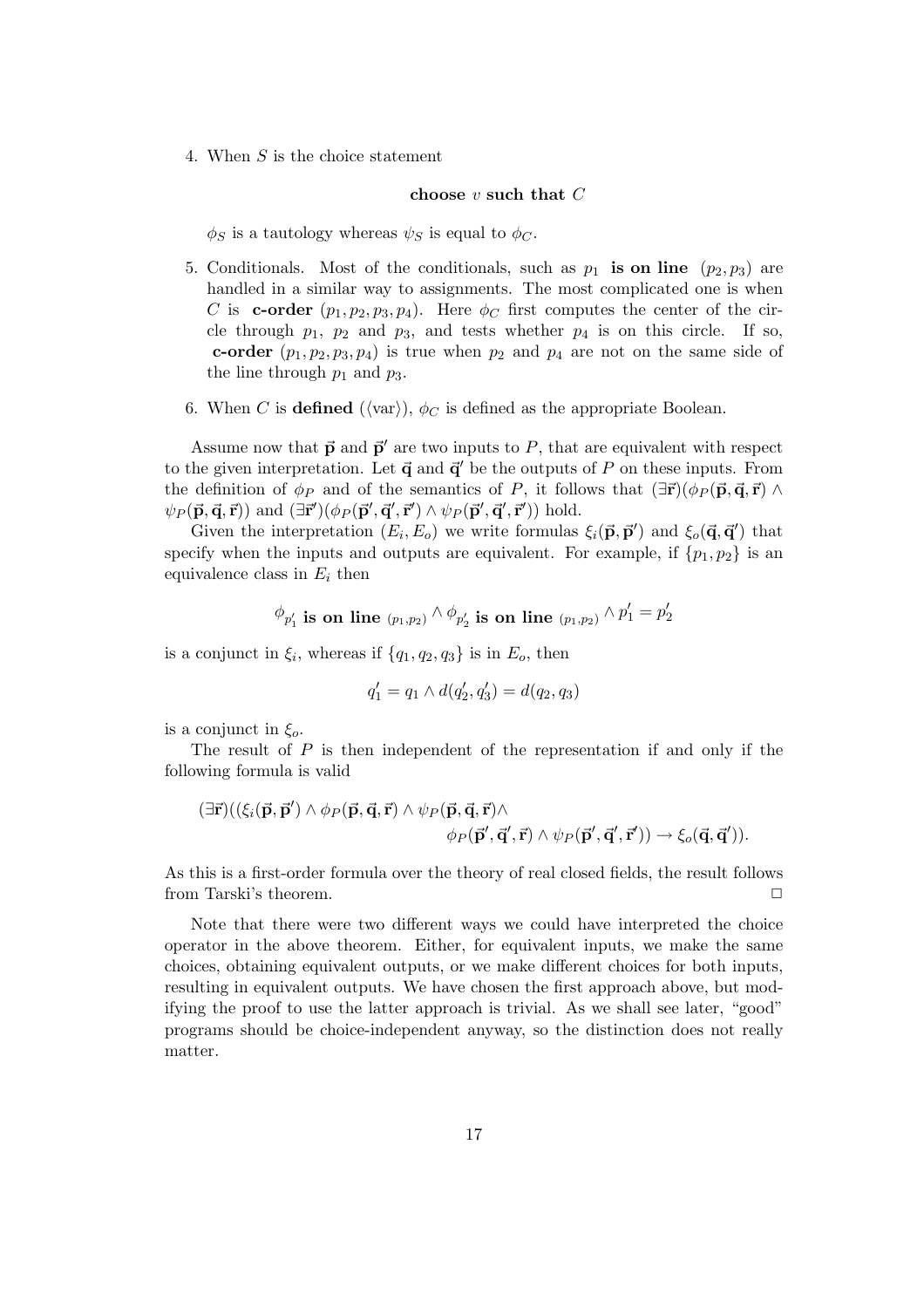#### **4.2 Euclidean Constructions**

We now compare the expressiveness of EuPL with the Euclidean constructions it is intended to model. Our first result in this direction follows directly from the definitions.

**Theorem 4.2** *All* EuPL *multifunctions are constructible with ruler and compass.*

 $\Box$ 

What about the converse? The converse does not hold because our language models *first-order* ruler-and-compass constructions. For an example of a non-firstorder ruler-and-compass construction, consider the following.



Figure 7: Non first-order construction.

**Example 4.3** Let p, q, r and s be 4 different points as in Figure 7. Consider the following construction: first construct the point  $q_1$  on the line through p and q such that  $d(q_1, q) = d(q, p)$  such that  $q_1 \neq p$ . Then repeat this construction until we get to the other side of the line through  $r$  and  $s$ . The result will be the first point to the right of the vertical line  $(q_n \text{ with } n = 10 \text{ in Figure 7}).$ 

The computation of this point requires iteration, i.e.,

**Lemma 4.1** *The above construction cannot be expressed by a* EuPL *program.*

**Proof:** Interpreting  $d(p, q)$  as unity, we could use this construction to test whether the distance from  $p$  to the vertical line is an integer. Expressing the result of each operation as a first-order formula, this would mean that integers are definable in the theory of real-closed fields, which is known [33] to be impossible.  $\Box$ 

The fact that we can only express first-order Euclidean constructions in EuPL may seem to detract from our original motivation, i.e., to model Euclidean geometry. In fact, some of the constructions in [24] are non first-order: for example, the construction of the gcd of two magnitudes. However, these constructions are of a numerical, rather than a geometrical, nature, and we can make the following informal claim: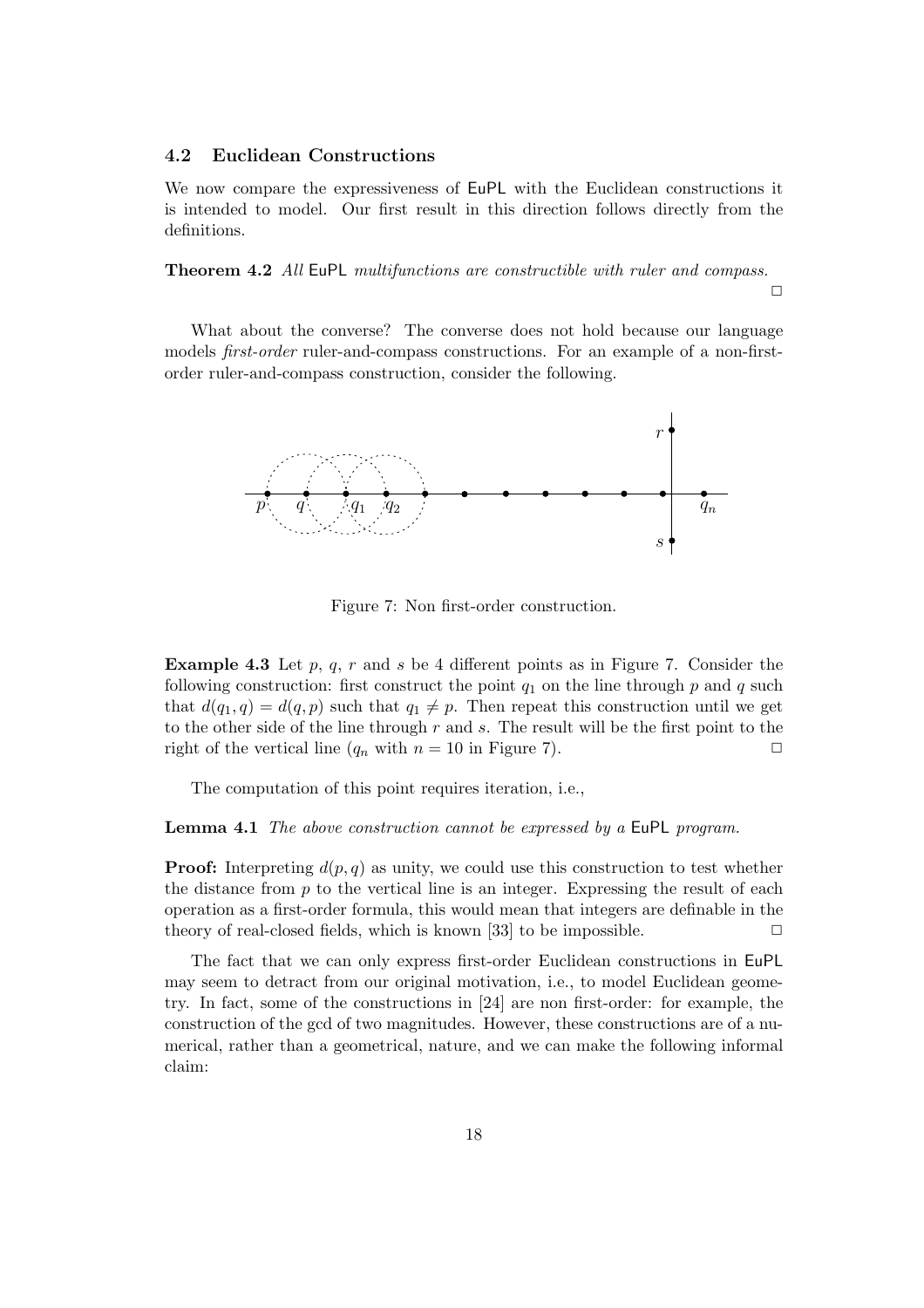**Claim:** All the planar *geometrical* constructions in [24] can be simulated by EuPL programs.

This claim is rather informal: by a case by case analysis, one can show that the planar geometrical construction in Euclid are all first-order.

**Historical remark:** For reasons of completeness we give the following overview. Specifically (ignoring the propositions that are theorems rather than constructions) this means that Propositions I/1, 2, 3, 9, 10, 11, 12, 22, 23, 31, 42, 44, 45, 46; II/11, 14; III/1, 17, 30, 33, 34;<sup>4</sup> IV/1, 2, 3, 4, 5, 6, 7, 8, 9, 10, 11, 12, 13, 14, 15, 16 and VI/9, 10, 11, 12, 13, 18, 25, 28, 29, 30; X/27, 28, 29, 30, 31, 32, 33, 34, 35, 48, 49, 50, 51, 52, 53, 85, 86, 87, 88, 89, 90 are all expressible in EuPL. In contrast, some of the constructions that are essentially number-theoretic in nature (mostly deriving from Euclid's gcd algorithm), i.e., Propositions VII/2, 3, 33, 34, 36, 39; VIII/2, 4; IX/18,19; X/3, 4, are non first-order, and hence not expressible in EuPL. Propositions XI/11, 12, 23, 26, 27; XII/17; XIII/13, 14, 15, 16, 17, 18 deal with 3 dimensional constructions and are therefore outside the scope of our discussion.  $\Box$ 

## **4.3 The Choice Operator**

The result of the program in Example 4.1 (computation of a perpendicular) does not depend on the choice made by the choice operator. This is true for the classic Euclidean constructions as well as for all other "reasonable" EuPL programs. As with representation-independence, the question whether the result of a program depends on the results of the choice operators is decidable.

**Theorem 4.3** *It is decidable whether the result of a* EuPL *program depends on the choices made by* **choose** *operators.*

**Proof:** Given P, we define  $\phi_P(\vec{p}, \vec{q}, \vec{r})$  and  $\psi_P(\vec{p}, \vec{q}, \vec{r})$  as in Theorem 4.1. Using these formulas, an  $FO + poly$  sentence can be written that expresses that the result of P is independent of the choices made by the **choose** operators in P. This sentence expresses that for all inputs and outputs (quantification over inputs and outputs is possible in  $FO + poly$  and any two choices of **r** (that satisfy some conditions) the program P satisfies the same input-output relation. Once again, the result then follows from Tarski's theorem [35].  $\square$ 

Combining the proofs of Theorems 4.1 and 4.3, we obtain:

**Theorem 4.4** *It is decidable whether the result of a interpreted* EuPL *program depends on the representation of its inputs and on the results of the choice operations.*  $\Box$ 

We now show that given two points and a representation- and choice-independent program  $P$ , the use of choice is actually redundant. This means that  $P$  can be converted (effectively) into an equivalent deterministic program.

 $4$ In addition, Prop. 25 talks about constructing a circle from a segment of a circle. EuPL has no direct notion of a segment. Segments can be defined by a line/circle and two endpoints. This suffices for most purposes, but as a result, Prop. 25 becomes completely trivial.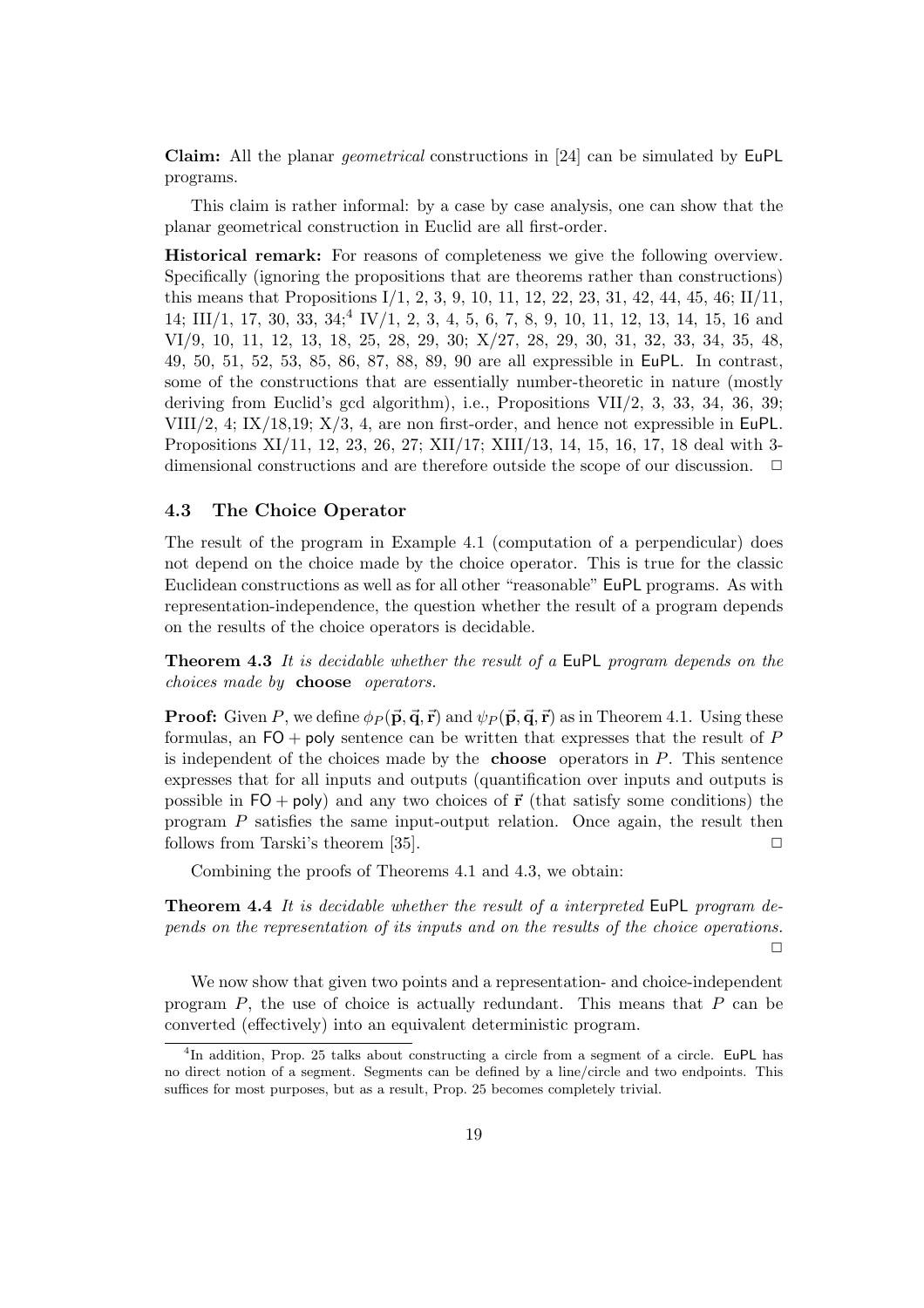**Theorem 4.5** *Assuming that we have two distinct fixed points*  $p_0$  *and*  $p'_0$ *, then every representation- and choice-independent* EuPL *program* P *is equivalent to a program* P *which does not use the* **choose** *operator.*

**Proof:** Let P be an EuPL program that is representation- and choice-independent. The choice-independence of P implies that the outcome of the program does not depend on the particular value of  $p$  that is chosen in any expression

## **choose** p **such that**  $\psi(p, p_1, \ldots, p_n)$

appearing in P. Therefore, any expression **choose** p **such that**  $\psi(p, p_1, \ldots, p_n)$ appearing in  $P$  may be replaced by a series of EuPL statements, among which there is no choice statement, that produce a point  $p$  that satisfies the condition  $\psi(p, p_1, \ldots, p_n)$ . We shall now show how to replace the statement **choose** p **such that**  $\psi(p, p_1, \ldots, p_n)$  by a series of EuPL statements that produce a point p satisfying the condition  $\psi(p, p_1, \ldots, p_n)$  in a deterministic fashion.

We remark that  $\psi(p, p_1, \ldots, p_n)$  is a Boolean combination of basic choice predicates in EuPL. First, we show that there exists a formula  $\psi'(p, p_1, \ldots, p_n)$ , equivalent to  $\psi(p, p_1, \ldots, p_n)$ , that is a Boolean combination of basic predicates in which the variable  $p$  appears as first variable. It then follows that  $p$  belongs to an equivalence class of the plane determined by the lines and circles (in function of the parameters  $p_1, \ldots, p_n$ ) that appear in the formula  $\psi'(p, p_1, \ldots, p_n)$ . Indeed, if p appears as first variable in basic predicates, then these predicates describe how  $p$  is located with respect to certain lines and circles determined by the points  $p_1, \ldots, p_n$ . These lines and circles divide the plane into equivalence classes (much the same as the carrier of a semi-circular set partitions the plane – see Section 3).

We show how the variable  $p$  can be moved to the first position for one case, other cases are similar or even easier. The most difficult case is the expression  $p_1$  **is on the same side as**  $p_2$  of line  $(p, p_3)$ . For points p,  $p_1$ ,  $p_2$ , and  $p_3$  that form a quadrangle, this expression is equivalent to  $\neg((\varphi_1 \land \varphi_2) \lor (\neg \varphi_1 \land \neg \varphi_2))$ , for with

- $\varphi_1$  the expression p **is on the same side as**  $p_1$  of line  $(p_2, p_3)$  and
- $\varphi_2$  the expression p **is on the same side as**  $p_2$  of line  $(p_1, p_3)$ ,

Next, we describe a EuPL program that produces a set  $S_{\psi'}$  that contains at least one representative point in each of the equivalence classes of the plane determined by the lines and circles that appear in the formula  $\psi'(p, p_1, \ldots, p_n)$ .

The desired program, to replace **choose** p **such that**  $\psi(p, p_1, \ldots, p_n)$ , consists then of the computation of these representative points, checking for each of them the condition  $\psi'(p, p_1, \ldots, p_n)$ , and returning the first computed representative point that satisfies the condition.

To start with,  $S_{\psi'}$  is the set  $\{p_1,\ldots,p_n\}$ . For each **c-order**  $(p, p_i, p_j, p_k)$  appearing in  $\psi'$  the center of the circle through  $p_i, p_j$  and  $p_k$  is constructed and added to  $S_{\psi'}$ . For each circle appearing in  $\psi'$  such that no point in  $S_{\psi'}$  occurs in the circle, take the intersection of the circle and the line that connects the center to  $p_0$  or  $p'_0$ ( $p_0$  and  $p'_0$  are two fixed points that are assumed to be given), and added to  $S_{\psi'}$ .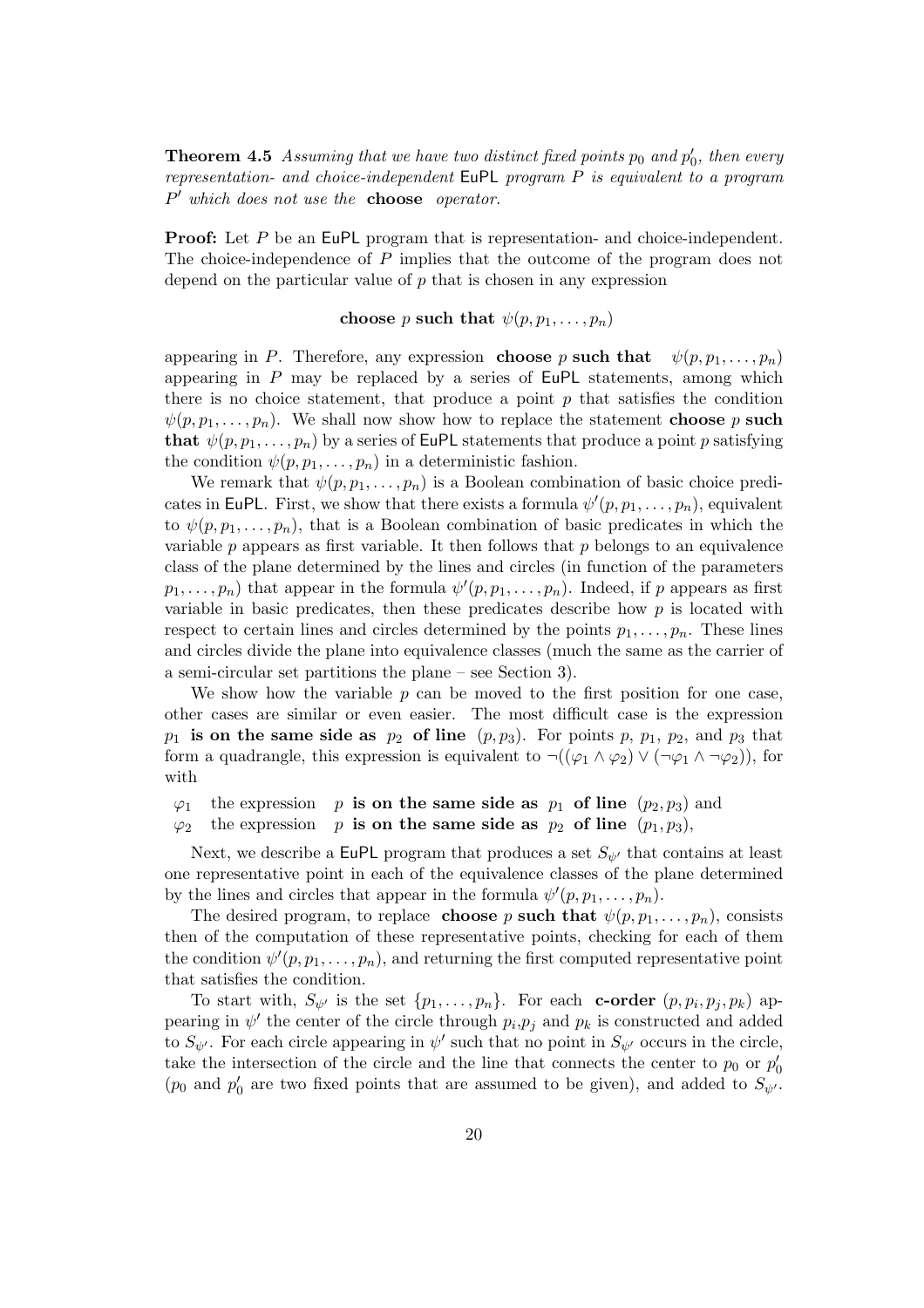Next all intersection points of all circles and lines are constructed and added to  $S_{\psi}$ . This takes care of the representative points of the equivalence classes that are points. Next, for all pair of points in  $S_{\psi'}$  their midpoints are added to  $S_{\psi'}$ ; for all pairs of points on a circle the midpoints on the arc segments between them are added to  $S_{\psi}$ ; and for each unbounded line segment the intersection point of the segment and a circle with midpoint the point in  $S_{\psi'}$  where the unbounded segment starts and radius the distance between  $p_0$  and  $p'_0$  is added to  $S_{\psi'}$ . This takes care of the representative points of the equivalence classes that are 1-dimensional. Finally, for all triples of points in  $S_{\psi'}$  their centroids are added to  $S_{\psi'}$ . This takes care of the representative points of the equivalence classes that are 2-dimensional and completes the proof.  $\Box$ 

Based on this result, *we shall now assume that all our languages always have two distinct fixed points*. All the languages that we shall define in subsequent sections will be deterministic. We should point out that the discussion of choice operators in this section is designed to *motivate* the subsequent sections, not to apply directly to them. We have illustrated here why a language without choice operators is appropriate as a language for modeling Euclidean constructions. This will still be the case for the database languages below, even though some of our current results (such as decidability) no longer hold in the presence of a database.

To conclude, we can also use the  $\phi_P$  and  $\psi_P$  formulas to show:

## **Theorem 4.6** *Equivalence is a decidable property of* EuPL *programs.*

**Proof:** Given the EuPL programs  $P_1$  and  $P_2$ , we define the formulas  $\phi_{P_1}(\vec{p}, \vec{q}, \vec{r})$ ,  $\psi_{P_1}(\vec{p}, \vec{q}, \vec{r})$ ,  $\phi_{P_2}(\vec{p}, \vec{q}, \vec{r})$  and  $\psi_{P_2}(\vec{p}, \vec{q}, \vec{r})$  as in Theorem 4.1. Using these formulas, an  $FO + poly$  sentence can be written that expresses that for any input the result of  $P_1$  on that input equals the result produced by  $P_2$  on that input (independent of the choices made by the **choose** operators in  $P_1$  and  $P_2$ ). Since quantification over inputs and outputs (and choices) is possible in  $FO + poly$  this result then follows from Tarski's theorem [35].  $\square$ 

## **5 The language** EuQL

We now wish to define a database query language for Euclidean geometry. In this section we describe the initial attempt, EuQL, at defining such a language. EuQL is a database language and is declarative, so assignment statements are replaced by predicates. For example the crossing-point operators become predicates rather than assignments. In addition, the **defined** predicate is no longer needed, as existential quantifiers on the crossing-point predicates can be used instead.

The relations of the input database are finite 2-dimensional point relations, i.e., finite tuples of 2-dimensional points which can be represented by real polynomial formulae. The relation  $R_i$ , of arity  $m_i$ , is an  $m_i$ -ary finite 2-dimensional point relation, i.e., a  $2m_i$ -ary relation over the reals which can be defined by a real polynomial formula. A EuQL query over a schema  $R_1, \ldots, R_n$  is of the form

$$
Q(R_1, ..., R_n) = \{(v_1, ..., v_m) | \varphi(R_1, ..., R_n, v_1, ..., v_m)\},\
$$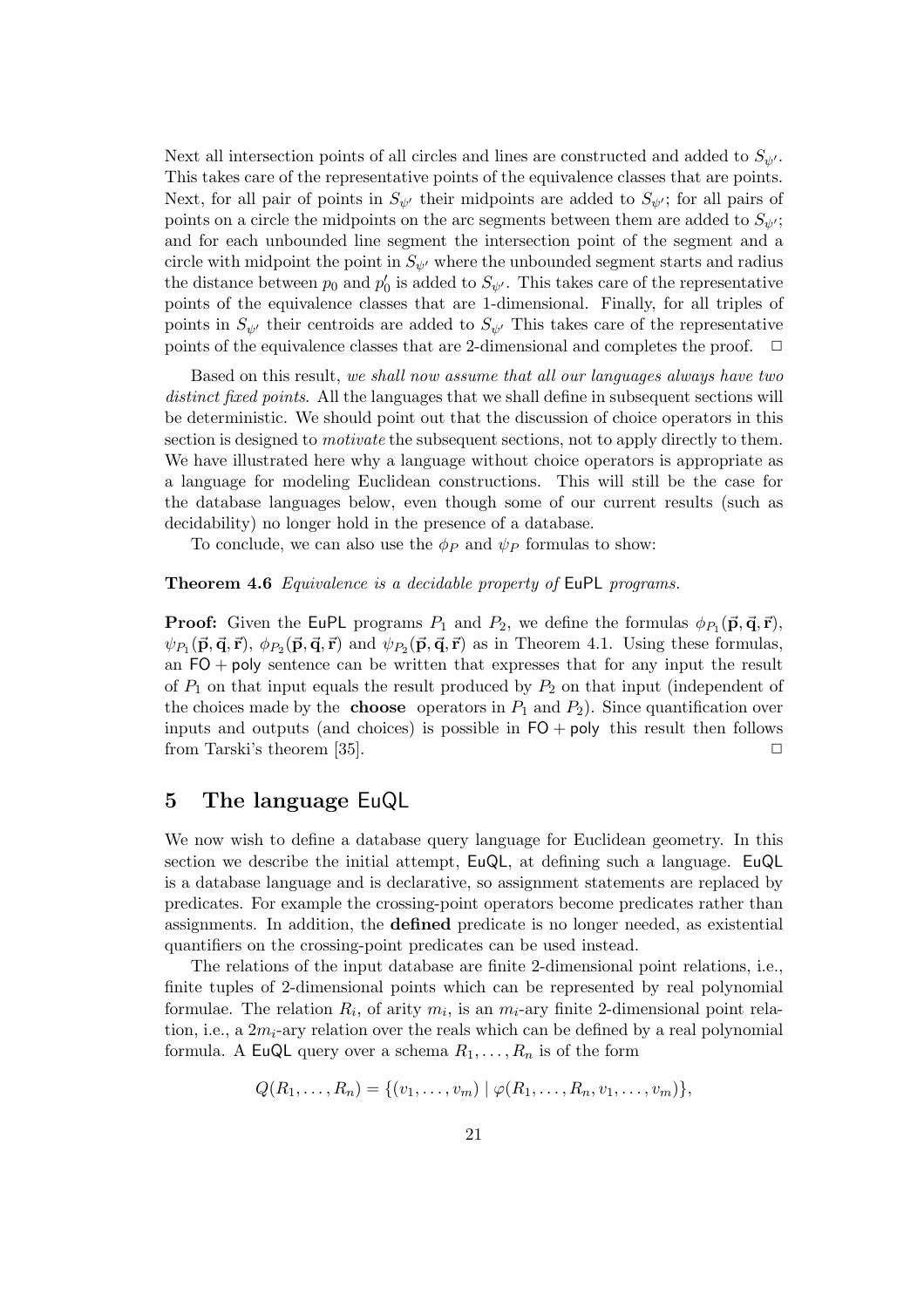where  $\varphi$  is a formula in the first-order language with equality, database predicates, all constant points with real algebraic coordinates, and the following predicates:

- 1.  $\langle var \rangle$  is on line  $(\langle var \rangle, \langle var \rangle)$
- 2.  $\langle var \rangle$  is on circle  $(\langle var \rangle, \langle var \rangle, \langle var \rangle)$
- 3.  $\langle var \rangle$  is in circle  $(\langle var \rangle, \langle var \rangle, \langle var \rangle)$
- 4.  $\langle \text{var} \rangle$  is on the same side as  $\langle \text{var} \rangle$  of line  $(\langle \text{var} \rangle, \langle \text{var} \rangle)$
- 5. **l**-order  $(\langle \text{var} \rangle, \langle \text{var} \rangle, \langle \text{var} \rangle)$
- 6. **c-order**  $(\langle var \rangle, \langle var \rangle, \langle var \rangle, \langle var \rangle)$
- 7.  $\langle var \rangle$  is 1-1-crossing point of  $(\langle var \rangle, \langle var \rangle, \langle var \rangle, \langle var \rangle)$
- 8.  $\langle \text{var} \rangle$  is **l**-c-crossing point of  $(\langle \text{var} \rangle, \langle \text{var} \rangle, \langle \text{var} \rangle, \langle \text{var} \rangle, \langle \text{var} \rangle)$
- 9.  $\langle \text{var} \rangle$  is c-c-crossing point of  $(\langle \text{var} \rangle, \langle \text{var} \rangle, \langle \text{var} \rangle, \langle \text{var} \rangle, \langle \text{var} \rangle, \langle \text{var} \rangle)$

The semantics of EuQL are defined as a function

$$
S(Q): \mathcal{R}_1 \times \cdots \times \mathcal{R}_n \to \mathcal{R},
$$

where  $\mathcal{R}_i$  is the type of relation  $R_i$  and  $\mathcal R$  the type of the result relation of Q. The interpretations of variables, logical connectives, etc., are standard. The other predicates are interpreted as follows:

- 1.  $S(v_1$  is on line  $(v_2, v_3)(r_1, \ldots, r_n)$  is the set of those tuples  $(a_{v_1}, a_{v_2}, a_{v_3})$  for which  $a_{v_2}$  and  $a_{v_3}$  are distinct, and  $a_{v_1}$ ,  $a_{v_2}$  and  $a_{v_3}$  are collinear.
- 2.  $S(v_1 \text{ is on circle } (v_2, v_3, v_4))(r_1, \ldots, r_n)$  is the set of those tuples  $(a_{v_1}, a_{v_2}, a_{v_3},$  $a_{v_4}$ ) for which  $a_{v_1}$  is on the circle with center  $a_{v_2}$  and radius  $d(a_{v_3}, a_{v_4})$  and  $a_{v_3}$  and  $a_{v_4}$  are distinct.
- 3.  $S(v_1 \text{ is in circle } (v_2, v_3, v_4))(r_1, \ldots, r_n)$  is the set of those tuples  $(a_{v_1}, a_{v_2}, a_{v_3},$  $a_{v_4}$ ) for which  $a_{v_1}$  is in the interior of the circle with center  $a_{v_2}$  and radius d(  $a_{v_3}, a_{v_4}$  and  $a_{v_3}$  and  $a_{v_4}$  are distinct.
- 4.  $S(v_1$  is on the same side as  $v_2$  of line $(v_3, v_4)(r_1, \ldots, r_n)$  is the set of those tuples  $(a_{v_1}, a_{v_2}, a_{v_3}, a_{v_4})$  for which  $a_{v_1}$  is on the same side as  $a_{v_2}$  of the line (  $a_{v_3}, a_{v_4}$ , where  $a_{v_3}$  and  $a_{v_4}$  are distinct, and  $a_{v_2}, a_{v_3}$  and  $a_{v_4}$  are not collinear.
- 5.  $S($ **l**-order $(v_1, v_2, v_3)(r_1, \ldots, r_n)$  is the set of those tuples  $(a_{v_1}, a_{v_2}, a_{v_3})$  for which  $a_{v_1}$ ,  $a_{v_2}$ , and  $a_{v_3}$  are distinct and collinear, and  $a_{v_1}$  lies between  $a_{v_2}$ and  $a_{v_3}$ .
- 6.  $S(\textbf{c-order}(v_1, v_2, v_3, v_4))(r_1, \ldots, r_n)$  is the set of those tuples  $(a_{v_1}, a_{v_2}, a_{v_3}, a_{v_4})$ for which  $a_{v_1}$ ,  $a_{v_2}$ ,  $a_{v_3}$  and  $a_{v_4}$  are distinct and lie on the same circle, in this order (either clockwise or counter-clockwise).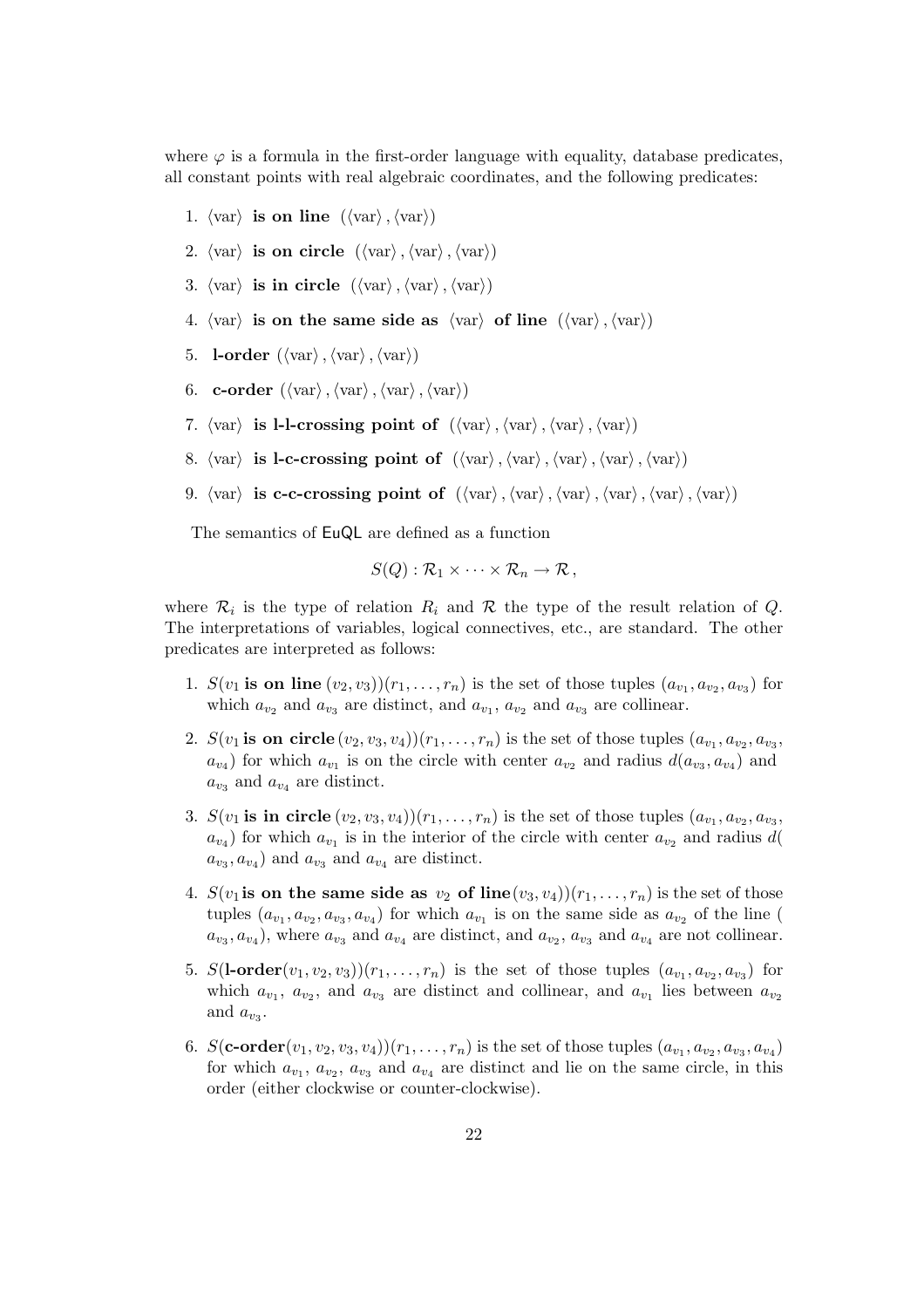- 7.  $S(v_1$  is 1-1-crossing point of  $(v_2, v_3, v_4, v_5)(r_1, \ldots, r_n)$  is the set of those tuples  $(a_{v_1}, a_{v_2}, a_{v_3}, a_{v_4}, a_{v_5})$  for which  $a_{v_2}$  and  $a_{v_3}$  are distinct,  $a_{v_4}$  and  $a_{v_5}$  are distinct, and the lines  $(a_{v_2}, a_{v_3})$  and  $(a_{v_4}, a_{v_5})$  are distinct, non-parallel, and intersect at  $a_{v_1}$ .
- 8.  $S(v_1$  is 1-c-crossing point of  $(v_2, v_3, v_4, v_5, v_6)$ ) $(r_1, \ldots, r_n)$  is the set of those tuples  $(a_{v_1}, a_{v_2}, a_{v_3}, a_{v_4}, a_{v_5}, a_{v_6})$  for which  $a_{v_2}$  and  $a_{v_3}$  are distinct,  $a_{v_5}$  and  $a_{v_6}$ are distinct, and  $a_{v_1}$  is a crossing point of the line  $(a_{v_2}, a_{v_3})$  and the circle  $(a_{v_4}, a_{v_5})$  $a_{v_5}, a_{v_6}$ .
- 9.  $S(v_1$  is c-c-crossing point of  $(v_2, v_3, v_4, v_5, v_6, v_7)(r_1, \ldots, r_n)$  is the set of those tuples  $(a_{v_1}, a_{v_2}, a_{v_3}, a_{v_4}, a_{v_5}, a_{v_6}, a_{v_7})$  for which  $a_{v_3}$  and  $a_{v_4}$  are distinct,  $a_{v_6}$  and  $a_{v_7}$  are distinct, and  $a_{v_1}$  is a crossing point of the two circles  $(a_{v_2}, a_{v_3}, a_{v_4})$  $(a_{v_4})$  and  $(a_{v_5}, a_{v_6}, a_{v_7}).$

**Example 5.1** Given a binary relation R that consists of pairs of points, return the unary relation with the midpoints of each tuple of R.

$$
\{(p) \mid (\exists p_1)(\exists p_2)((R(p_1, p_2) \land p_1 = p_2 \land p = p_1) \lor
$$
  
\n
$$
(R(p_1, p_2) \land \neg(p_1 = p_2) \land p \text{ is on line } (p_1, p_2) \land
$$
  
\n
$$
(\exists p_3)(\exists p_4)((p_3 \text{ is on circle } (p_1, p_1, p_2) \land
$$
  
\n
$$
(p_3 \text{ is on circle } (p_2, p_2, p_1)) \land
$$
  
\n
$$
(p_4 \text{ is on circle } (p_2, p_2, p_1)) \land
$$
  
\n
$$
\neg(p_3 = p_4) \land p \text{ is on line } (p_3, p_4)))
$$
  
\n
$$
\big)
$$

Unfortunately, it turns out that EuQL is too powerful. To illustrate this, we show how to construct an ellipse in  $EuQL$ , and thus show that EuQL expresses more than just the Euclidean constructions. The construction is similar to the construction of an arbitrary point on an ellipse in EuPL, but by using first-order quantifiers we can essentially simulate choice operators and iterate over all possible choices.

**Example 5.2** Given a 4-ary relation of points, for each tuple  $t$ , return the ellipse with foci  $t_1$  and  $t_2$ , and major axis equal to  $d(t_3, t_4)$ .

 $\{(p) | (\exists t_1)(\exists t_2)(\exists t_3)(\exists t_4)(\exists q)$  $((R(t_1, t_2, t_3, t_4) ∧ t_2)$  **is on circle**  $(t_4, t_1, t_3) ∧ 1$ -order  $(t_3, t_1, t_2) ∧$ **l-order**  $(t_1, t_2, t_4) \land \neg(t_3 = t_4) \land$  **l-order**  $(t_3, q, t_4) \land$ p is on circle  $(t_1, t_3, q) \wedge p$  is on circle  $(t_2, t_4, q)$ ))}

 $\Box$ 

 $\Box$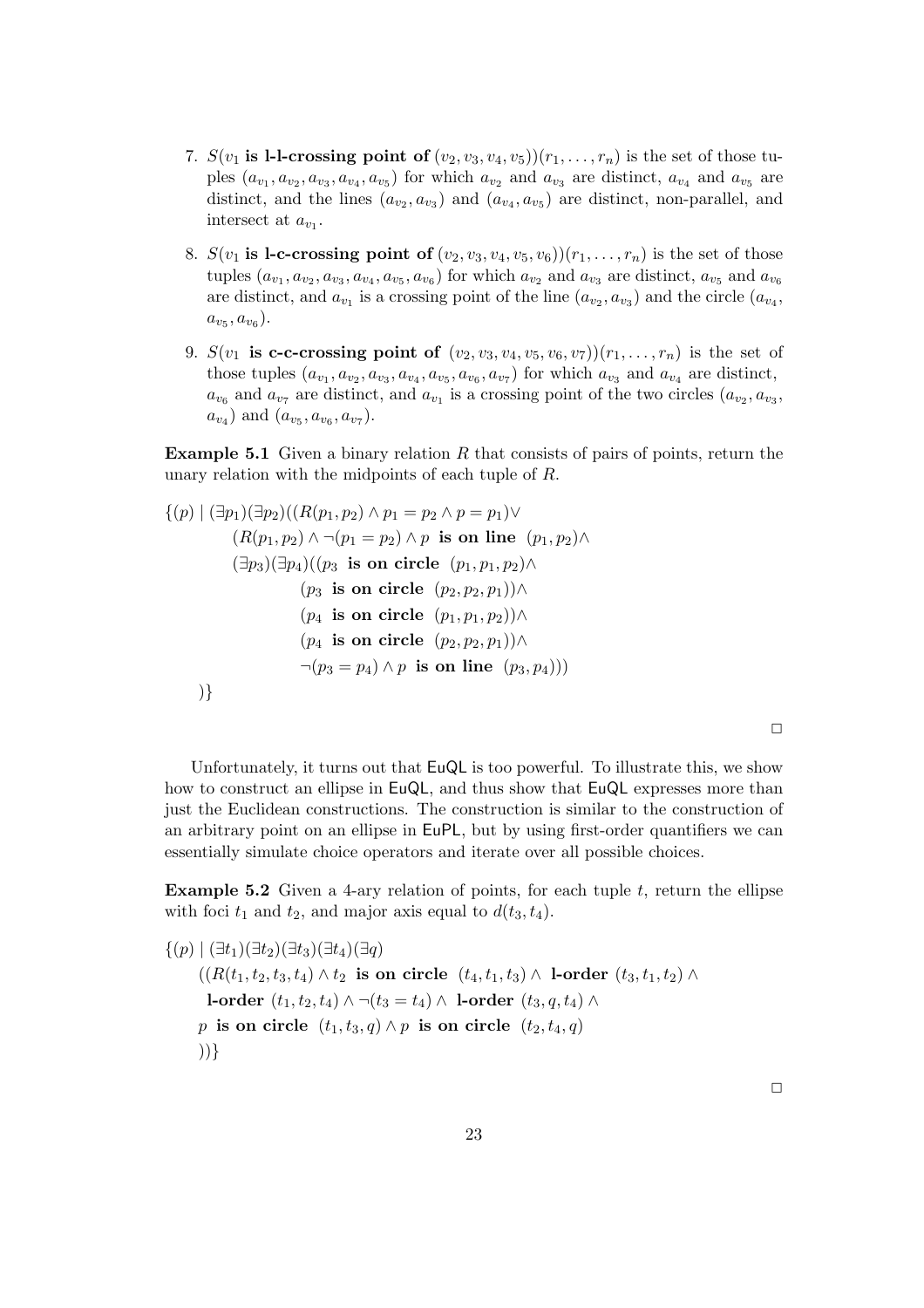This shows that:

**Theorem 5.1** EuQL *expresses queries that are not constructible in Euclidean geometry.* □

While this shows that EuQL does not match the intuition we had in mind, one might still hope that it would still serve as a language between  $FO + lin$  and  $FO + poly$ , even we if we had no intuitive feel for what could be expressed in EuQL. However, this is not the case:

**Theorem 5.2** *On finite point databases,* EuQL *has the same expressive power as*  $FO + poly.$ 

**Proof:** For the first direction, we have to show that  $FO + poly$  is at least as powerful as EuQL. Hereto it suffices to show that the predicates 1–9 above can be expressed as  $FO + poly-predicates$ . This is straightforward (and can be accomplished using techniques similar to those used in the previous section).

For the converse, it suffices to show how a polynomial constraint expression  $p(x_1, x_2)$  $...,x_n$ )  $\theta$  0 can be simulated by a **EuQL** query. Hereto we simulate real variables by means of 2-dimensional points variables (as is made clear below). So, more precisely, we show that there exist an EuQL expression  $\varphi(p_1,\ldots,p_n)$  such that  $\{(p_1,\ldots,p_n)\mid$  $\varphi(p_1,...,p_n) = \{((x_1,0),...,(x_n,0)) \mid p(x_1,...,x_n) \theta_0\}$ . If we can do this, the result will follow immediately from the fact that *(i)* it is straightforward in EuQL to compute the points  $(p_1, 0)$  and  $(0, p_2)$  where  $p_1$  and  $p_2$  are the coordinates of the point p, and vice versa, and *(ii)* both languages are first-order languages.

The proof here basically uses the same techniques that were used by Euclid to define arithmetic by geometric operations. Thereto, assume in the following that  $p$ and q are two points with coordinates of the form  $(p_1, 0)$  and  $(q_1, 0)$ , and let o and  $e_1$  be the origin and the the unit point on the first axis in the real plane (so, on the line connecting  $p$  and  $q$ ).

First, we notice that the expression r **is l-c-crossing point of**  $(o, e_1, o, o, p) \wedge$  $\neg(r = p)$  computes the point r with coordinates  $(-p_1, 0)$  and is within EuQL.

Secondly, we show how the point r with coordinates  $(p_1 + q_1, 0)$  can be computed in EuQL. Without loss of generality, we may assume that  $p_1 > 0$ . Consider the expression x **is l-c-crossing point of**  $(o, e_1, p, o, q)$ . There are two solutions for x. Which intersection point is the correct solution depends on the sign of  $q_1$ . For instance, if  $q_1 > 0$ , which can be decided with q **is on the same side as**  $(e_1, o, e_2)$ , we choose x such that the negation of x **is on the same side as**  $(o, p, e_2)$  is satisfied. Clearly, the complete expression is in EuQL.

Next, we compute the point r with coordinates  $(p_1 \cdot q_1, 0)$ . While multiplication is defined by Euclid in a non-first-order way, there are well-known alternative constructions that are first-order. Let x be the point with coordinates  $(p_1, q_1 - e_2)$  and let y be the point with coordinates  $(0, q_1)$ . These points can be computed in EuQL. Then, the point r is found as r **is l-l-crossing point of**  $(e_1, p, y, x)$ .

In a similar way, we can compute the point r with coordinates  $(p_1/q_1, 0)$ . Let x be the point with coordinates  $(q_1, 1 - p_1)$ . Then  $r = p_1/q_1$  can be computed from r is l-l-crossing point of  $(e_1, q, e_2, x)$ .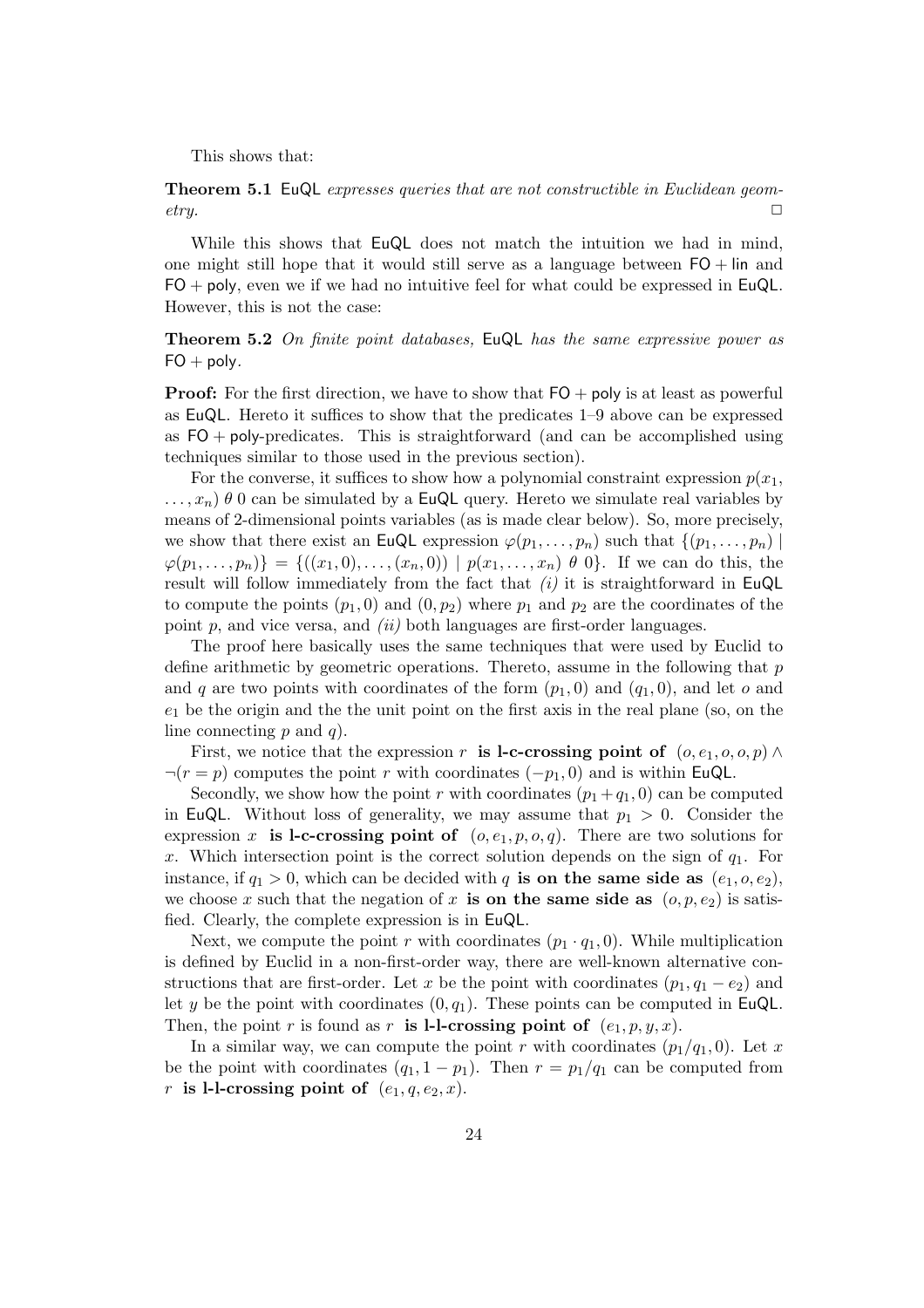We thus obtain, for any given polynomial constraint, an equivalent EuQL query, and therefore these first-order languages are equivalent.  $\Box$ 

As Example 5.2 shows, the language EuQL is not closed on finite databases. In fact, starting from a finite input, a complete ellipse can be returned. In order to obtain the language we are looking for, we need to restrict EuQL in an appropriate way.

# **6 The language** SafeEuQL

The purpose of this section is to isolate a set of queries which, on finite databases, are constructible in Euclidean geometry. To reach this goal, we study a subset of the EuQL queries, the SafeEuQL queries. This subset consists of the EuQL queries in safe-range normal form which satisfy a syntactically defined *safety* condition. The intuition behind the safety condition is to restrict the domain over which variables range to be finite as soon as the input database is finite. We start with the introduction of the safe-range normal form on EuQL queries. Then, we explain our imposed safety condition on EuQL queries in safe-range normal form. Finally, we show that the SafeEuQL queries can only express constructible queries.

Define a  $\langle$  disjunction $\rangle$  as a disjunction of  $\langle$  conjunction $\rangle$ 's. A  $\langle$  conjunction $\rangle$  is defined as a conjunction of  $\{\text{factor}\}\$ 's. A  $\{\text{factor}\}\$ is defined as a  $\{\text{term}\}\$  or as  $\neg \{\text{term}\}\$ . Finally, a  $\langle \text{term} \rangle$  is defined as  $\exists \langle \text{var} \rangle (\langle \text{disjunction} \rangle)$  or a **EuQL**-primitive. We call a EuQL-expression in safe-range normal form if it is defined as a  $\langle$  disjunction $\rangle$ .

We now define the set of variables which are safe in a  $EuQL$  expression in saferange normal form. Let R be a relation with attributes of type point. Denote the set of safe variables of an expression  $\varphi$ , with  $\varphi$  in safe-range normal form by  $\mathcal{S}v(\varphi)$ . The set  $\mathcal{S}v(\varphi)$  then is defined as follows:

- $\mathcal{S}v(R(v_1,...,v_p))$  equals  $\{v_1,...,v_p\};$
- for any of the EuQL primitives  $\varphi$ ,  $\mathcal{S}v(\varphi)$  equals the empty set;
- $\mathcal{S}v((\exists v)\varphi)$  equals  $\mathcal{S}v(\varphi) \{v\};$
- $\mathcal{S}v(\neg\varphi)$  equals the empty set;
- $\mathcal{S}v(\varphi_1 \wedge \varphi_2)$  equals the smallest set S such that the following closure properties hold:
	- if  $\varphi_i$  is the expression " $v_1 = v_2$ " with  $v_1$  or  $v_2$  in S, then both  $v_1$  and  $v_2$ are in S (possibly  $v_1$  and  $v_2$  are one of the constant points);
	- $-$  if  $\varphi_i$  is the expression " $v_1$  is **l-l-crossing point of**  $(v_2, v_3, v_4, v_5)$ " and the variables  $v_2, \ldots, v_5$  are in S, then  $v_1$  is in S;
	- $-$  if  $\varphi_i$  is the expression " $v_1$  is 1-c-crossing point of  $(v_2, v_3, v_4, v_5, v_6)$ " and the variables  $v_2, \ldots, v_6$  are in S, then  $v_1$  is in S;
	- $-$  if  $\varphi_i$  is the expression "v<sub>1</sub> is **c-c-crossing point of**  $(v_2, v_3, v_4, v_5, v_6, v_7)$ " and the variables  $v_2, \ldots, v_7$  are in S, then  $v_1$  is in S; and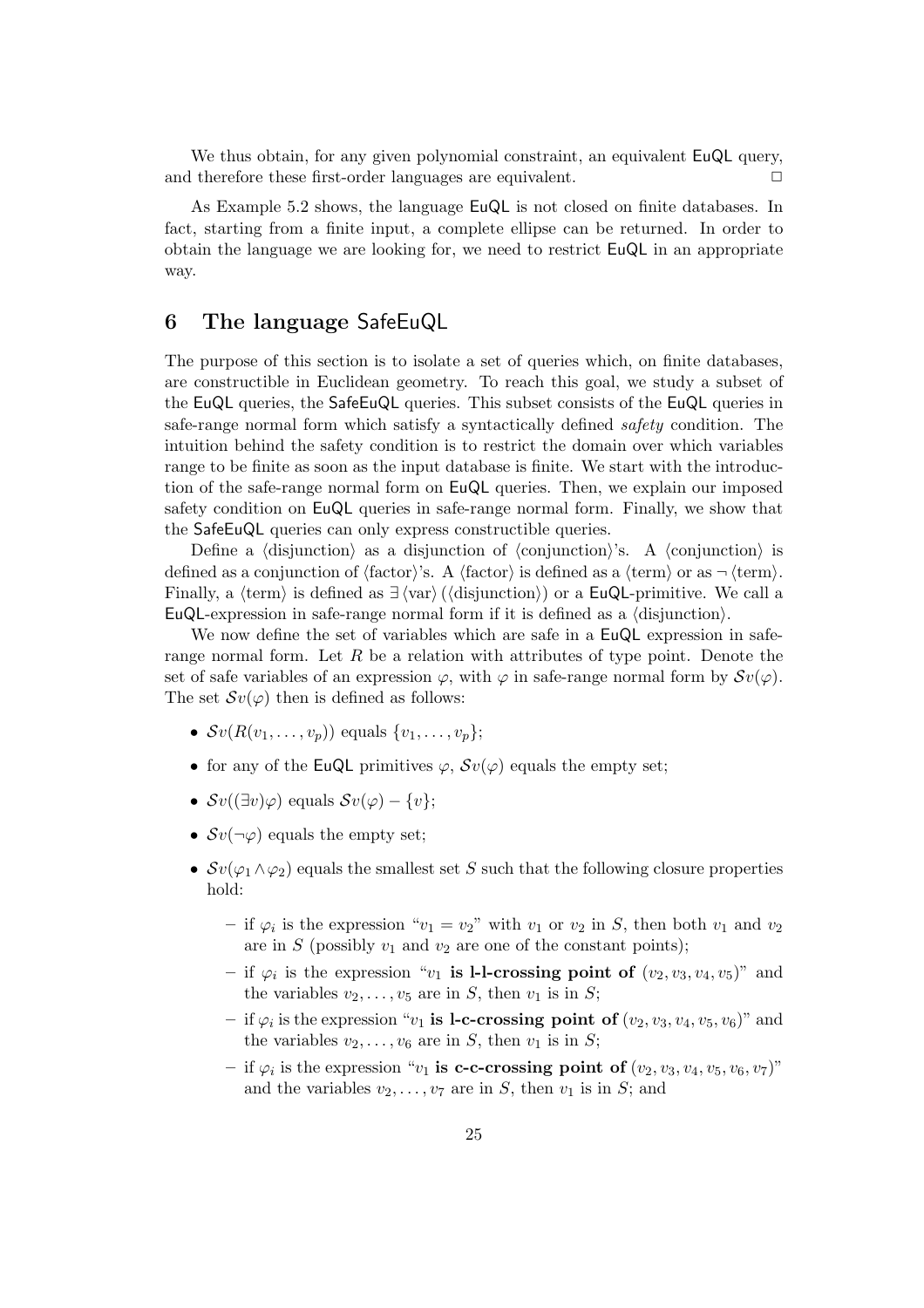$-$  *Sv*( $\varphi$ <sub>1</sub>) ∪ *Sv*( $\varphi$ <sub>2</sub>) is a subset of *S*;

•  $\mathcal{S}v(\varphi_1 \vee \varphi_2)$  equals  $\mathcal{S}v(\varphi_1) \cap \mathcal{S}v(\varphi_2)$ .

We are now ready to define which  $EuQL$  queries are safe.

**Definition 6.1** A EuQL query  $\{(v_1,\ldots,v_m) | \varphi(R_1,\ldots,R_n,v_1,\ldots,v_m)\}$ , with  $\varphi$  is in safe-range normal form, is called *safe* if

- (i) for each subformula of  $\varphi$  of the form  $(\exists v)\psi, v \in \mathcal{S}v(\psi)$  holds, and
- (ii) every free variable  $v_i$  of  $\varphi$  is in  $\mathcal{S}v(\varphi)$ .

**Example 6.1** Consider again the query which computes the midpoints of all tuples of a binary relation R. This query can be expressed with a safe EuQL query as follows:

$$
\{(p) \mid (\exists p_1)(\exists p_2)(p_1 = p_2 \land R(p_1, p_2) \land p = p_1) \lor (\exists p_1)(\exists p_2)(\exists p_3)(\exists p_4)(\neg(p_1 = p_2) \land \neg(p_3 = p_4) \land R(p_1, p_2) \land p_3 \text{ is c-c-crossing point of } (p_1, p_1, p_2, p_2, p_1, p_2) \land p_4 \text{ is c-c-crossing point of } (p_1, p_1, p_2, p_2, p_1, p_2) \land p \text{ is l-l-crossing point of } (p_1, p_2, p_3, p_4))\}.
$$

The variables  $p_1$  and  $p_2$  are safe in both parts of the disjunction because of the EuQL term  $R(p_1, p_2)$ . The variables  $p_3$  and  $p_4$  in the second part of the disjunction are safe since they are the two intersection points of circles defined in terms of the safe variables  $p_1$  and  $p_2$ . Finally, p is safe because it denotes the intersection point of two lines defined by safe variables.

To illustrate that safety of a EuQL query is a purely syntactical requirement, consider the query that computes the midpoint of two points as given in Example 5.1. This time, the formula is not safe because  $p_3$ ,  $p_4$  and p are not safe.  $\Box$ 

The set of all EuQL queries in safe-range normal form which are safe defines a query language which we shall call SafeEuQL. We have the following closure property for SafeEuQL:

**Theorem 6.1** *A* SafeEuQL *query applied to a finite point database yields a finite point database which can be constructed by ruler and compass from the input.*

**Proof:** Let B be a finite point database and  $\varphi$  a SafeEuQL expression. We show that, when  $\varphi$  is applied on B, every variable v with  $v \in \mathcal{S}v(\varphi)$  ranges over a finite domain.

First, let  $\varphi$  be quantifier-free. We proof the above claim on the safe variable v in  $\varphi$  by induction on the length of  $\varphi$ , i.e., on the number of propositional connectives in  $\varphi$ .

For the basis of this induction, we observe that the only SafeEuQL expressions which can have v as a safe variable are of the form  $R(\ldots, v, \ldots)$ ,  $v = c_1$ ,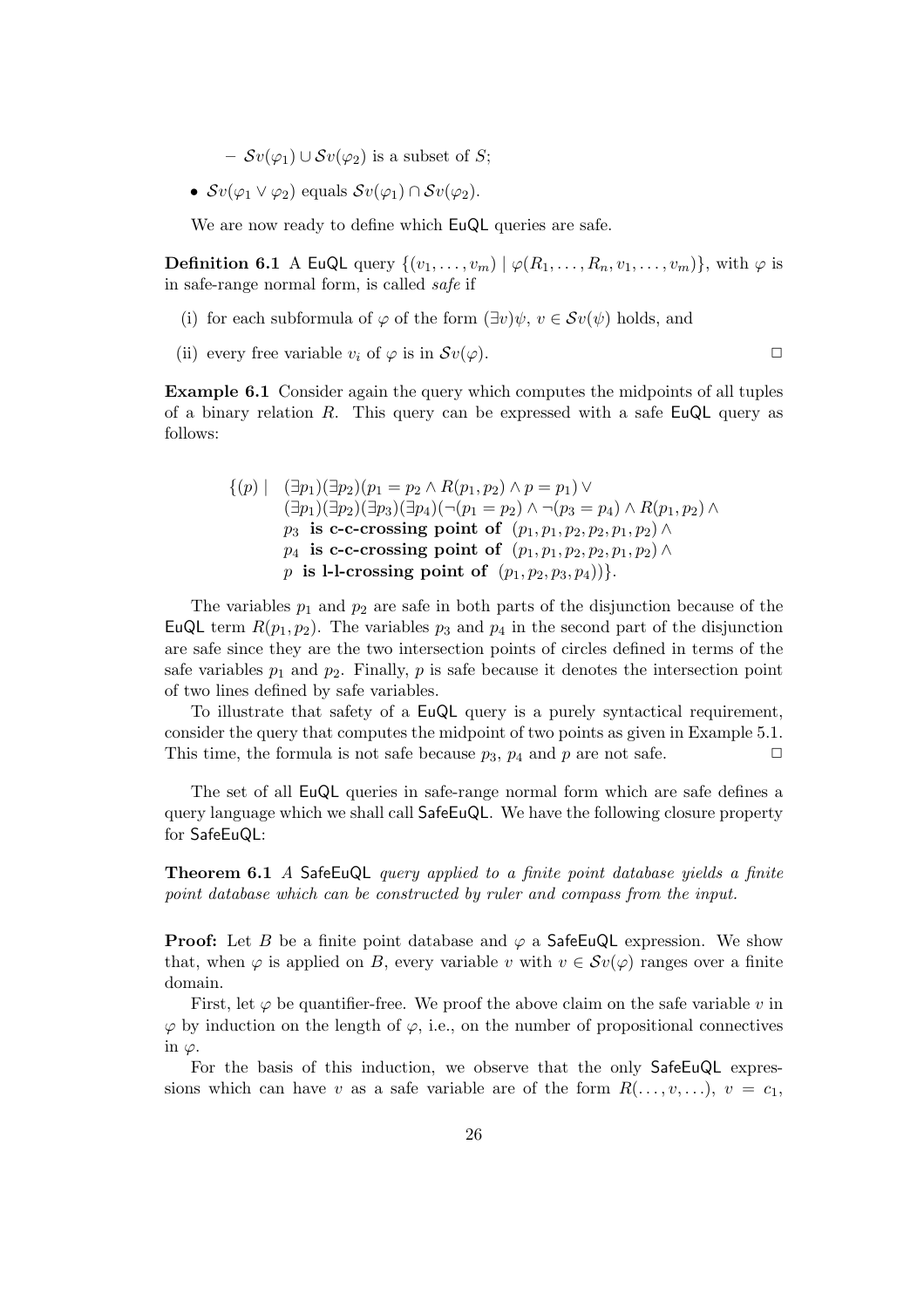v is l-l-crossing point of  $(c_1, c_2, c_3, c_4)$ , v is l-c-crossing point of  $(c_1, c_2, c_3, c_4)$  $c_4, c_5$ , or v is c-c-crossing point of  $(c_1, c_2, c_3, c_4, c_5, c_6)$  with  $c_1, \ldots, c_6$  safe. By assumption the relation  $R$  is finite, and thus the claim becomes trivial.

Now assume that the claim holds for safe variables in quantifier-free SafeEuQL expressions of length at most k. Let  $v$  be a safe variable in the quantifier-free SafeEuQL expression  $\varphi$  of length  $k + 1$ . We distinguish two cases:

- 1.  $\varphi \equiv \psi_1 \vee \psi_2$ . From the definition of safety it follows that v is safe in both  $\psi_1$ and  $\psi_2$ . By the induction hypotheses, we know that for  $\psi_1$  and  $\psi_2$  applied on B, v ranges over finite domains, say  $D_1$  and  $D_2$ , respectively. Then, clearly, for  $\varphi$  applied on B, v ranges also over a finite domain bounded by  $D_1 \cup D_2$ .
- 2.  $\varphi \equiv \psi_1 \wedge \psi_2$ . Denote S the union of  $\mathcal{S}v(\psi_1)$  and  $\mathcal{S}v(\psi_2)$ . When  $\psi_1$  and  $\psi_2$  are applied on  $B$ , by the induction hypotheses, every variable of  $S$  ranges over a finite domain. Let D be the union of all these finite domains of variables in S. Now repeat the following process until v is in S. Consider every SafeEuQL primitive in  $\varphi$  which do not occur in  $\neg \psi$ , with  $\neg \psi$  a subformula of  $\psi_1$  or  $\psi_2$ . If the primitive is of the form  $v_1 = v_2$  with  $v_1 \in S$ , then add  $v_2$  to S. If the primitive has the form  $v_1$  **is l-l-crossing point of**  $(v_2, v_3, v_4, v_5)$ ,  $v_1$  is l-c-crossing point of  $(v_2, v_3, v_4, v_5, v_6)$ , or  $v_1$  is c-c-crossing point **of**  $(v_2, v_3, v_4, v_5, v_6, v_7)$  with  $\{v_2, \ldots, v_7\}$  ⊆ S, then add  $v_1$  to S and let D' be the finite set of crossing-points obtained by letting the variables  $v_2, \ldots, v_7$ range over the points of D. Augment D with  $D'$ . The resulting domain D is still finite and every variable of  $S$  ranges over at most the points in  $D$ . Since, by assumption, v is safe in  $\varphi$  and from the definition of safety of a variable, it follows that this process terminates within a finite number of steps. Thus, for  $\varphi$  applied on B, v ranges over a finite set of points.

We emphasize that the case  $\varphi \equiv \neg \psi$  cannot occur since this expression has no safe variables, in contradiction with the assumption that v is safe in  $\varphi$ .

Next, let  $\varphi$  contain (existential) quantifiers. Then consider a SafeEuQL-term of the form  $(\exists v)\psi$  with  $\psi$  quantifier-free. By definition of safety, v has to be safe in  $\psi$ . As a consequence of the first part of the proof, when  $\psi$  is applied on B, v ranges over a finite domain, say  $D_v$ . Now replace in  $\varphi$  the formula  $(\exists v)\psi$  by  $D_v(v) \wedge \psi$ , which results in a SafeEuQL expression with the same result on B as  $\varphi$ . Since  $\varphi$  has only a finite number of quantifiers, we can repeat this quantifier elimination process until we obtain a quantifier-free SafeEuQL expression with the same result as  $\varphi$  on the finite point database  $B$ . All (free) variables in this expression range over a finite domain, and thus the result of the expression will also be finite.

Finally, we observe that for the given points, every EuQL primitive can be simulated with ruler and compass. Since every variable in a SafeEuQL expression applied on a finite point database ranges over a finite set of points, there exists, for a finite point database, a finite sequence of ruler-and-compass constructions which yields the same set of points as the SafeEuQL expression applied on the finite point database. Thus, for every SafeEuQL expression, the finite output database can be constructed with compass and ruler from the input database, which concludes the proof.  $\Box$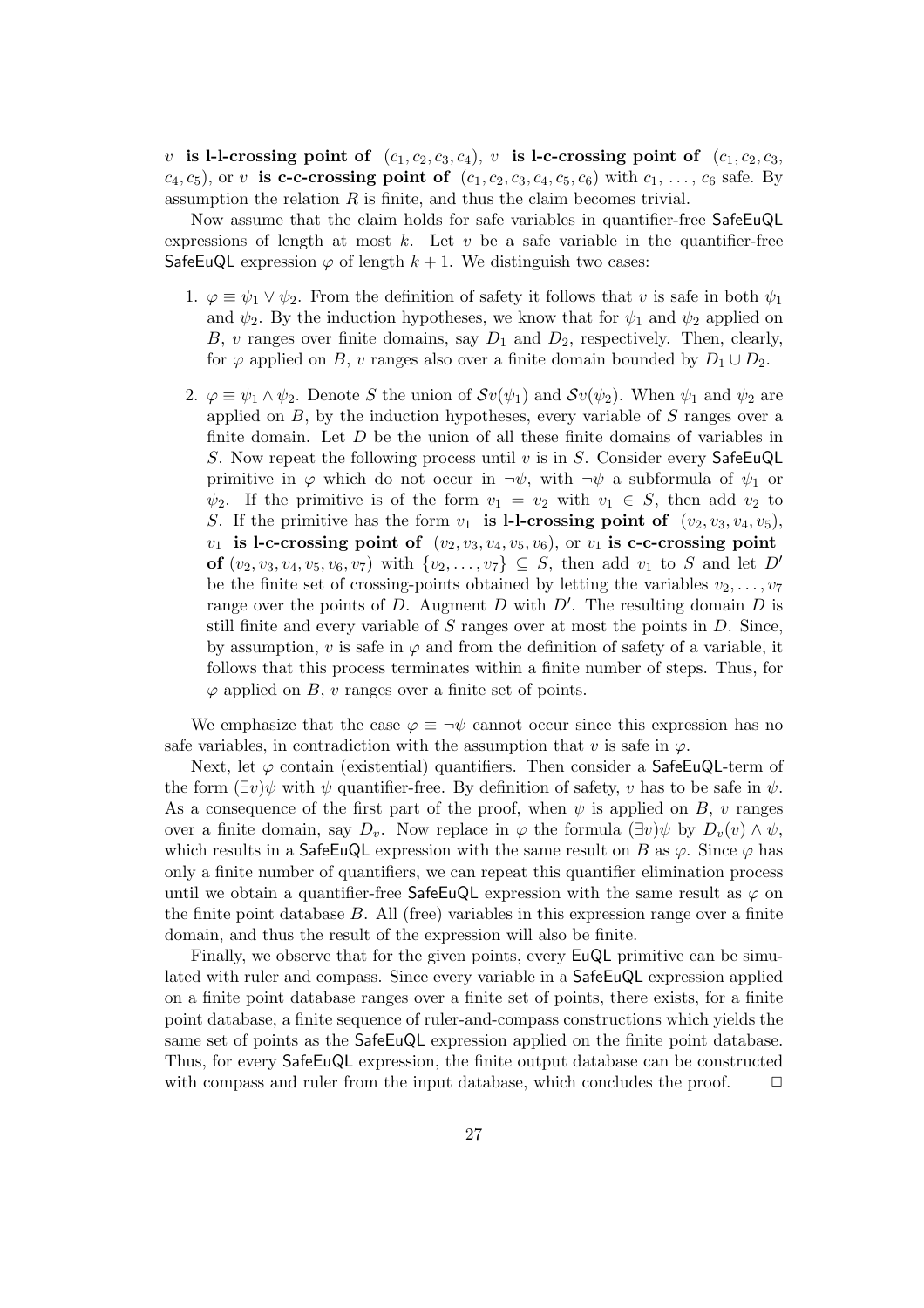We conclude this section with the following result:

**Theorem 6.2** *We have full arithmetical power on the coordinates of safe variables in* SafeEuQL*, i.e., we can subtract, add, multiply, and divide coordinates of safe variables.*

**Proof:** Assume that p and q are safe variables. It is possible in  $\mathsf{SafeEuQL}$  to compute the points with coordinates  $(p_1, 0), (0, p_2), (q_1, 0),$  and  $(0, q_2)$  where  $p_1, p_2, q_1$ , and  $q_2$ are the coordinates of the points  $p$  and  $q$ , respectively. So, without loss of generality, we assume that p and q are safe variables with coordinates of the form  $(p_1, 0)$  and  $(q_1, 0)$ . It can be easily seen that all variables in the EuQL expressions for negation, addition, multiplication and division, given in the proof of Theorem 5.2, are safe, which concludes the proof.  $\Box$ 

## **7 The main results**

In this section, we define two query languages which are closed on semi-circular relations. The first,  $\mathsf{SafeEuQL}^{\uparrow}$ , captures those first-order geometrical constructions that can be described by ruler and compass. The second captures all  $FO + poly$ expressible queries that map semi-circular relations to semi-circular relations.

As such, we lift the query language SafeEuQL, which is defined on finite point databases, to a general query language (namely  $\mathsf{SafeEuQL}^{\dagger}$ ), which works on semicircular databases. Since SafeEuQL works on finite point databases, we interpret these SafeEuQL↑ queries to work on intensional representations of semi-circular databases (for the LPC-representation of semi-circular databases we refer back to Section 3).

To achieve our goal, we show that there exists an encoding and corresponding decoding of semi-circular databases into finite point databases. The following lemmas show that this encoding and decoding are expressible in  $FO + \text{poly}$ .

We then prove various theorems that compare the expressive power of these languages with  $FO + lin$  and  $FO + poly$ .

We use the following convention:  $R_{\text{poly}}$  refers to a 2-dimensional semi-algebraic relation,  $R_{\text{circ}}$  refers to a semi-circular relation, and  $R_{\text{lin}}$  refers to a 2-dimensional semi-linear relation.

Given an  $LPC$ -database (see Section 3) which, by definition, consists of finite relations of points in the plane, there exists a database consisting of three relations containing the coordinates of the points in the relations L, P, and C respectively. Indeed, for every point appearing in the relations  $L, P$ , or  $C$ , we can compute the coordinates of that point with respect to the coordinate system defined by the three constant points  $o, e_1$ , and  $e_2$  by ruler and compass. This computation adds up to the construction of parallel lines with the line  $oe_2$  (respectively  $oe_1$ ) through the points in the finite relations, and then taking the intersection of these lines with the line  $oe<sub>1</sub>$ (respectively  $oe_2$ ). Remark that points the relations L, P, and C have real algebraic coordinates. Conversely, given two real algebraic coordinates, we can compute the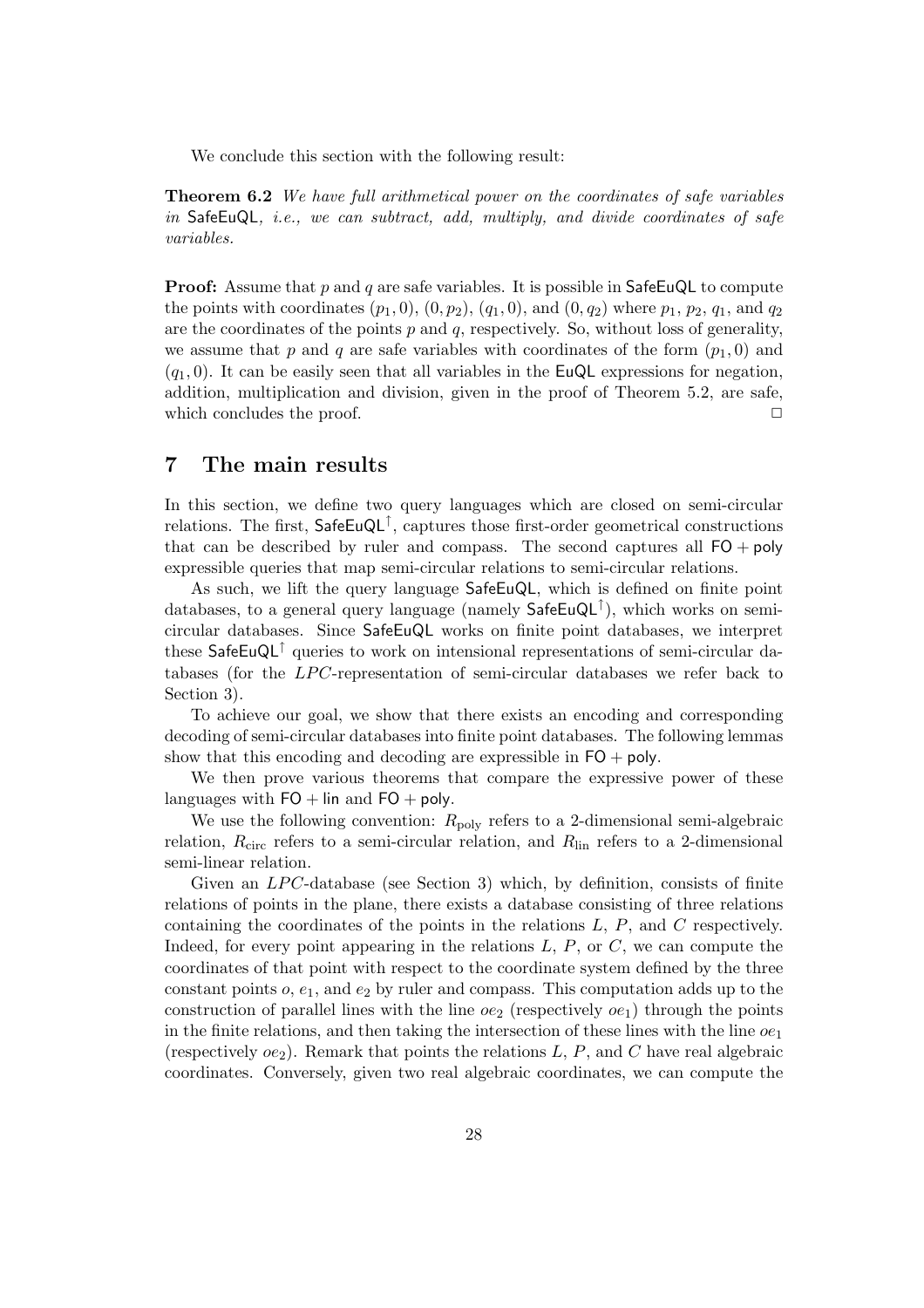point in the plane corresponding to these coordinates. Also remember that EuQL contains constants for all points in the plane with real algebraic coordinates.

In the following, we will not distinguish between the point and coordinate representation of an  $LPC$ -database, i.e., given  $L$ ,  $P$ , and  $C$  relations, we will interpret them point or coordinate-wise depending on the context in which they are used. For example, if we say that a semi-circular database can be mapped to an  $LPC$ database, we mean that the semi-circular database can be mapped to the coordinate representation of an  $LPC$ -database.

## **7.1 The query language** SafeEuQL<sup>↑</sup>

Before defining  $\mathsf{SafeEuQL}^{\uparrow}$ , we need two lemmas.

**Lemma 7.1** *There exists an*  $FO + poly$  *query*  $Q_{(L,P,C) \to R_{circ}}$  *that maps the coordinate representation of every intensional LPC-representation of a semi-circular relation to the semi-circular relation it represents.*

**Proof:** Assume that the predicate  $LSign(p_x, p_y, q_x, q_y, x_1, y_1, x_2, y_2)$  evaluates to true when the points with coordinates  $(x_1, y_1)$  and  $(x_2, y_2)$  belong to the same class of the partition induced by the line defined by  $(p_x, p_y)$  and  $(q_x, q_y)$ , i.e., when the points with coordinates  $(x_1, y_1)$  and  $(x_2, y_2)$  are either on the line, or on the same side of the line. In the same way, denote by  $CSign(p_x, p_y, q_x, q_y, x_1, y_1, x_2, y_2)$  the predicate which evaluates to true if the points with coordinates  $(x_1, y_1)$  and  $(x_2, y_2)$ belong to the same class of the partition induced by the circle with midpoint  $(p_x, p_y)$ and through the point with coordinates  $(q_x, q_y)$ , i.e., when the points with coordinates  $(x_1, y_1)$  and  $(x_2, y_2)$  are both either inside the circle, or on the circle, or outside the circle. Both predicates *LSign* and *CSign* can be easily expressed within FO + poly. The query  $Q_{(L,P,C)\to R_{\text{circ}}}$  now is expressible in the language FO + poly as follows. Let  $(p_x, p_y)$  be the coordinates of a point of the P relation. The expression  $(\forall q_x)(\forall q_y)(\forall r_x)(\forall r_y)(L(q_x, q_y, r_x, r_y) \rightarrow LSign(q_x, q_y, r_x, r_y, p_x, p_y, x, y) \land$  $C(q_x, q_y, r_x, r_y) \rightarrow CSign(q_x, q_y, r_x, r_y, p_x, p_y, x, y)$  evaluates to true if the points with coordinates  $(p_x, p_y)$  and  $(x, y)$  belong to the same class of the partition of the plane induced by the lines and circles defined in the L and C relations. Clearly, the union of all partition classes of points in the  $P$  relation defines the corresponding semi-circular set.  $\Box$ 

**Lemma 7.2** *There exists an* FO + poly *query*

$$
Q_{R_{\rm circ}\to (L,P,C)}
$$

*that maps any semi-circular relation to the coordinate representation of an intensional LPC -representation of this relation.*

**Proof:** First, we show how the relations  $\tilde{L}$  and  $\tilde{C}$  containing the line and circle carriers of the semi-circular set S, can be computed within  $FO + poly$ . We observe that the L and C relations containing representation points of the carriers in L and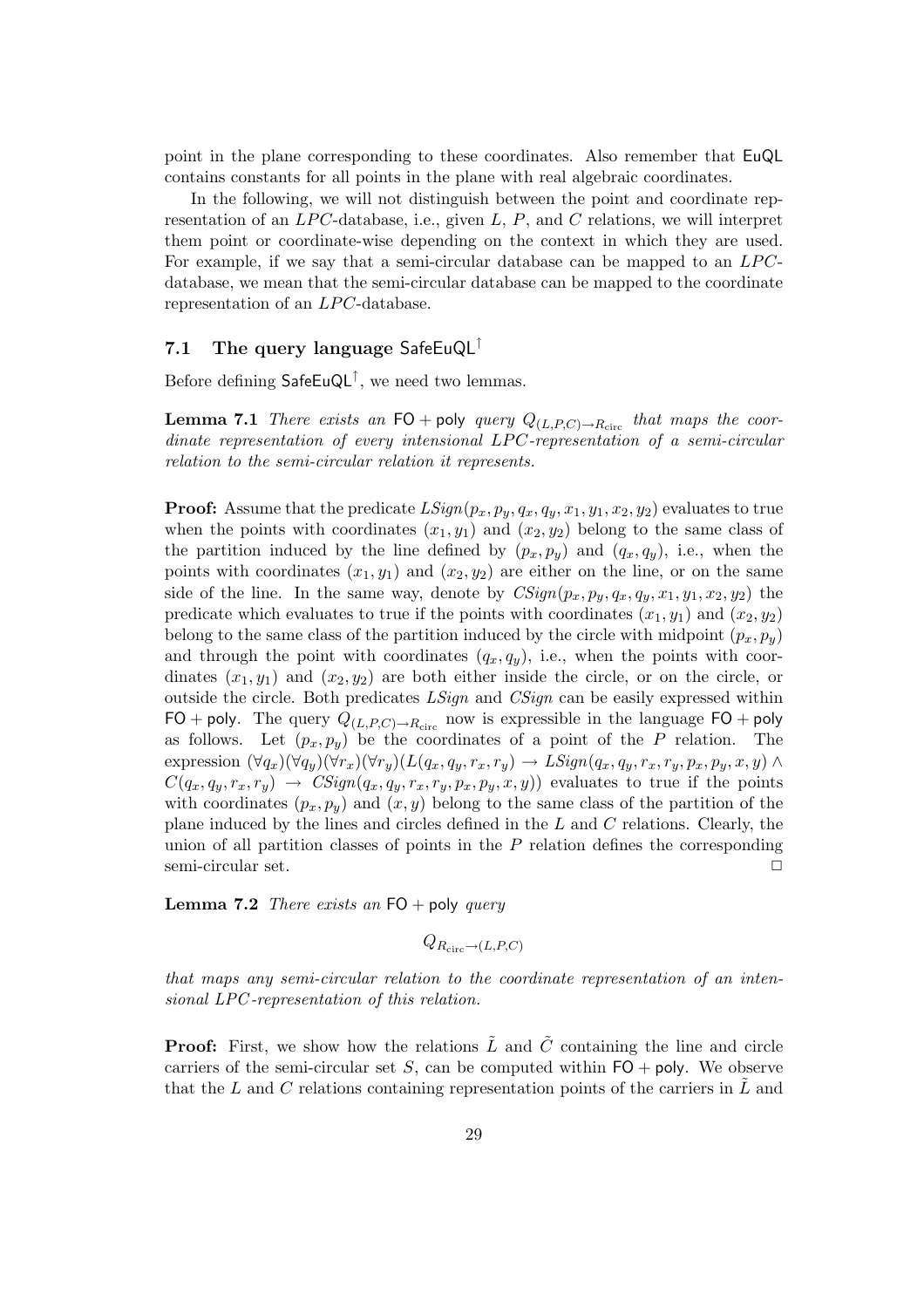$\tilde{C}$  respectively, can be easily obtained from  $\tilde{L}$  and  $\tilde{C}$  as follows. For every line in  $\tilde{L}$ , we obtain representation points as the intersection points with the coordinate-axis. For lines parallel with the  $x$ -axis, representation points are found as intersection points with the lines defined by  $x = 0$  and  $x = 1$ . Similarly, for lines parallel with the  $y$ -axis, the representation points consist of the intersection points with the lines defined by  $y = 0$  and  $y = 1$ . For every circle in  $\tilde{C}$ , the center and the leftmost point of the circle are considered as representation points of the circle.

Consider now the computation of  $\tilde{L}$  and  $\tilde{C}$ . Now, consider the topological boundary of S,  $\partial S$ , and the topological closure of S minus S,  $\overline{S} - S$ . These one dimensional semi-circular figures contain all information necessary to compute the carriers of S [9].

Therefore, for every line-segment of  $\partial S$  and  $\bar{S}-S$  the supporting line is computed and added to the relation  $\tilde{L}$ . Similarly, for every circle segment detected in  $\partial S$  and  $\overline{S}-S$ , the supporting circle is added to the relation  $\overline{C}$ . The corresponding FO + poly expressions are omitted.

Next, all isolated points of  $\partial S$  and  $\overline{S} - S$  are computed by FO + polyexpressions. Then, endpoints of half-lines, line segments, and circle segments of  $\partial S$  and  $\overline{S} - S$ are computed as follows. Let  $F$  be a one dimensional semi-circular set. The point p is an endpoint of a line segment or half-line of  $F$ , if it is the beginning point of a line segment which is completely contained in  $F$  and this line segment can not be extended such that it contains the point  $p$  and still is completely contained in  $F$ . Similarly, the point  $p$  is an endpoint of a circle segment of  $F$ , if it is the beginning point of a circle segment which is contained in F and this circle segment can not be extended such that is contains  $p$  and still is completely contained in  $F$ . Through every isolated point and endpoint of a half-line, line segment, or circle segment, lines parallel with the coordinate-axis are added to  $\overline{L}$ . Now,  $\overline{L}$  contains all line carriers of the semi-circular set S.

So,  $\tilde{L}$  and  $\tilde{C}$  contain all carriers of the semi-circular set S.

Now, we turn to the computation of the P relation, the set of representatives of each class of the partition induced by  $\tilde{L}$  and  $\tilde{C}$  which is contained in S. For every point of the plane, the partition class with respect to  $\tilde{L}$  and  $\tilde{C}$  is computed. Then, for each partition class, a representative is found and added to the P relation.

As shown in Lemma 7.1, for every point of the plane the partition class can be computed in  $FO + poly$ . We now compute all values of d such that the open cube with side d and centered around the origin, intersects all classes of the partition induced by L and C. The result will be a half-line of the form  $a < d$  with a a constant. Denote B the open cube with side  $a + 1$  and centered around the origin. Then  $B$  has a non-empty intersection with all partition classes. Let  $p$  be a point of the plane and denote by X the intersection of the partition class of  $p$  and B. Every representative of the bounded set  $X$  is also a representative of the partition class of p. We distinguish three cases based on the dimension of  $X$ . In the zero dimensional case,  $X$  is a point and can be added to the relation  $P$  without further computing. If  $X$  is one dimensional, then  $X$  can consist of a complete circle, an open circle segment, or a finite number of open line segments. Since  $X$  is bounded, half-lines can not occur. For every line and circle segment of X, the midpoint can be computed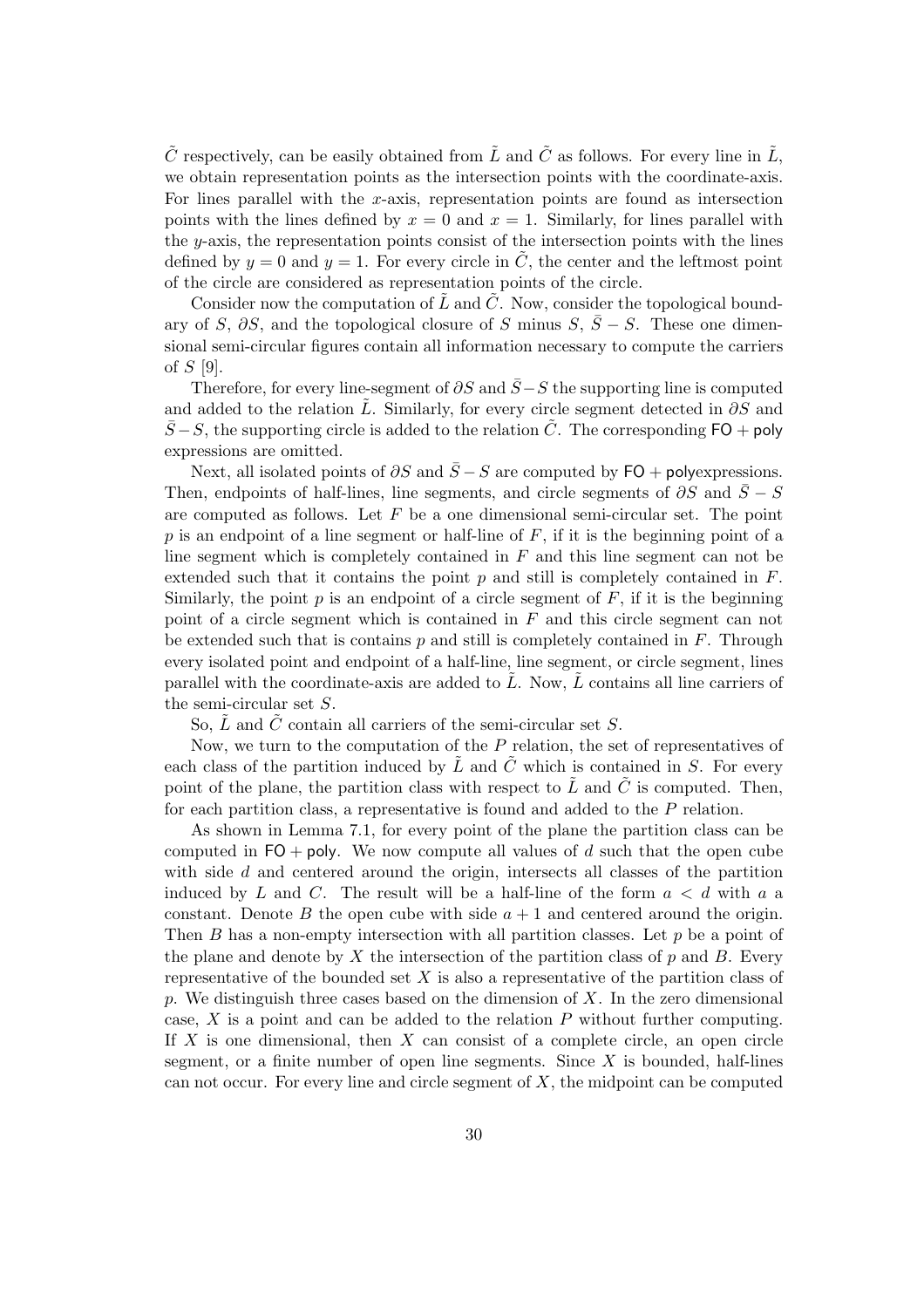

Figure 8: The query language SafeEuQL↑ is closed on semi-circular relations.

and added to  $P$  as representative of  $X$ . For a complete circle, we add the leftmost point of the circle to P. Finally, we investigate the two dimensional case. We obtain a representative of the bounded region denoted by  $X$  as follows. First, project  $X$ on the x-axis. The result is a one dimensional bounded open set  $X_1$ . Let  $r_x$  be the x-coordinate of the midpoint of the line segment of  $X_1$  closest to the origin. Next, compute the intersection of the line  $y = r_x$  and X. Finally, project this intersection on the y-axis, and let  $r_y$  be the y-coordinate of the midpoint of the line segment closest to the origin. Add the point with coordinates  $(r_x, r_y)$  to P as representative of X, and thus of the partition class of p. This completes the proof.  $\Box$ 

**Definition 7.1** We say that a query Q, that maps semi-circular relations to semicircular relations, belongs to the language  $\mathsf{SafeEuQL}^{\uparrow}$  if it is a composition of the form

$$
Q_{(L,P,C) \to R_{\text{circ}}}\circ Q_{\text{SafeEuQL}}\circ Q_{R_{\text{circ}} \to (L,P,C)},
$$

with  $Q_{\text{SafeEuQL}}$  a SafeEuQL query<sup>5</sup> (see Figure 8). More precisely, the SafeEuQL<sup>↑</sup> queries are a composition of three queries. First, the query which maps a semicircular relation to its  $LPC$  representation. The point representation of this  $LPC$ database then is the input of a  $\textsf{SafeEuQL}$  query which produces an  $LPC$ -database as a result. Finally, the coordinate representation of this LPC-database is mapped to the semi-circular relation it represents.  $\Box$ 

 $Q_{(L,P,C)\to R_{\text{circ}} }$  and  $Q_{R_{\text{circ}}\to (L,P,C)}$  are syntactically well-defined, and so are the SafeEuQL queries. It would be desirable, however, to find a more elegant syntactic definition of SafeEuQL↑.

The language  $\mathsf{SafeEuQL}^{\uparrow}$  has the closure property on the class of semi-circular relations. This is illustrated in Figure 8.

We thus have a syntactically defined subclass of  $FO + \text{poly}$  that is closed on semicircular relations.

 ${}^{5}$ To be more precise,  $Q_{\text{SafeEuQL}}$  is the product of three SafeEuQL queries.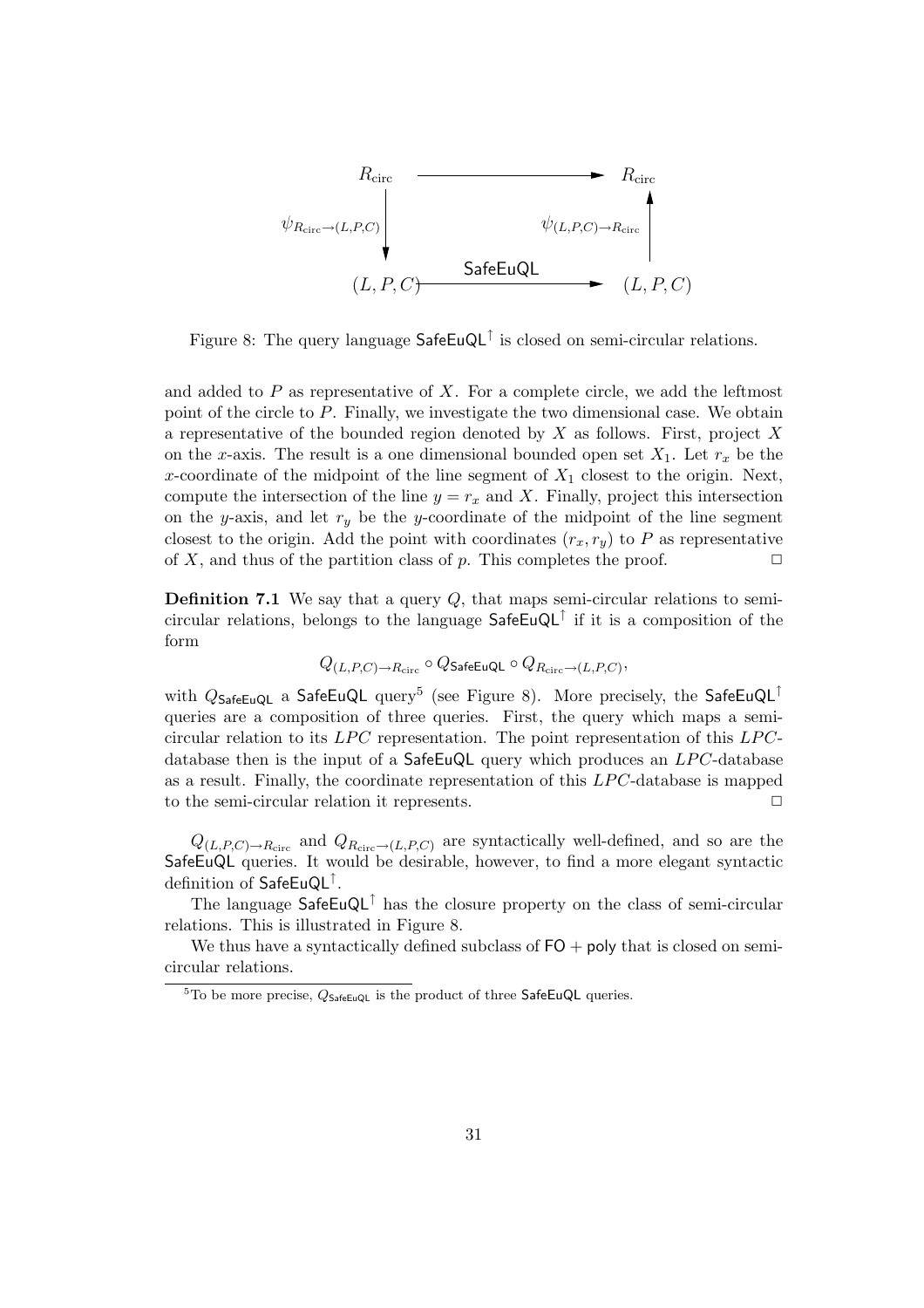

Figure 9: Any FO + lin query on semi-linear relations can be simulated in SafeEuQL on the intensional level. The two arrows at the left denote the property that any semi-linear relation can be defined in the language  $FO +$  lin and that any  $(L, P, C)$ database can be defined in SafeEuQL.

## **7.2 On semi-linear relations the language** SafeEuQL<sup>↑</sup> **is more expres**sive than  $FO + lin$

As discussed in Section 3 and Lemma 7.2, every two-dimensional semi-linear relation can be intensionally represented as a finite  $LPC$ -database. We will show that every  $FO + lin$  query on semi-linear relations can be simulated in SafeEuQL on the intensional level. Therefore, we can conclude that  $\mathsf{SafeEuQL}^{\uparrow}$ , on semi-linear databases, can express every  $FO + \text{lin query}$ . On the other hand, it is clear that SafeEuQL<sup>†</sup> is more expressive than  $FO + lin$  on linear inputs, simply because the latter can only output linear databases and the former also semi-circular ones.

This is shown in more detail in Figure 9 and stated more precisely in

**Theorem 7.1** *There exist*  $FO + poly$  *queries*  $Q_{R_{lin} \to (L, P, C)}$  :  $R_{lin} \mapsto (L, P, C)$  *and*  $Q_{(L,P,C)\to R_{\text{lin}}}:(L,P,C)\mapsto R_{\text{lin}}$  *such that, for every*  $\textsf{FO}+\textsf{lin}$  *query*  $Q_{\text{lin}}:R_{\text{lin}}\mapsto R_{\text{lin}}$ *there exists a* SafeEuQL *query*  $Q_{\text{SafeEuQL}}$  :  $(L, P, C) \mapsto (L, P, C)$  *such that* 

$$
Q_{\text{lin}} = Q_{(L,P,C) \to R_{\text{lin}}} \circ Q_{\text{SafeEuQL}} \circ Q_{R_{\text{lin}} \to (L,P,C)}.
$$

The proof of this theorem is far from evident. The main challenge here is to prove the existence of the SafeEuQL query which simulates a given FO + lin query. From Lemma 7.1 and Lemma 7.2, it follows that there exists  $FO + poly$  queries which translate a linear relation into the coordinate representation of a corresponding  $LPC$ database, and vice versa. Moreover, an examination of the proofs of Lemma 7.1 and Lemma 7.2 shows that the corresponding  $LPC$ -database for a linear relation has an empty C-relation, as one might intuitively expect. We will therefore refer to it as an LP-database in the following.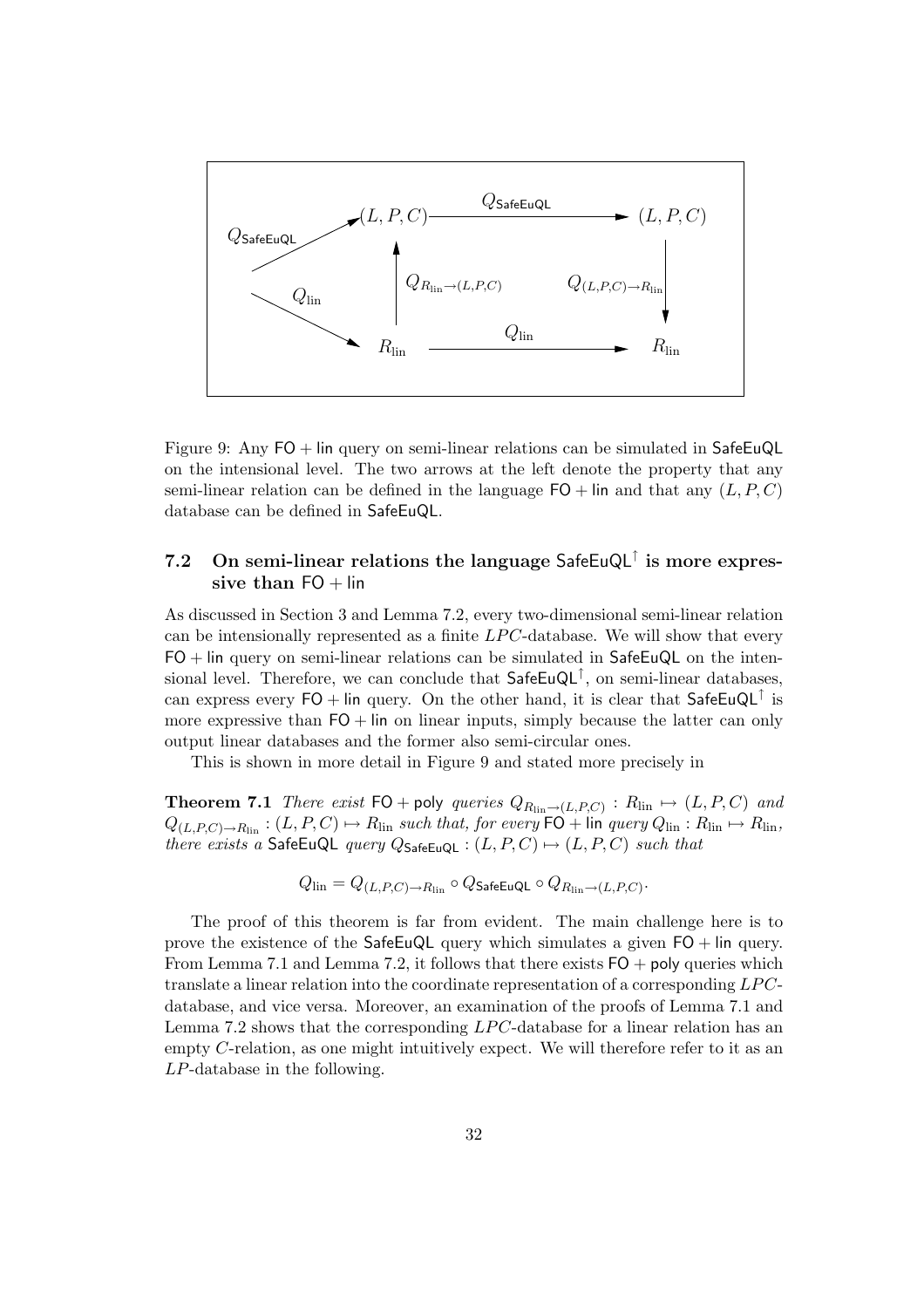The major difficulty in simulating an  $FO +$  lin expression by a SafeEuQL expression is that, in general, subformulas of  $FO + \text{lin}$  expressions operate in higher dimensional space since quantifiers are allowed in linear formulas. Therefore, the LPrepresentation technique for two dimensional linear relations has to be generalized (in the obvious way) to allow the representation of higher dimensional linear relations. For any semi-linear set of  $\mathbb{R}^n$ , there exist a finite number of *n*-dimensional hyperplanes which partition  $\mathbb{R}^n$  into topological open, convex cells, such that a finite number of these cells constitute the given semi-linear set. The (n−1)-dimensional hyperplanes are finitely represented with  $n$  linear independent points. An  $n$ -dimensional point p can be represented within  $\mathsf{SafeEuQL}$  as a tuple of n two dimensional points as follows  $((p_1, 0), \ldots, (p_n, 0))$  with  $p_i$  the *i*th coordinate of p. Based on this, each n-dimensional semi-linear set will be represented in SafeEuQL with a pair of relations  $(H^n, P^n)$  with  $H^n$  a  $2n^2$ -ary relation containing the representation of a finite number of  $(n-1)$ -dimensional hyperplanes, and with P a 2n-ary relation containing the representation of the representatives of the partition classes constituting the semi-linear set.

Before we concentrate on the proof of Theorem 7.1, we prove the following two lemmas:

**Lemma 7.3** *Denote by*  $H^n$  *the*  $2n^2$ *-ary point relation containing the representation of a finite number of hyperplanes of the* n*-dimensional space. Assume that* x *and* y are safe variables. Then, there exists a SafeEuQL expression  $SameSide(H^n; p, q)$ *which decides whether the two* n*-dimensional points* p *and* q *are on the same side of each hyperplane of*  $H^n$ , *i.e.*, the points p and q belong to the same partition class *induced by the hyperplanes of*  $H^n$ .

**Proof:** Given *n* linear independent points defining a hyperplane of  $\mathbb{R}^n$ , we can compute the Cartesian equation of the form  $a_1x_1+\cdots+a_nx_n=0$  of this hyperplane: each coefficient  $a_i$  can be obtained from the coordinates of the points defining the hyperplane, which are safe points, with only multiplication, division, subtraction, and addition. To decide whether two safe points  $p$  and  $q$  are on the same side of this hyperplane, we have to compare the sign of the real values  $a_1p_1 + \cdots + a_np_n$ and  $a_1q_1 + \cdots + a_nq_n$  using **is on the same side as** . From Theorem 6.2 is follows that the predicate  $SameSide(H; p, q)$  is indeed expressible in SafeEuQL.  $\Box$ 

**Lemma 7.4** *Denote*  $H^n$  *the*  $2n^2$ *-ary point relation containing the representation of a finite number of hyperplanes of the* n*-dimensional space. There exists a* SafeEuQL  $ext{expression which computes the relation } P<sup>n</sup> that contains for every partition class$ *induced by the hyperplanes of*  $H^n$  *at least one representation point.* 

**Proof:** First, add the representation of every coordinate-plane of the *n*-dimensional space to the relation  $H^n$ . The partition induced by the hyperplanes of this new relation  $H^n$  is a refinement of the partition induced by the old relation  $H^n$ , and, thus, a finite set of representatives of this new partition is also a set of representatives of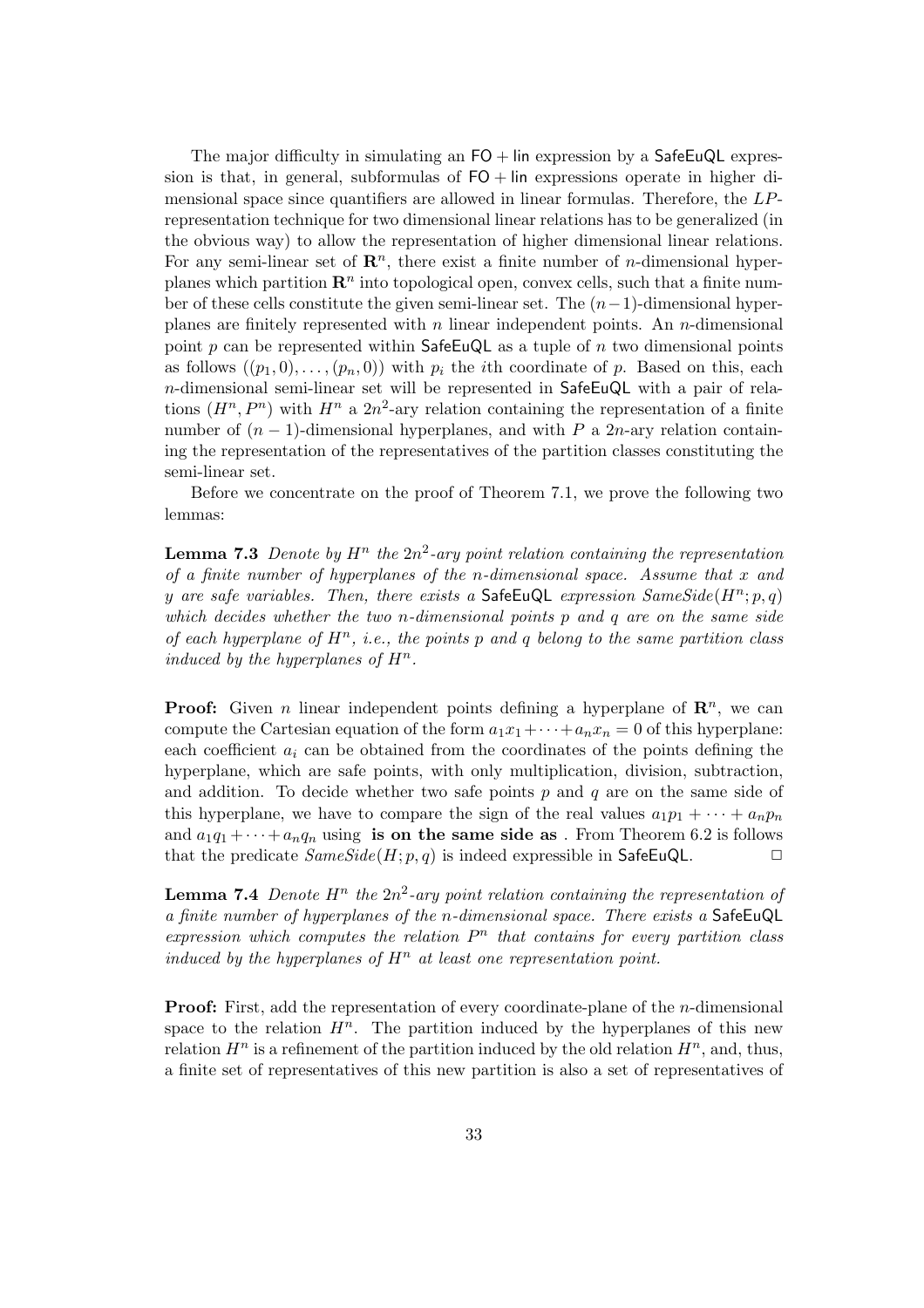the old partition. Starting from the unit points  $o, e_1$ , and  $e_2$ , we can clearly compute in SafeEuQL the finite representation of each coordinate-plane.

Next, we take n hyperplanes from the relation  $H<sup>n</sup>$  which are linear independent. Two hyperplanes are linear independent if they are not parallel or collapse. A set of hyperplanes is linear independent if each pair of hyperplanes is linear independent. We can decide in SafeEuQL whether two hyperplanes are linear independent as follows. Let p be a representation point of the first hyperplane and q a representation point of the second hyperplane. Now, if for each representation point  $r$  of the first hyperplane, the point obtained as  $r + q - p$  belongs to the second hyperplane, we can conclude that the two hyperplanes are parallel or collapse. Since  $p$ ,  $q$  and  $r$  have to be in  $H^n$ , i.e., are safe variables, we can use Theorem 6.2 to obtain a SafeEuQL expression which computes  $r + q - p$ . Lemma 7.3 guarantees that it can be decided in SafeEuQL whether a point belongs to a given hyperplane. So, all ingredients necessary to decide whether a set of hyperplanes is linear independent are SafeEuQL computable.

Each set of  $n$  linear independent hyperplanes of the  $n$  dimensional space intersect in exactly one point. We don't work out the details here, but, since we have full arithmetical power on the coordinates of the points defining the hyperplanes (see Theorem 6.2), it should be clear that there exists a SafeEuQL expression which computes the intersection point of these n linear independent hyperplanes.

Denote I the set of intersection points of all sets of  $n$  linear independent hyperplanes of  $H<sup>n</sup>$ . Remark that this set can not be empty since each hyperplane of the original relation  $H<sup>n</sup>$  intersects at least  $n-1$  coordinate planes, and, thus, contributes at least one point to I.

The finite set of points I now contains enough material to compute a representation point of each *bounded* partition class induced by the hyperplanes of  $H^n$ . Each bounded partition class is convex, since it is the intersection of a finite number of open half-planes. Therefore, the topological closure of a partition class can be written as the convex hull of a finite number of points, the so called corner points. All these corner points, however, are contained in I. A representative can then be found as the barycenter of these corner points. Thus, the set of points which contains the barycenter of each tuple of  $n$  points (duplicate points are allowed) of  $I$ , has a representative for each bounded partition class induced by the hyperplanes of  $H<sup>n</sup>$ . The computation of the barycenter of n safe points is SafeEuQL expressible by Theorem 6.2.

For unbounded partition classes, the set  $I$  does not necessarily contain enough material to compute a representative of these classes. To solve this problem, we introduce the notion of a "bounding box". The rationale behind this bounding box is that each partition class induced by the hyperplanes of  $H<sup>n</sup>$  has a non-empty intersection with this bounding box, and, thus, to compute a representative of a partition class, it suffices to compute a representative of the intersection of that partition class with the bounding box which is, of course, bounded.

We now continue with the computation of this bounding box.

For each coordinate plane of the n-dimensional space, we compute two hyperplanes parallel with this coordinate plane and such that all points of I are in between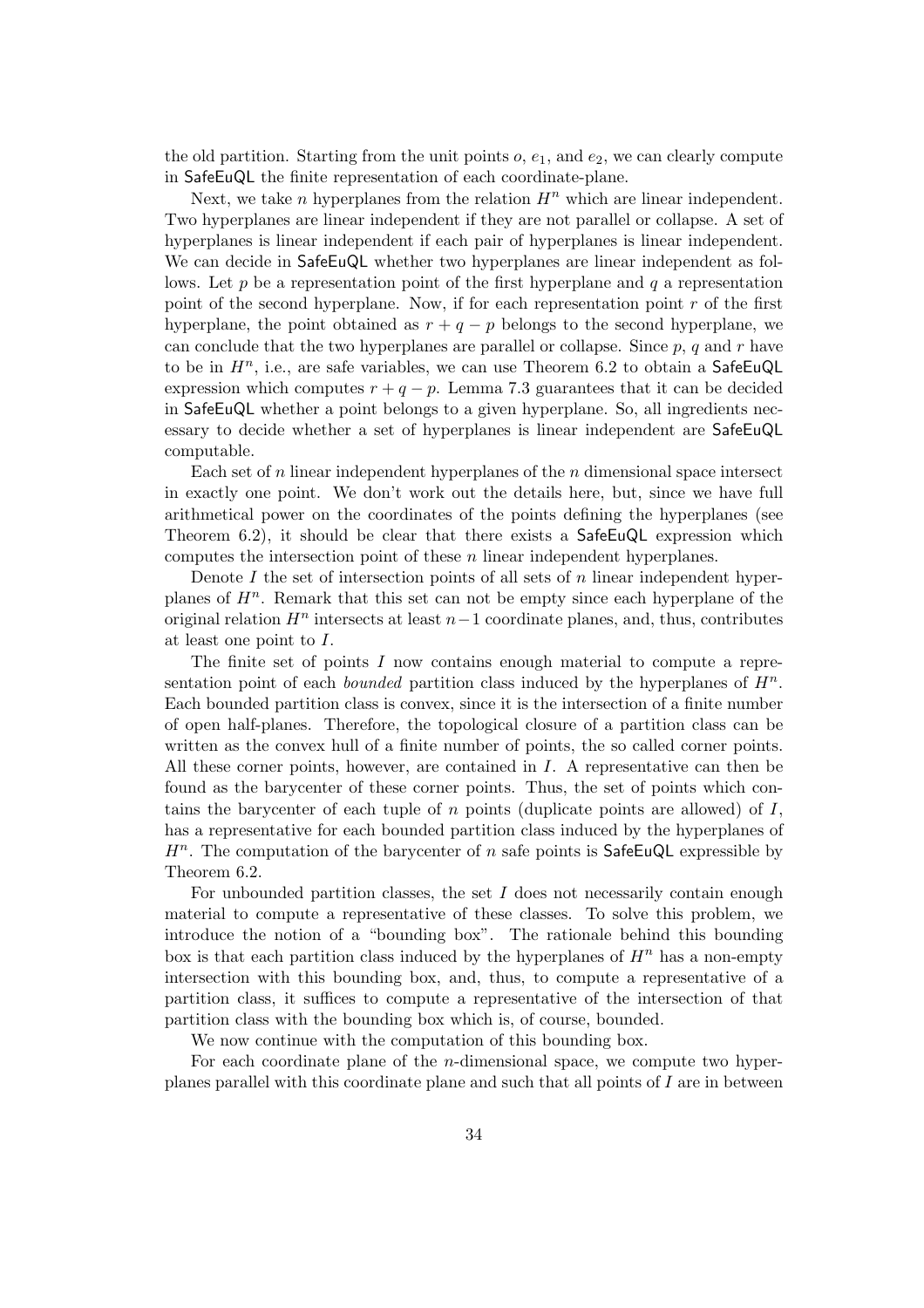these hyperplanes. Again, the finite representation of these two hyperplanes can be easily computed in SafeEuQL. Assume, for instance, we want to compute the hyperplane perpendicular on the *i*-axis such that all points of  $I$  are to the "left" of this hyperplane. Let  $p$  be a point of  $I$ . Add one (subtract one when searching for the hyperplane where all points of  $I$  are to the "right" of this hyperplane) to the *i*-coordinate of p and call the new point  $p'$ . Translate the coordinate-plane perpendicular to the *i*-axis to obtain the hyperplane through  $p'$  and perpendicular to the *i*-axis. If all points of I are on the same side of this hyperplane, we have found the hyperplane we were seeking. All necessary arithmetic can be done on points belonging to I and  $H^n$ , and, as such, is expressible in SafeEuQL.

Denote by  $H_B$  the set of  $2n$  hyperplanes which are obtained as illustrated above. Denote by  $B$  the topological open  $n$  dimensional bounding box defined by the hyperplanes of  $H_B$ . We claim that the open box B has a non-empty intersection with each partition class induced by the hyperplanes of  $H<sup>n</sup>$ . Indeed, each unbounded partition class has at least one corner point: it intersects at least  $n-1$  coordinate planes which were added to  $H<sup>n</sup>$ . This corner point is obtained from intersection of hyperplanes of  $H<sup>n</sup>$ , and, thus, this corner point is contained in B. Since B is topological open, there exists a neighborhood of the corner point which is completely contained within B. The corner point, however, also belongs to the topological closure of its partition class. As such, this neighborhood of the corner point has a non-empty intersection with the partition class. So,  $B$  has a non-empty intersection with the partition class. Finally, bounded partition classes are completely contained within B, since their topological closure can be written as the convex hull of points of I.

Let  $I'$  be the set of all intersection points of n linear independent hyperplanes of  $H^n \cup H_B$ . It has been shown earlier in this proof that the computation of I' can be done within SafeEuQL. The finite set of points  $P<sup>n</sup>$  containing the barycenter of each  $n$  tuple of points from  $I'$ , contains for each partition class induced by the hyperplanes of  $H^n$  a representative of the intersection of that partition class with B. Since each partition class has a non-empty intersection with  $B$ , the set  $P<sup>n</sup>$  contains a representative for each partition class induced by the hyperplanes of  $H^n$ .  $\Box$ 

With these lemmas, we are able to prove Theorem 7.1, namely that there exist  $FO$  + poly queries  $Q_{R_{lin}\to (L,P,C)}$ :  $R_{lin} \mapsto (L, P, C)$  and  $Q_{(L,P,C)\to R_{lin}}$ :  $(L, P, C) \mapsto$  $R_{lin}$  such that, for every  $FO + lin$  query  $Q_{lin}: R_{lin} \mapsto R_{lin}$ , there exists a SafeEuQL query  $Q_{\text{SafeEuQL}} : (L, P, C) \mapsto (L, P, C)$  such that

$$
Q_{\mathrm{lin}} = Q_{(L,P,C) \to R_{\mathrm{lin}}} \circ Q_{\mathsf{SafeEuQL}} \circ Q_{R_{\mathrm{lin}} \to (L,P,C)}.
$$

**Proof of Theorem 7.1:** Assume  $Q_{lin}$  is an FO + lin query defined by a formula  $\varphi$  of FO + lin. Let  $I_{lin}$  be an arbitrary two-dimensional linear input relation to  $Q_{lin}$ and let  $O_{lin}$  be the result of  $Q_{lin}$  applied on  $I_{lin}$ .

Denote by  $I_L$  and  $I_P$ , and  $O_L$  and  $O_P$  the LP-representations for  $I_{lin}$  and  $O_{lin}$ , respectively, which can be computed in FO + poly as explained in Lemma 7.2. In the following we will show that there exists SafeEuQL queries  $Q_L$  and  $Q_P$  such that for any input relation  $I_{lin}$  with LP-representation  $I_L$  and  $I_P$ ,  $Q_L(I_L, I_P) = O_L$  and  $Q_P(I_L, I_P) = O_P$  such that  $O_L$  and  $O_P$  are an *LP*-representation of the output  $Q_{lin}(I_{lin}) = O_{lin}.$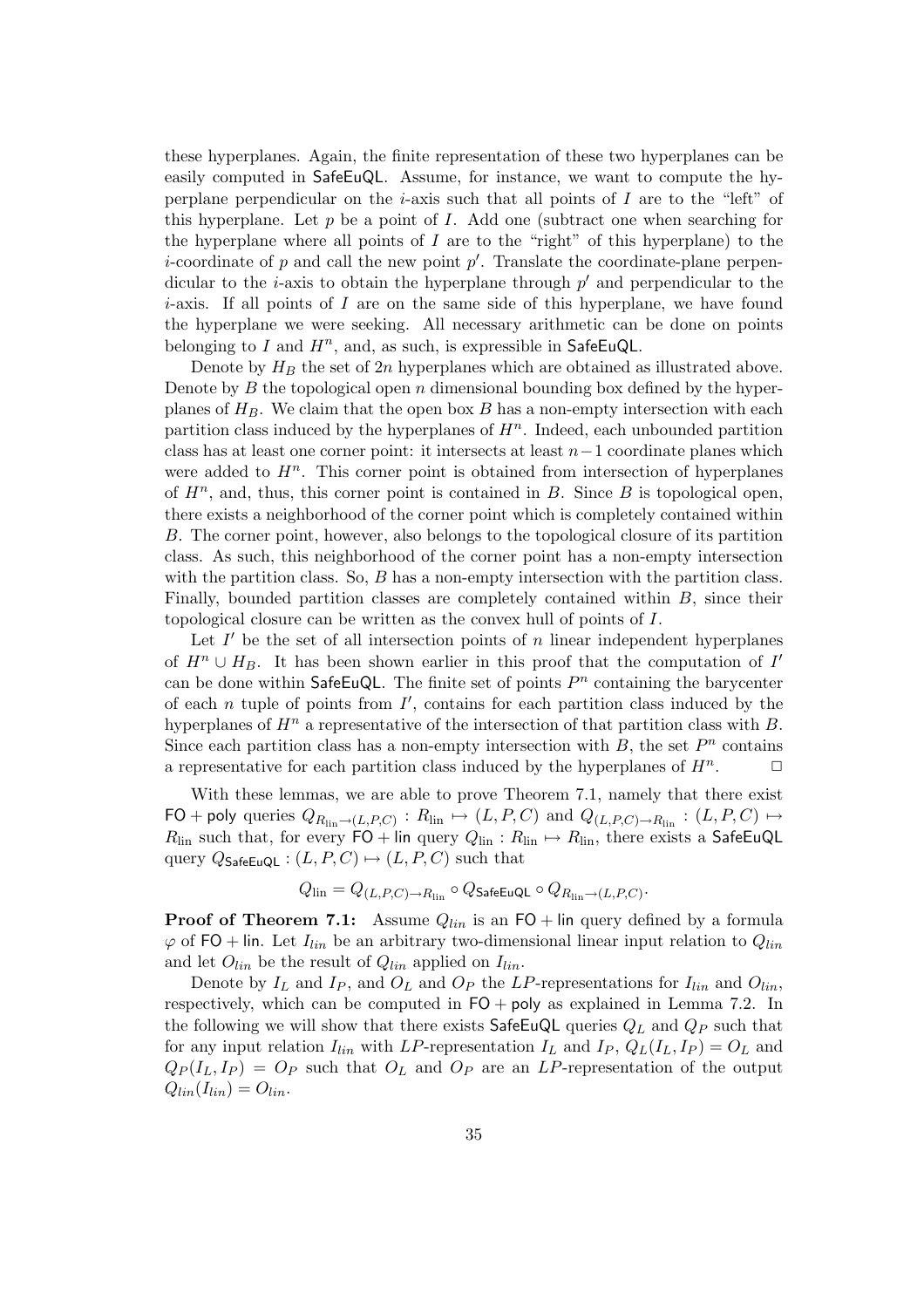We show the existence of these  $\mathsf{SafeEuQL}$  queries  $Q_L$  and  $Q_P$  that simulate the FO + lin query expressed by the formula  $\varphi$  by induction on the structure of  $\varphi$ .

This means we have to show the following.

**Induction proof:** This proof has a part for atomic formulas and a part for composed formulas.

- For atomic FO + lin formulas, i.e., for formulas of the form  $I_{lin}(x, y)$  and  $\sum_{n=0}^{n} a_n x_i \theta_0$  with  $\theta \in \{-\infty\}$  there exist  $S_2f_0E_0Q_1$  everies  $Q_2$  and  $Q_3$  $\sum_{i=1}^{n} a_i x_i \theta$  0, with  $\theta \in \{=, <, >\}$  there exist SafeEuQL queries  $Q_L$  and  $Q_F$ that simulate them;
- For FO + lin formulas of the form  $\varphi_1(x_1,\ldots,x_m) \vee \varphi_2(x_1,\ldots,x_n)$ ,  $\neg \varphi_1(x_1,\ldots,x_n)$  $(x_m)$  and  $(\exists x_i)\varphi_1(x_1,\ldots,x_m)$  there exist SafeEuQL queries  $Q_L$  and  $Q_P$  that simulate them, assuming the existence of such SafeEuQL formulas has already been shown for the formulas  $\varphi_1(x_1,\ldots,x_m)$  and  $\varphi_2(x_1,\ldots,x_n)$ .

We now start the induction proof.

• *Atomic formula of the form*  $I_{lin}(x, y)$ : For formulas of the form  $I_{lin}(x, y)$ , we introduce SafeEuQL expressions which compute the relations  $H_I^2$  and  $P_I^2$ . For each tuple  $(p, q)$  of  $I_L$ ,  $H_I^2$  contains a tuple of the form  $((p_x, 0), (p_y, 0), (q_x, 0), (q_y, 0))$ where  $p_x, p_y, q_x, q_y$  are the coordinates of the two dimensional points p and q. For each tuple  $(p)$  of  $I_P$ , the relation  $P_I^2$  contains a tuple  $((p_x, 0), (p_y, 0))$  with  $p_x$  and  $p_y$ the coordinates of the two dimensional point  $p$ . Clearly, these computations can be done within SafeEuQL.

• *Atomic formula of the form*  $\sum_{i=1}^{n} a_i x_i \theta_0$ , with  $\theta \in \{ =, <, > \}$ : For formulas of the form  $\sum_{i=1}^n a_i x_i \theta$  0, we remark that there exist n linear independent points  $p_1, \ldots, p_n$ (in the *n*-dimensional space) such that the smallest affine space containing  $p_1, \ldots, p_n$ is precisely the hyperplane given by  $\sum_{i=1}^{n} a_i x_i = 0$ . Furthermore, there also exists a point p which satisfies the formula  $\sum_{i=1}^{n} a_i x_i \theta$  0. All these points  $p, p_1, \ldots, p_n$  can be found using algebraic computation techniques and have real algebraic coordinates since the  $a_i$ 's are real algebraic too. Therefore, there exists  $\mathsf{SafeEuQL}$  formulas which compute the coordinates of  $p, p_1, \ldots, p_n$ . The relations  $H^n$  and  $P^n$  denoting the  $LP$ representation of the semi-linear set described by  $\sum_{i=1}^{n} a_i x_i \theta$  0 can now be easily computed using SafeEuQL.

This finishes the induction proof for atomic  $FO + \text{lin}$  formulas. We now proceed with composed formulas.

So, assume that the claim holds for the FO + lin formulas  $\varphi_1(x_1,\ldots,x_m)$  and  $\varphi_2(x_1,\ldots,x_n)$ . By the induction hypotheses, we may assume that there exists SafeEuQL formulas which compute the representations  $(H_1^m, P_1^m)$  and  $(H_2^n, P_2^n)$  of  $\varphi_1$  and  $\varphi_2$ , respectively. We then have to show that we can compute in SafeEuQL the representations of the formulas  $\varphi_1(x_1,\ldots,x_m) \vee \varphi_2(x_1,\ldots,x_n)$ ,  $\neg \varphi_1(x_1,\ldots,x_m)$ , and  $(\exists x_i)\varphi(x_1,\ldots,x_m)$  to complete the induction proof.

• *Composed formula of the form*  $\varphi_1(x_1,\ldots,x_m) \vee \varphi_2(x_1,\ldots,x_n)$ : If  $m \neq n$ , assume without loss of generality  $m < n$ . We start with showing how the representation  $(H^n, P^n)$  of the formula  $\varphi_1(x_1,\ldots,x_m) \vee \varphi_2(x_1,\ldots,x_n)$  can be computed. Therefore, in this case, we need the representation  $(H_1^n, P_1^n)$  of the formula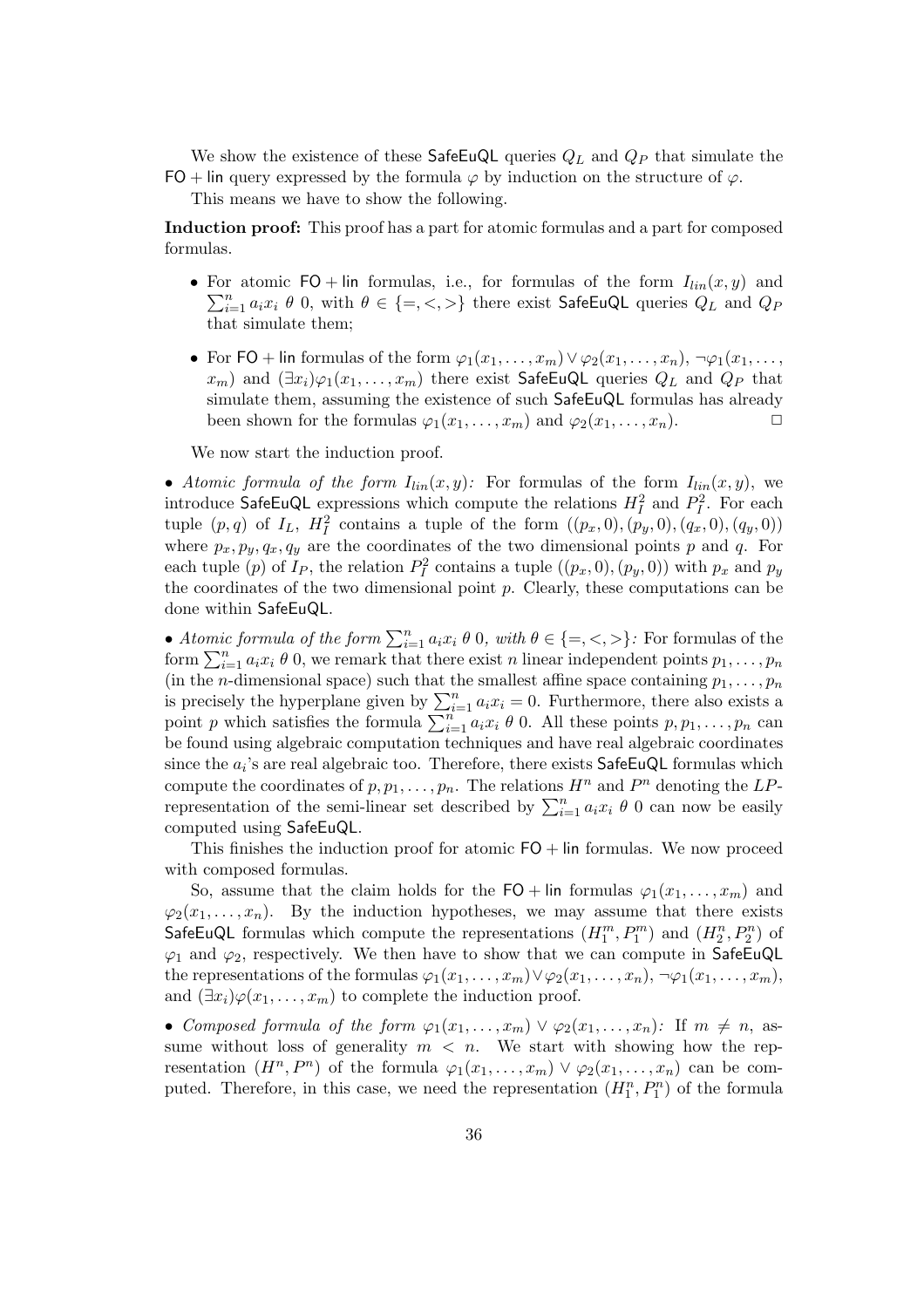$\varphi_1(x_1,\ldots,x_m,\ldots,x_n)$  in the *n*-dimensional space. This representation, however, can be easily computed from  $(H_1^m, P_1^m)$ . Let  $(p_0, \ldots, p_m)$  be a tuple of m-dimensional points of  $H_1^m$ . We extend every point  $p_i$  with  $n-m$  zero coordinates (in the obvious way), and we take the  $n-m$  extra points defined as  $(p_0, 1, 0, \ldots, 0), (p_0, 0, 1, 0 \ldots, 0),$  $\ldots, (p_0, 0, \ldots, 0, 1)$  to obtain a tuple of *n*-dimensional points of the relation  $H_1^n$ . The set of representatives  $P_1^n$  is obtained from  $P_1^m$  by adding  $n - m$  zero coordinates to every *m*-dimensional point *p* of  $P_1^m$ .

We now turn to the computation of the representation  $(H^n, P^n)$  of the formula  $\varphi_1(x_1,\ldots,x_n) \vee \varphi_2(x_1,\ldots,x_n)$ . The relation  $H^n$  is easily found as the union of  $H_1^n$  and  $H_2^n$ . Denote P the set of representatives of all partition cells induced by the hyperplanes represented by  $H^n$ . The set  $P^n$  is then obtained from P with the following SafeEuQL formula:  $\{x \mid P(x) \wedge (\exists y)(P_1^n(y) \wedge SameSide(H_1^m; x, y)) \vee (P_2^n(y) \wedge$  $SameSide(H_2^m; x, y))$ .

• *Composed formula of the form*  $\neg \varphi_1(x_1,\ldots,x_m)$ : The computation of the representation  $(H^m, P^m)$  of the formula  $\neg \varphi_1(x_1,\ldots,x_m)$  is rather easy. Let P be the set of representatives of all partition cells of the partition induced by the hyperplanes represented by  $H_1^m$ , then  $H^m = H_1^m$  and  $P^m = \{x \mid P(x) \wedge \neg(\exists y)(P_1^m(y) \wedge \neg(\exists y)(P_1^m(y))\}$  $SameSide(H_1^m; x, y))$ .

• *Composed formula of the form*  $(\exists x_i)\varphi_1(x_1,\ldots,x_m)$ : Finally, we have to compute the representation  $(H^{m-1}, P^{m-1})$  of the formula  $(\exists x_i)\varphi_1(x_1,\ldots,x_m)$ .

Let  $H^m$  and  $P^m$  be the representation for  $\varphi_1$ . For each two hyperplanes of  $H^m$ , we compute the finite representation of the intersection of these hyperplanes. Then, we compute the projection of this finite representation. If the projection of two points coincides, we introduce a arbitrary new point, such that in the end we have  $(m-1)$  linear independent points which denote a hyperplane in the *i*th-coordinate plane. Add these  $(m - 1)$  linear independent points as a tuple to  $H^{m-1}$ . This concludes the computation of  $H^{m-1}$ . Denote P the set of all representatives of the partition induced by the hyperplanes in  $H^{m-1}$ . Let p be a point of P and let q be a point of  $P^m$ . Compute the intersection point r of the line through the point p and perpendicular to the *i*th-coordinate-plane, and the hyperplane through  $q$  and parallel with the *i*th-coordinate plane. If  $q$  en  $r$  belong to the same partition class induced by the hyperplanes of  $H^m$ , then add p to  $P^{m-1}$ . This concludes the computation of  $P^{m-1}$ . All techniques necessary to do the above computations are already shown to be in SafeEuQL.

This completes the induction proof.

The two SafeEuQL queries obtained as such compute a relation of the form  $\{(p_1, 0), (p_2, 0), (q_1, 0), (q_2, 0)) \mid O_L((p_1, p_2), (q_1, q_2))\}$  on the one hand, and a relation of the form  $\{((p_1, 0), (p_2, 0)) \mid O_P((p_1, p_2))\}$  on the other hand. From these relations, the relations  $O_L$  and  $O_P$  can be easily computed in SafeEuQL.  $\Box$ 

## **7.3 On both semi-circular and semi-linear relations, the language** FO + poly **is more expressive than** SafeEuQL<sup>↑</sup>

In this section, we first define the fragment of  $FO + poly$  that maps semi-circular relations to semi-circular relations. Later on, we will show that this language also allows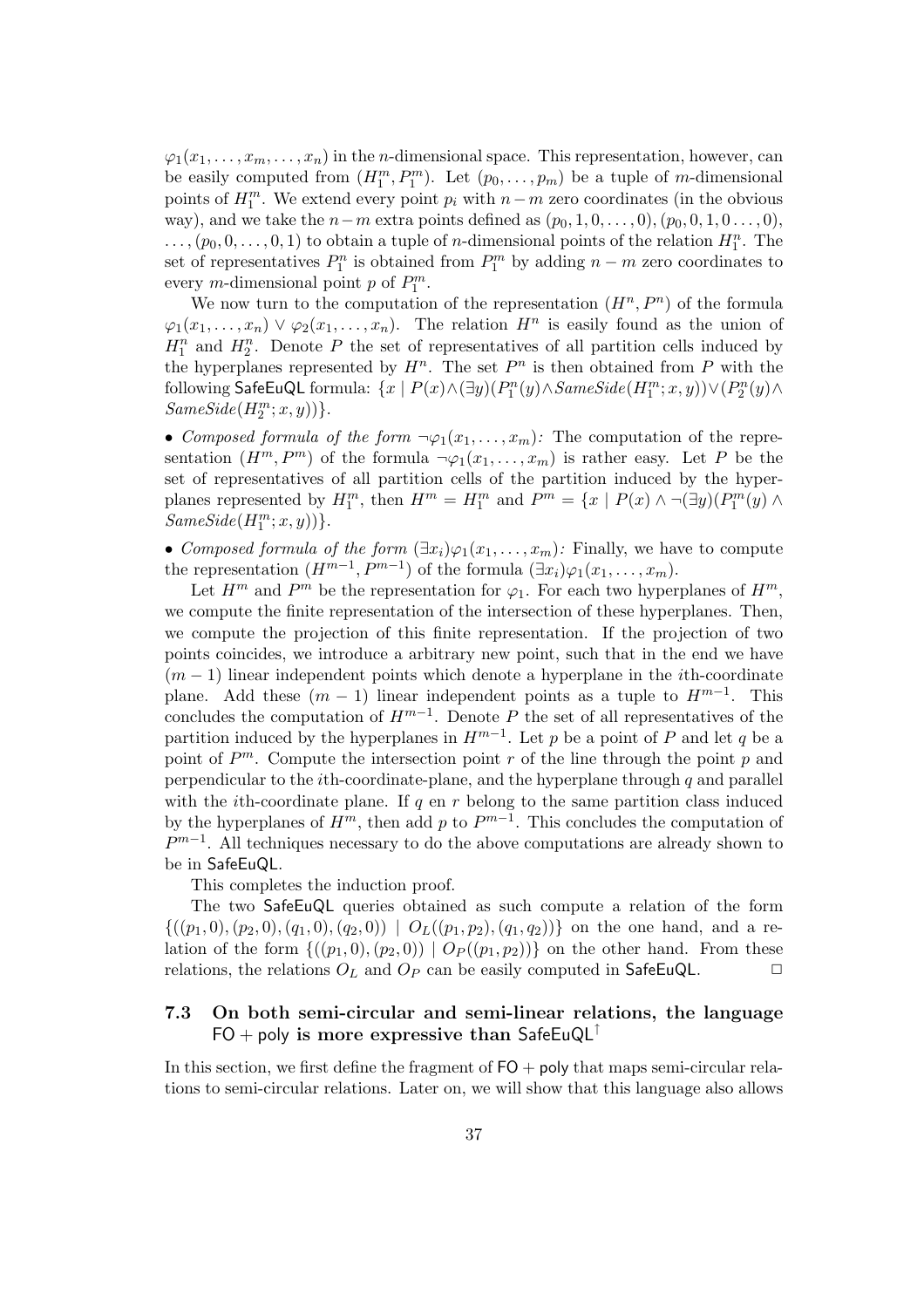

Figure 10: The query languages  $\mathsf{SafeEuQL}^{\uparrow}$  and  $\mathsf{FO} + \mathsf{poly}_{\text{circ}}$ . Again, the arrows at the left denote which relations and databases can be defined in the respective languages.

for the formulation of "non-constructible" queries and therefore is more powerful than SafeEuQL↑.

**Definition 7.2** We denote the set of  $FO + poly$  queries that map semi-circular relations to semi-circular relations by  $FO + poly_{circ}$ .

The following theorem expresses that  $\mathsf{SafeEuQL}^{\uparrow}$  is a strict subset of  $\mathsf{FO} + \mathsf{poly}_{\text{circ}}$ .

**Theorem 7.2** (Figure 10) *For every* SafeEuQL *query*  $Q_{\text{SafeEuQL}} : (L, P, C) \mapsto (L, P, C)$ C), there exists an  $FO + \text{poly}_{circ}$  *query*  $Q_{circ}$ :  $R_{circ} \rightarrow R_{circ}$  *such that* 

$$
Q_{\mathsf{SafeEuQL}} = Q_{R_{\mathrm{circ}} \to (L,P,C)} \circ Q_{\mathrm{circ}} \circ Q_{(L,P,C) \to R_{\mathrm{circ}}},
$$

*but not conversely.*

**Proof:** First, we show the existence of the  $FO + poly_{circ}$  query  $Q_{circ}$ . ¿From Theorem 5.2, it follows that every query expressible in EuQL, can be simulated in  $FO + poly.$  Since SafeEuQL is a sub-language of EuQL, the same holds for the former. Let  $Q_{\text{circ}}$  be the FO + poly query which simulates the SafeEuQL query  $Q_{\mathsf{SafeEuQL}}$ , i.e.,  $Q_{\text{circ}}$  applied to the coordinate-representation of an LPC-database has the same result as  $Q_{\text{SafeEugl}}$  applied to the LPC-database. Then let  $Q_{\text{circ}}$  be the query  $Q_{(L,P,C)\to R_{\text{circ}} \circ Q_{\text{circ}} \circ Q_{R_{\text{circ}} \to (L,P,C)}$ . Clearly,  $Q_{\text{circ}}$  is an  $\textsf{FO} + \textsf{poly}_{\text{circ}}$  query which satisfies the conditions as stated above.

For the second part, consider the query that maps a semi-circular relation consisting of a line segment  $qr$  and a point  $p$  (illustrated in Figure 11) that is not collinear with q and r to that relation augmented with two line segments ps and pt such that the angles  $\angle pqs$ ,  $\angle pst$ , and  $\angle ptr$  are equal. This query is expressible in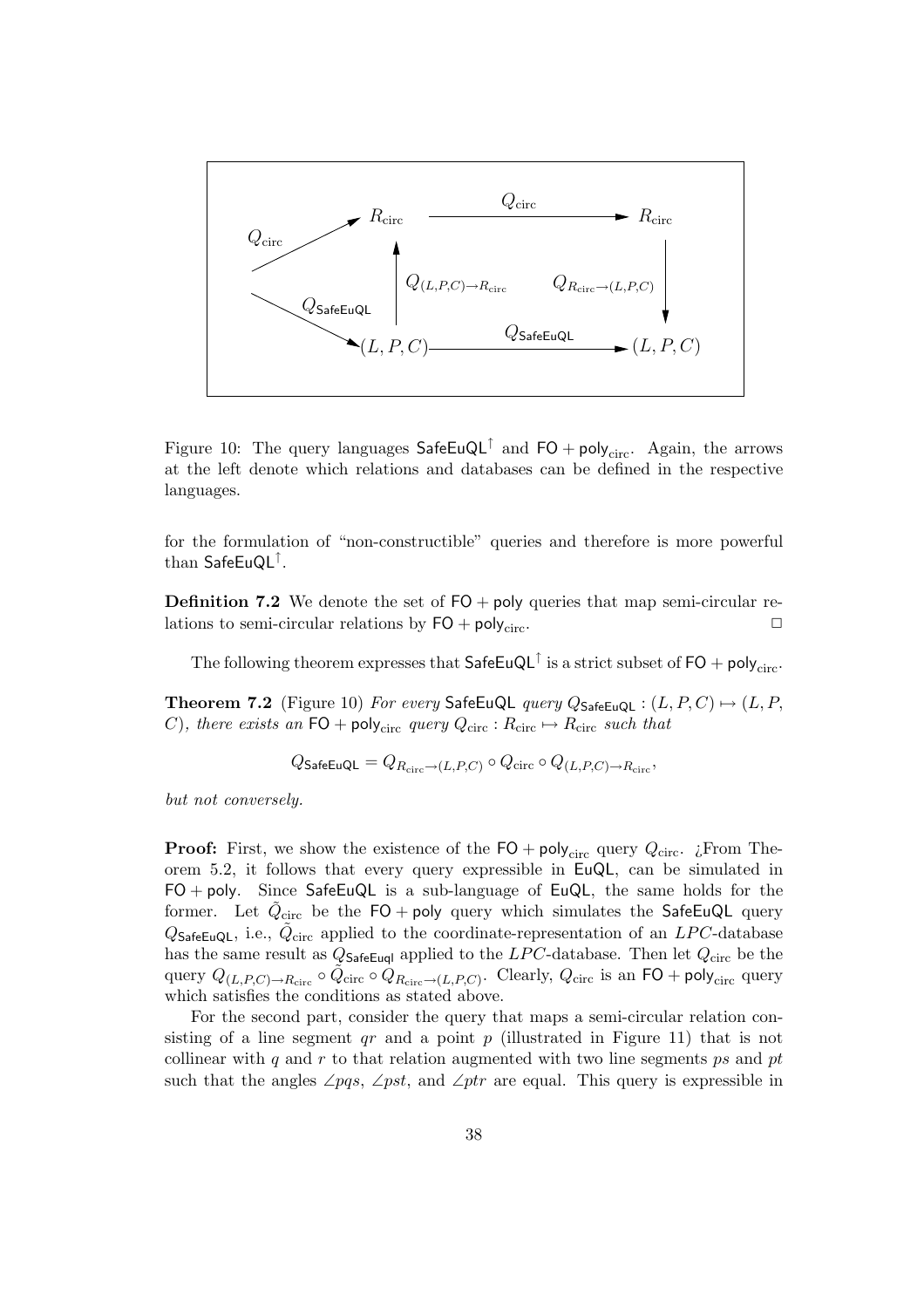

Figure 11: The trisection query.

 $FO + poly.$  Since the query maps every semi-circular relation to a semi-circular relation, it belongs to  $FO + poly_{circ}$ . It is not expressible in SafeEuQL<sup>↑</sup>, however, since the trisection of an angle cannot be done with ruler and compass, and is therefore not expressible in SafeEuQL.

We conclude with a remark on  $FO + poly$  which is defined on  $R_{poly}$  relations. The richer class of 2-dimensional figures on which  $FO + poly$  is defined allows us to express, for example, the construction of an ellipse. Once restricted to semi-circular relations, however, it follows immediately from the definitions that  $FO + poly$  and  $FO + poly_{circ}$  have the same expressive power.

#### **7.4 Conclusion**

Figure 12 summarizes our results.

- On the bottom level of Figure 12, we have  $FO + lin$  as a query language on semi-linear relations. We recall that queries concerning Euclidean distance are not expressible in this language. Not only does the data model only allow semi-linear relations, but, moreover, there are  $FO + \text{poly}$  queries mapping semilinear relations to semi-linear relations that are not expressible in  $FO + lin$ . The transformation of a relation into its convex hull is an example [37].
- On the next level, we have more expressive power on (the intensional representation of) semi-linear relations. We can also express queries that involve Euclidean distance. The data model also supports a class of relations wider than the semi-linear ones. All queries expressible in SafeEuQL are constructible by ruler and compass. So, the trisection of a given angle, for instance, is *not* expressible in SafeEuQL.
- In  $FO + poly_{circ}$ , we gain in expressive power compared to the previous level. For example, trisection of an angle is expressible in this language. The language  $FO + poly_{circ}$  has the same expressive power as  $FO + poly$  on semi-circular relations.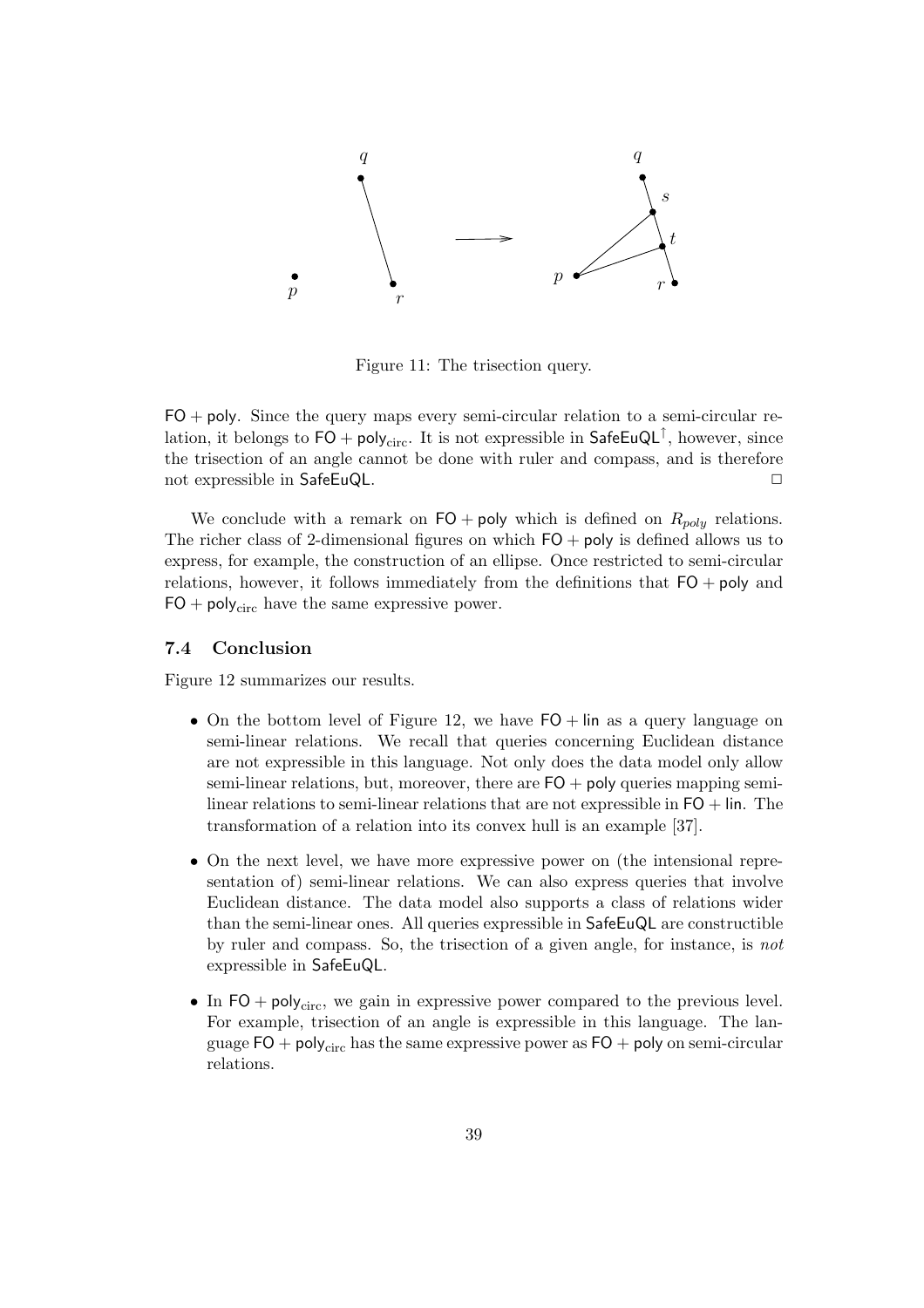

Figure 12: Comparison of the different query languages.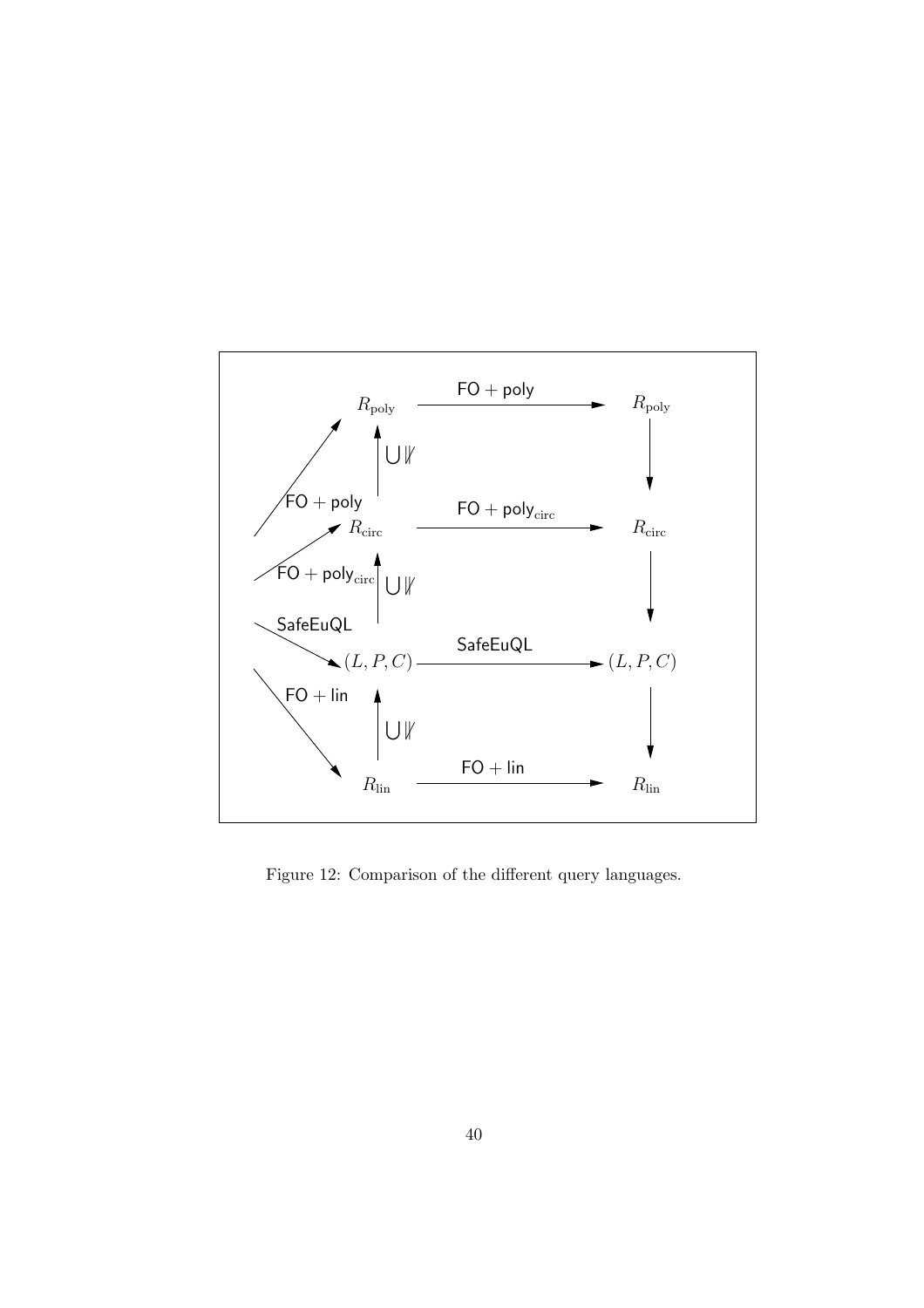• On the top level, we have  $FO + poly$ . Here, the data model supports all relations definable with polynomial constraints, including queries (e.g,. construction of an ellipse) that are not expressible in  $FO + poly_{circ}$ .

# **References**

- [1] D. Abel and B.C. Ooi (eds.), *Proceedings of the 3rd international symposium on spatial databases*, Lecture Notes in Computer Science, vol. 692, Berlin, Springer-Verlag, 1993.
- [2] F. Afrati, T. Andronikos, and T. Kavalieros, *On the expressiveness of first-order constraint languages*, Proceedings of the 1st Workshop on Constraint Databases and their Applications (Berlin) (G. Kuper and M. Wallace, eds.), Lecture Notes in Computer Science, vol. 1034, Springer-Verlag, 1995, pp. 22–39.
- [3] F. Afrati, S. Cosmadakis, S. Grumbach, and G. Kuper, *Linear versus polynomial constraints in database query languages*, Proceedings of the 2nd International Workshop on Principles and Practice of Constraint Programming (Berlin) (A. Borning, ed.), Lecture Notes in Computer Science, vol. 874, Springer-Verlag, 1994, pp. 181–192.
- [4] M. Benedikt and L. Libkin, *Safe constraint queries*, Proceedings of the 17th ACM SIGACT-SIGMOD-SIGART Symposium on Principles of Database Systems (New York), ACM Press, 1998, pp. 99–108.
- [5] J. Bochnak, M. Coste, and M.F. Roy, *Géométrie algébrique réelle*, Springer-Verlag, Berlin, 1987.
- [6] A. Buchmann (ed.), *Proceedings of the 1st international symposium on spatial databases*, Lecture Notes in Computer Science, vol. 409, Berlin, Springer-Verlag, 1989.
- [7] B.F. Caviness and J.R. Johnson (eds.), *Quantifier elimination and cylindrical algebraic decomposition*, Springer-Verlag, Wien, New York, 1998.
- [8] G.E. Collins, *Quantifier elimination for real closed fields by cylindrical algebraic decomposition*, Automata Theory and Formal Languages (Berlin) (H. Brakhage, ed.), Lecture Notes in Computer Science, vol. 33, Springer-Verlag, 1975, pp. 134–183.
- [9] F. Dumortier, M. Gyssens, L. Vandeurzen, and D. Van Gucht, *On the decidability of semi-linearity for semi-algebraic sets and its implications for spatial databases*, Proceedings of the 16th ACM SIGACT-SIGMOD-SIGART Symposium on Principles of Database Systems (New York), ACM Press, 1997, pp. 68–77.
- [10] M.J. Egenhofer and J.R. Herring (eds.), *Proceedings of the 4th international symposium on spatial databases*, Lecture Notes in Computer Science, vol. 951, Berlin, Springer-Verlag, 1995.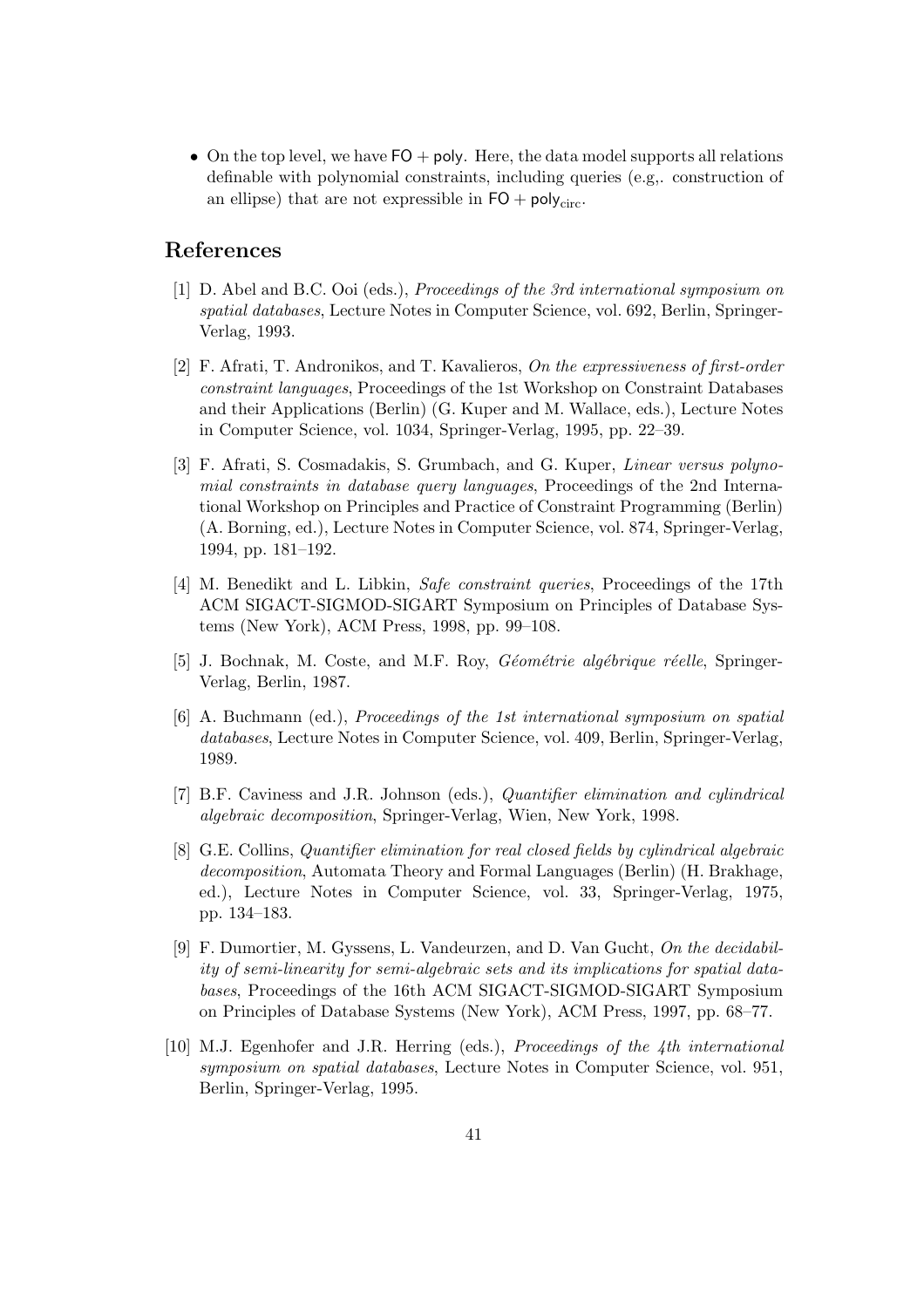- [11] E. Engeler, *Remarks on the theory of geometrical constructions*, The Syntax and Semantics of Infinitary Languages (Berlin) (A. Dold and B. Echraun, eds.), Lecture Notes in Mathemathics, vol. 72, Springer-Verlag, 1968, pp. 64–76.
- [12] , *Foundations of mathematics*, Springer-Verlag, Berlin, 1992.
- [13] Euclid, *Euclides elementorum geometricorum lib. xv*, Basileae: Apud Iohannem Hervagium, 1537.
- [14] H. Eves, *College geometry*, Jones and Barlett Publishers, Boston, 1995.
- [15] S. Grumbach, *Implementing linear constraint databases*, Proceedings of the 2nd Workshop on Constraint Databases and Applications (Berlin) (V. Gaede, A. Brodsky, O. Günther, D. Srivastava, V. Vianu, and M. Wallace, eds.), Lecture Notes in Computer Science, vol. 1191, Springer-Verlag, 1997, pp. 105–115.
- [16] S. Grumbach, P. Rigaux, M. Scholl, and L. Segoufin, *Dedale, a spatial constraint database*, Sixth International Workshop on Database Programming Languages—DBPL'97, Lecture Notes in Computer Science, vol. 1369, Springer-Verlag, 1998, pp. 124–135.
- [17] S. Grumbach and J. Su, *Finitely representable databases*, Proceedings of the 13th ACM SIGACT-SIGMOD-SIGART Symposium on Principles of Database Systems (New York), ACM Press, 1994, pp. 289–300.
- [18] , *Towards practical constraint databases*, Proceedings of the 15th ACM SIGACT-SIGMOD-SIGART Symposium on Principles of Database Systems (New York), ACM Press, 1996, pp. 28–39.
- [19] , *Queries with arithmetical constraints*, Theoretical Computer Science **173** (1997), no. 1, 151–181.
- [20] S. Grumbach, J. Su, and C. Tollu, *Linear constraint query languages: Expressive power and complexity*, Proceedings of the Logic and Computational Complexity Workshop (D. Leivant, ed.), Lecture Notes in Computer Science, vol. 960, Springer-Verlag, 1994, pp. 426–446.
- [21] O. Günther and H.-J. Schek (eds.), *Proceedings of the 2nd international symposium on spatial databases*, Lecture Notes in Computer Science, vol. 525, Berlin, Springer-Verlag, 1991.
- [22] R. H. G¨uting (ed.), *Advances in spatial databases—6th symposium (ssd'99)*, Lecture Notes in Computer Science, vol. 1651, Berlin, Springer-Verlag, 1999.
- [23] M. Gyssens, L. Vandeurzen, and D. Van Gucht, *An expressive language for linear spatial database queries*, Proceedings of the 17th ACM SIGACT-SIGMOD-SIGART Symposium on Principles of Database Systems (New York), ACM Press, 1998, pp. 109–118.
- [24] T. Heath, *The thirteen books of euclid's elements*, Dover, New York, 1956.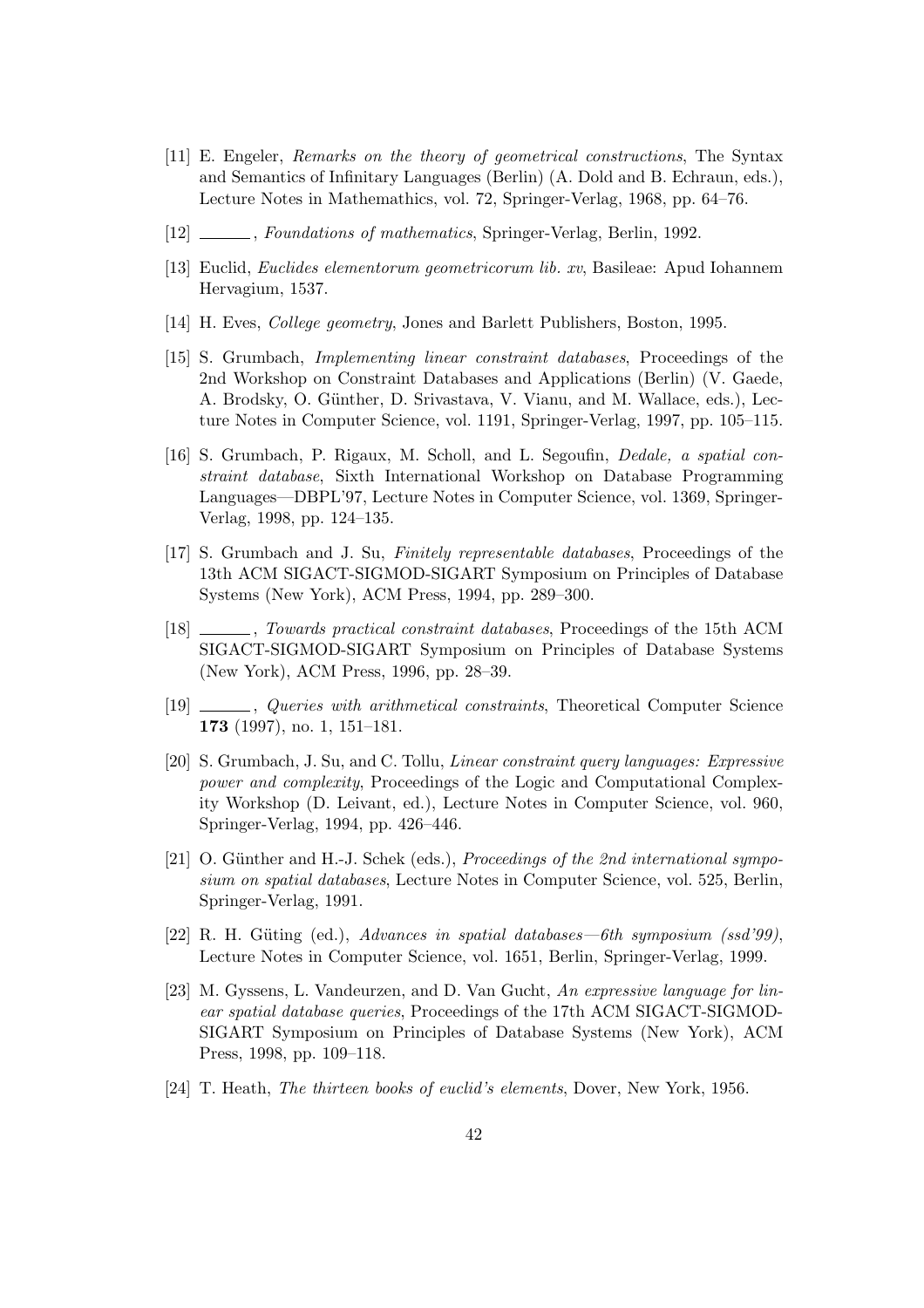- [25] D. Hilbert, *Grundlagen der geometrie*, Springer-Verlag, Berlin, 1930.
- [26] J.E. Hopcroft and J.D Ullman, *Introduction to automata theory, languages, and computation*, Addison-Wesley, Reading, Massachusetts, 1979.
- [27] P.C. Kanellakis, G.M. Kuper, and P.Z. Revesz, *Constraint query languages*, Journal of Computer and System Sciences **51** (1995), 26–52.
- [28] J. L. Lassez, *Querying constraints*, Proceedings of the 9th ACM SIGACT-SIGMOD-SIGART Symposium on Principles of Database Systems (New York), ACM Press, 1990, pp. 288–298.
- [29] J. Paredaens, J. Van den Bussche, and D. Van Gucht, *Towards a theory of spatial database queries*, Proceedings of the 13th ACM SIGACT-SIGMOD-SIGART Symposium on Principles of Database Systems (New York), ACM Press, 1994, pp. 279–288.
- [30] J. Paredaens, G. Kuper, and L. Libkin (eds.), *Constraint databases*, Springer-Verlag, 2000.
- [31] M.F. Preparata and M.I. Shamos, *Computational geometry*, Springer-Verlag, New York, 1985.
- [32] J. Renegar, *On the computational complexity and geometry of the first-order theory of the reals*, Journal of Symbolic Computation **13** (1989), 255–352.
- [33] Julia Robinson, *Definability and decision problems in arithmetic.*, Journal of Symbolic Logic **14** (1949), 98–114.
- [34] M. Scholl and A. Voisard (eds.), *Proceedings of the 5th international symposium on spatial databases*, Lecture Notes in Computer Science, vol. 1262, Berlin, Springer-Verlag, 1997.
- [35] A. Tarski, *A decision method for elementary algebra and geometry*, University of California Press, Berkeley, 1951.
- [36] L. Vandeurzen, M. Gyssens, and D. Van Gucht, *On the desirability and limitations of linear spatial query languages*, Proceedings of the 4th International Symposium on Spatial Databases (Berlin) (M.J. Egenhofer and J.R. Herring, eds.), Lecture Notes in Computer Science, vol. 951, Springer-Verlag, 1995, pp. 14–28.
- [37] , *On query languages for linear queries definable with polynomial constraints*, Proceedings of the 2nd International Conference on Principles and Practice of Constraint Programming (Berlin) (E.C. Freuder, ed.), Lecture Notes in Computer Science, vol. 1118, Springer-Verlag, 1996, pp. 468–481.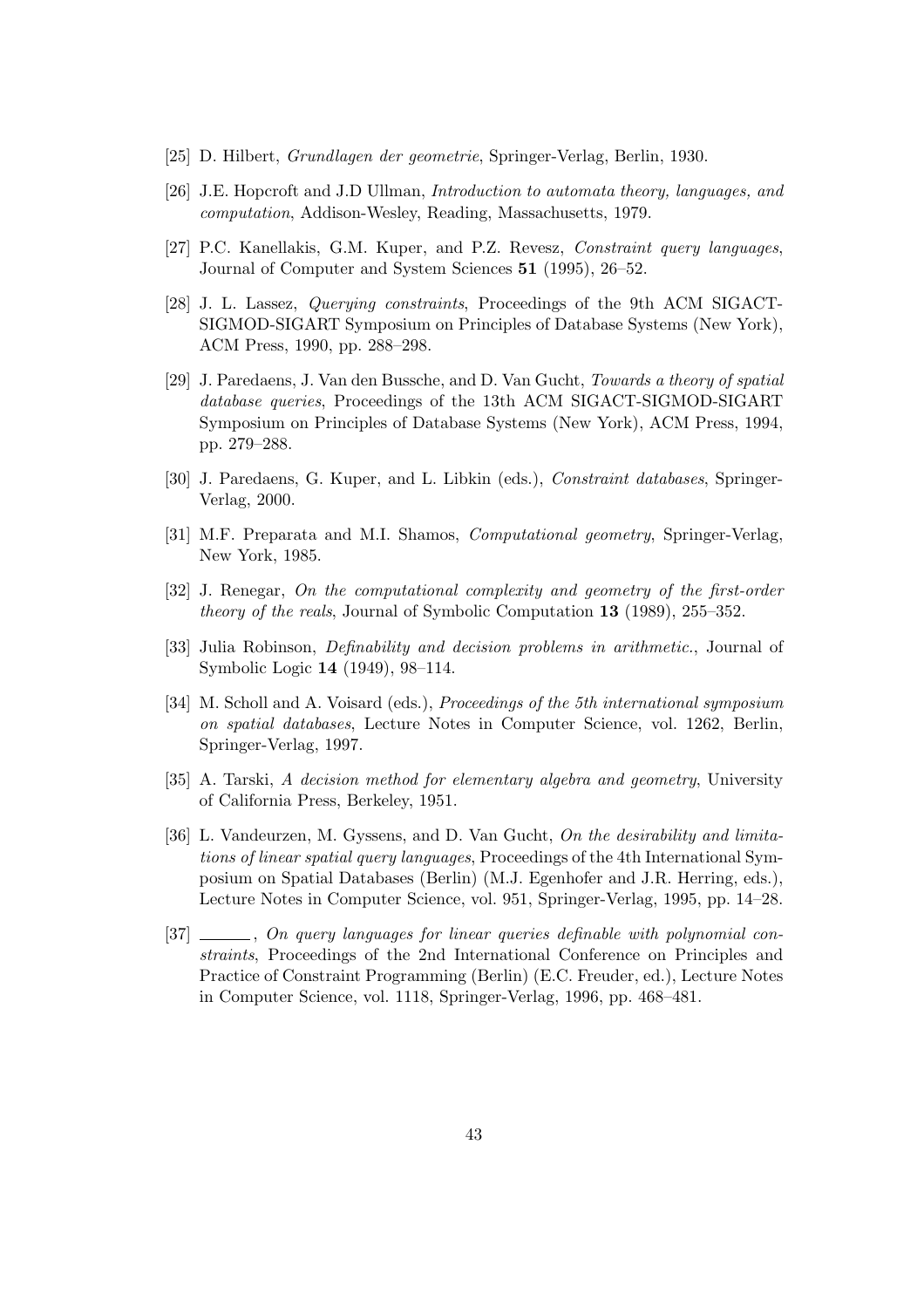# **Appendix: Formal Specification of** EuPL**.**

The formal specification of EuPL is as follows. The basic notion is that of a "multifunction", a function that takes a fixed number of input points, and constructs a fixed (possibly more than one) number of output points.

```
\langle multifunction \rangle \rightarrowmultifunction \langle \text{name} \rangle \cdot (\langle \text{var} \rangle (\langle \text{var} \rangle) * \rangle)= '('((type)(,(type))*')';
                 begin
```

```
\langle statement \rangle (; \langle statement \rangle)*
```
**end**

```
\langle choice-condition\rangle \rightarrowtrue | false |
```

```
\langle var \rangle = \langle var \rangle\langle \text{var} \rangle is on line '('\langle \text{var} \rangle, \langle \text{var} \rangle')' |
 \langle \text{var} \rangle is on circle '('\langle \text{var} \rangle, \langle \text{var} \rangle, \langle \text{var} \rangle'')' |
 \langle \text{var} \rangle is in circle '('\langle \text{var} \rangle, \langle \text{var} \rangle, \langle \text{var} \rangle'')' |
 \langle \text{var} \rangle is on the same side as \langle \text{var} \rangle of line '('\langle \text{var} \rangle, \langle \text{var} \rangle')' |
 l-order '('\langle var \rangle, \langle var \rangle, \langle var \rangle'')'
  c-order '('\langle var \rangle, \langle var \rangle, \langle var \rangle, \langle var \rangle''' |
 \langlechoice-condition\rangle and \langlechoice-condition\rangle\langlechoice-condition\rangle or \langlechoice-condition\ranglenot \langlechoice-condition\rangle
```
Eu-conditions are those used in **if** clauses. They are slightly more general that the conditions used in choice statements.

```
\langle eu-condition\rangle \rightarrow\langlechoice-condition\rangledefined (\langle var \rangle) |
         \langleeu-condition\rangle and \langleeu-condition\rangle\langleeu-condition\rangle or \langleeu-condition\ranglenot \langleeu-condition\rangle \langle statement\rangle \rightarrow\langle \text{empty statement} \rangle\langle assignment\rangle |
         \langle conditional statement\rangle\langlechoice\rangle\langle \text{result} \rangle\langle empty statement\rangle \rightarrow\langle assignment \rangle \rightarrowvar
 := l-l-crossing (var
,var
,var
,var
) |
         \langle \text{var} \rangle, \langle \text{var} \rangle := \mathbf{I}-c-crossing (\langle \text{var} \rangle, \langle \text{var} \rangle, \langle \text{var} \rangle, \langle \text{var} \rangle, \langle \text{var} \rangle)\langle \text{var} \rangle, \langle \text{var} \rangle := \mathbf{c}-c-crossing (\langle \text{var} \rangle, \langle \text{var} \rangle, \langle \text{var} \rangle, \langle \text{var} \rangle, \langle \text{var} \rangle, \langle \text{var} \rangle)
```